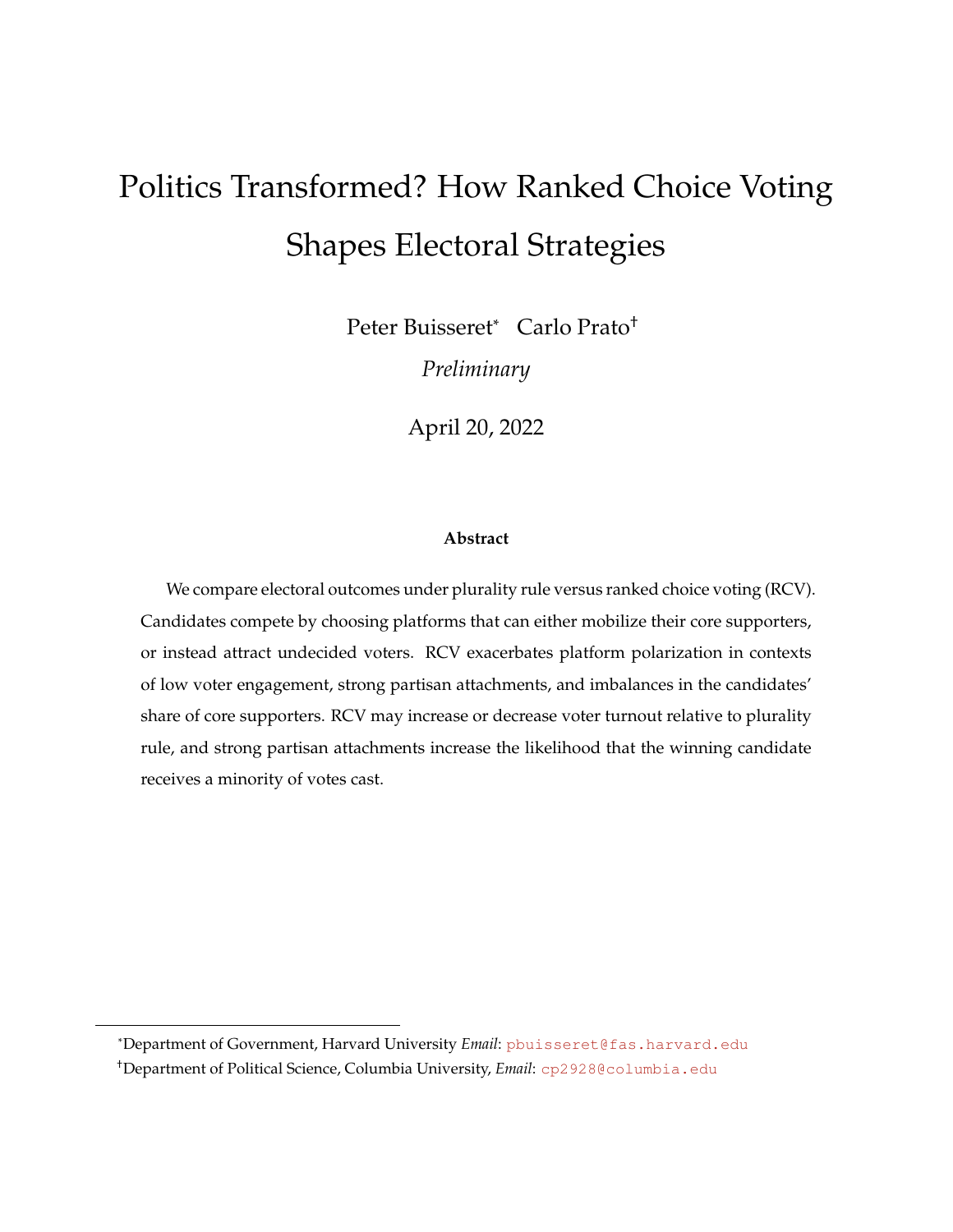# **1. Introduction**

Ranked Choice Voting (RCV) is the most publicly-debated and rapidly-expanding electoral reform in the United States. Rather than voting for a single candidate, voters under RCV rank multiple candidates. $^1$  $^1$  If a candidate wins a majority of first preferences, she is elected. If no candidate wins a majority of first preferences, the candidate with the fewest first preferences is eliminated, and each of her ballots transfers to the next-ranked candidate. The process repeats until a single candidate wins a majority of the remaining ballots.

RCV is widely employed in local and state elections, both in general elections and also in the primaries of both major US political parties.<sup>[2](#page-0-0)</sup> A notable recent example is New York City, which adopted RCV in its primary elections for both Mayor and City Council in 2019. The change was endorsed by a broad coalition of political actors, and hailed as "a smart, tested reform that would make certain that New Yorkers elect candidates who have the support of a majority of voters" [\(New York Times](#page-21-0) [2019\)](#page-21-0).

Existing work shows how RCV shapes candidate and voter behavior—for example, by spurring candidate entry [\(Callander](#page-20-0) [2005;](#page-20-0) [Dellis, Gauthier-Belzile and Oak](#page-21-1) [2017\)](#page-21-1), or attenuating incentives to vote strategically [\(Eggers and Nowacki](#page-21-2) [2021\)](#page-21-2). Our paper assesses a number of widely-held contentions about RCV: most importantly, that it encourages candidates to pursue ideologically moderate policy agendas in order to broaden their electoral support.[3](#page-0-0) This contention is advanced by both scholars [\(Horowitz](#page-21-3) [2004;](#page-21-3) [Drutman](#page-21-4) [2020\)](#page-21-4) and electoral reform advocates including *FairVote* in the United States and the United Kingdom's *Electoral Reform Society*.

The contention rests on the following logic. Under plurality, a candidate only benefits from

<sup>&</sup>lt;sup>1</sup>While variants of Ranked Choice Voting can also be used in multi-member districts (for a review, see [Santucci](#page-22-0) [2021\)](#page-22-0), in this paper we focus on the more common version with single-member districts—also called Instant Runoff. In this paper, we use RCV as a synonym of Instant Runoff, though the latter is technically a special case of the former.

<sup>2</sup> For a comprehensive list, see <https://www.fairvote.org/>.

<sup>&</sup>lt;sup>3</sup> For a summary of RCV's proposed benefits, see [Cormack](#page-20-1) [\(2021\)](#page-20-1).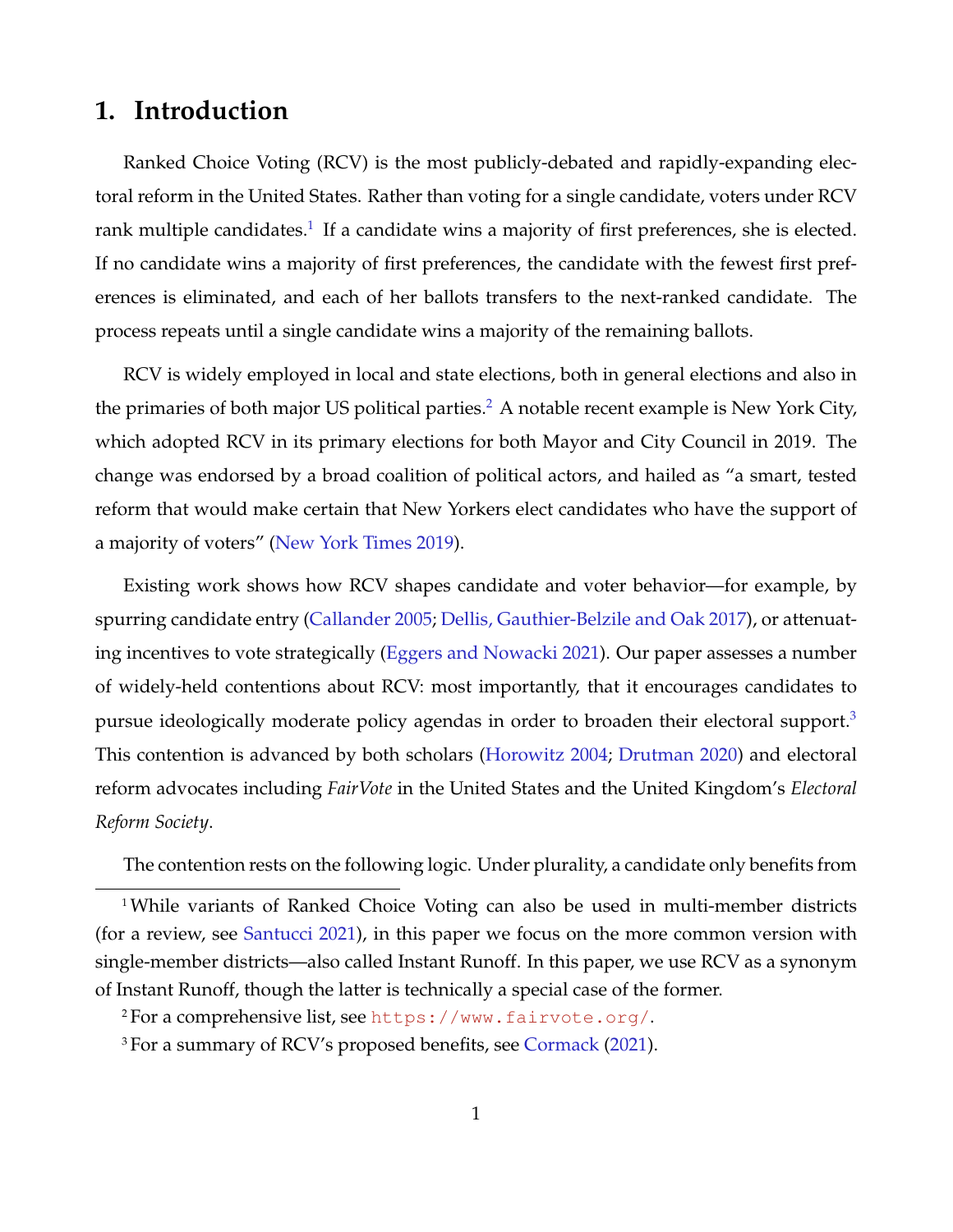the support of voters that prefer her to every other candidate. This encourages a candidate to focus her policy appeal on mobilizing the narrow segment of voters that are most likely to prefer her over all other candidates—usually, her ideological or ethnic base. Under RCV, by contrast, a candidate can benefit from the support of voters that do not like her the most. The prospect of winning these voters' second preferences raises a candidate's relative benefit from broadening her policy appeal to attract support from these voters, instead of focusing exclusively on her base.

Our paper asks: is this contention correct? When does RCV provide greater incentives for candidates to moderate their policy platforms than plurality rule? Does RCV necessarily increase voter participation? And, under what conditions does RCV lead to the election of a candidate with the support of a majority of voters?

To address these questions, we develop a model of electoral competition between three office-seeking candidates:  $A$ ,  $B$  and  $C$ . Each candidate has a group of core supporters (her 'base') and there is also a group of moderate (or 'swing') voters whose relative preference for A versus B is uncertain.  $C$ 's base is the largest; together, the voters in the remaining groups constitute a majority, but their support is divided between  $A$  and  $B$ . Ours is therefore a classical 'divided majority' setting with aggregate uncertainty (e.g., [Myatt](#page-21-5) [2007;](#page-21-5) [Bouton and](#page-20-2) [Castanheira](#page-20-2) [2012;](#page-20-2) [Bouton, Castanheira and Llorente-Saguer](#page-20-3) [2016\)](#page-20-3). Without loss of generality, A's share of core supporters exceeds B's: A is the *advantaged* majority candidate, while B is the *disadvantaged* majority candidate.

Candidates A and B simultaneously choose platforms: minority-preferred  $C$  does not play a strategic role, but her presence implies that competition between the remaining candidates is non-zero-sum. After candidates choose platforms, moderate voters realize an aggregate preference shock in favor of  $A$  versus  $B$ . All voters then choose whether to cast a ballot, or abstain. Under plurality, a voter that turns out casts a ballot for a single candidate; under RCV, a voter that turns out also chooses whether to express a preference for one or more candidates.

Voting decisions are guided by a simple heuristic based on *abstention due to alienation*, developed theoretically in [Hinich, Ledyard and Ordeshook](#page-21-6) [\(1972\)](#page-21-6), [Callander and Wilson](#page-20-4) [\(2007\)](#page-20-4),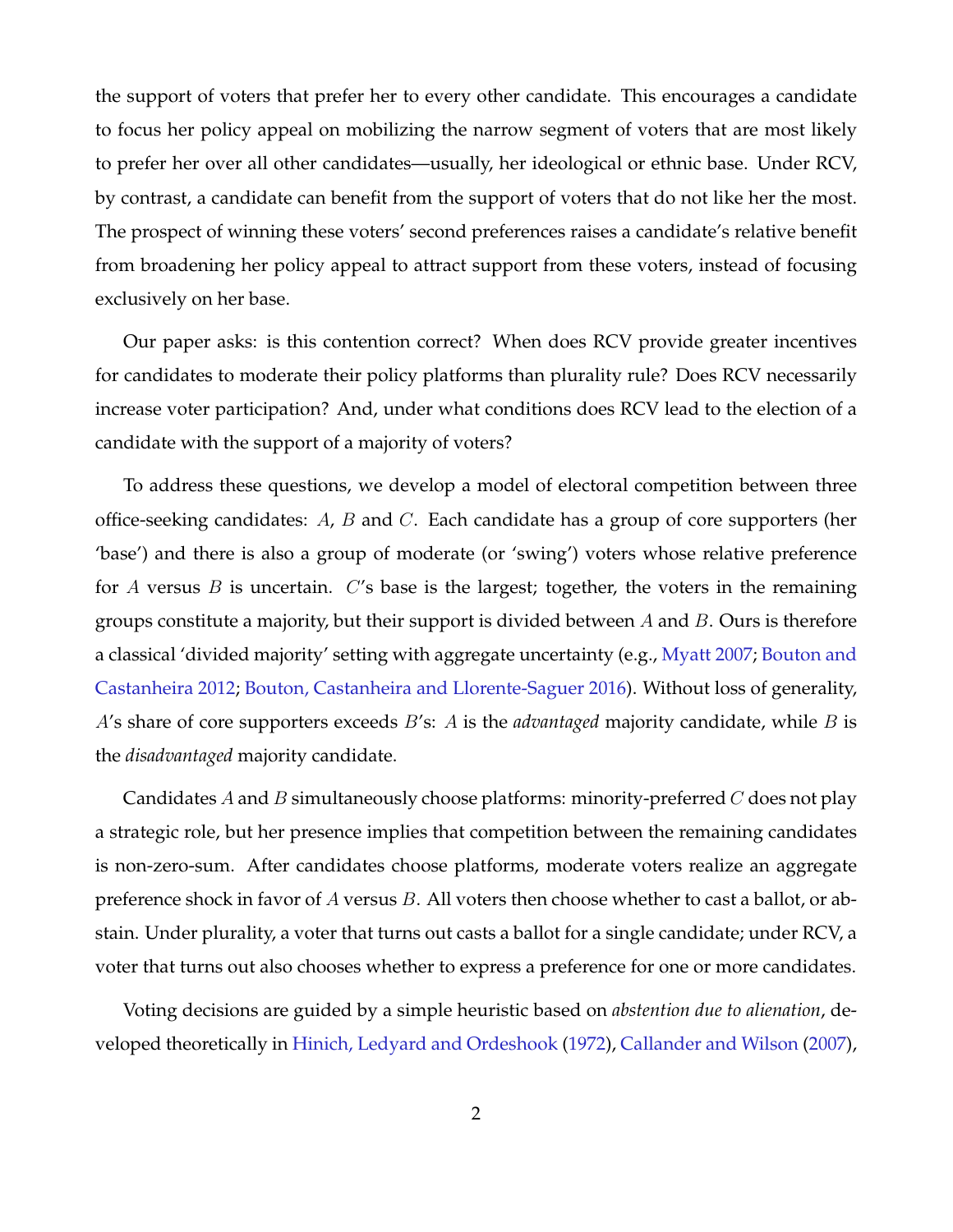and [Zakharov](#page-22-1) [\(2008\)](#page-22-1). In this heuristic, a voter always ranks candidates according to her sincere preference, but she only awards a preference to candidates whose platforms give her a sufficiently high payoff. Implied turnout patterns find empirical support in plurality rule elections [\(Adams, Dow and Merrill](#page-20-5) [2006,](#page-20-5) [Stewart III, Alvarez, Pettigrew and Wimpy](#page-22-2) [2020\)](#page-22-2). Our approach further implies that a voter who turns out under RCV may not fully utilize her ballot, a widely-documented phenomenon termed *ballot exhaustion* [\(Burnett and Kogan](#page-20-6) [2015\)](#page-20-6).[4](#page-0-0)

Our core analysis studies each majority candidate  $A$ 's and  $B$ 's choice of whether to direct her policy appeals towards her base (a 'base' strategy), or instead to attract moderate voters (a 'swing' strategy). Targeting the base boosts their enthusiasm, and thus raises their turnout. Targeting moderates increases the probability that they rank the candidate first and, in that event, it also raises their turnout for the candidate. On the one hand, each candidate's expected return from targeting moderates is reduced by their uncertainty about moderates' preferences. On the other hand, if there are enough moderate voters, their support may be decisive for the election.

We obtain a unique equilibrium under both plurality and RCV. Because C's base is the largest, she is the frontrunner under plurality rule. A and  $B$  therefore both seek to mobilize enough first preferences from their own base and from moderates to defeat C. Turning out voters in either group contributes votes in proportion to that group's size. Each candidate's equilibrium strategy therefore resolves in favor of appealing to moderates if and only if their share within the majority exceeds the corresponding share of that candidate's base.

A candidate's strategic calculus is quite different under RCV. Either majority candidate A or B wins the election if she secures enough first preferences to defeat the other majority candidate, *and* if her combined first and second preferences are sufficient to defeat C. If ad-

<sup>&</sup>lt;sup>4</sup>Our approach to voting behavior contrasts with formulations in which voters condition their choice on the relative prospects of pivotal events. The strategic and computational burden such behavior imposes on voters leads scholars to question its plausibility in realworld plurality rule elections [\(Van der Straeten, Laslier, Sauger and Blais](#page-22-3) [2010\)](#page-22-3). This burden intensifies under RCV: in a three-candidate contest, the set of pivotal events expands from three under plurality rule to twelve under RCV [\(Eggers and Nowacki](#page-21-2) [2021\)](#page-21-2).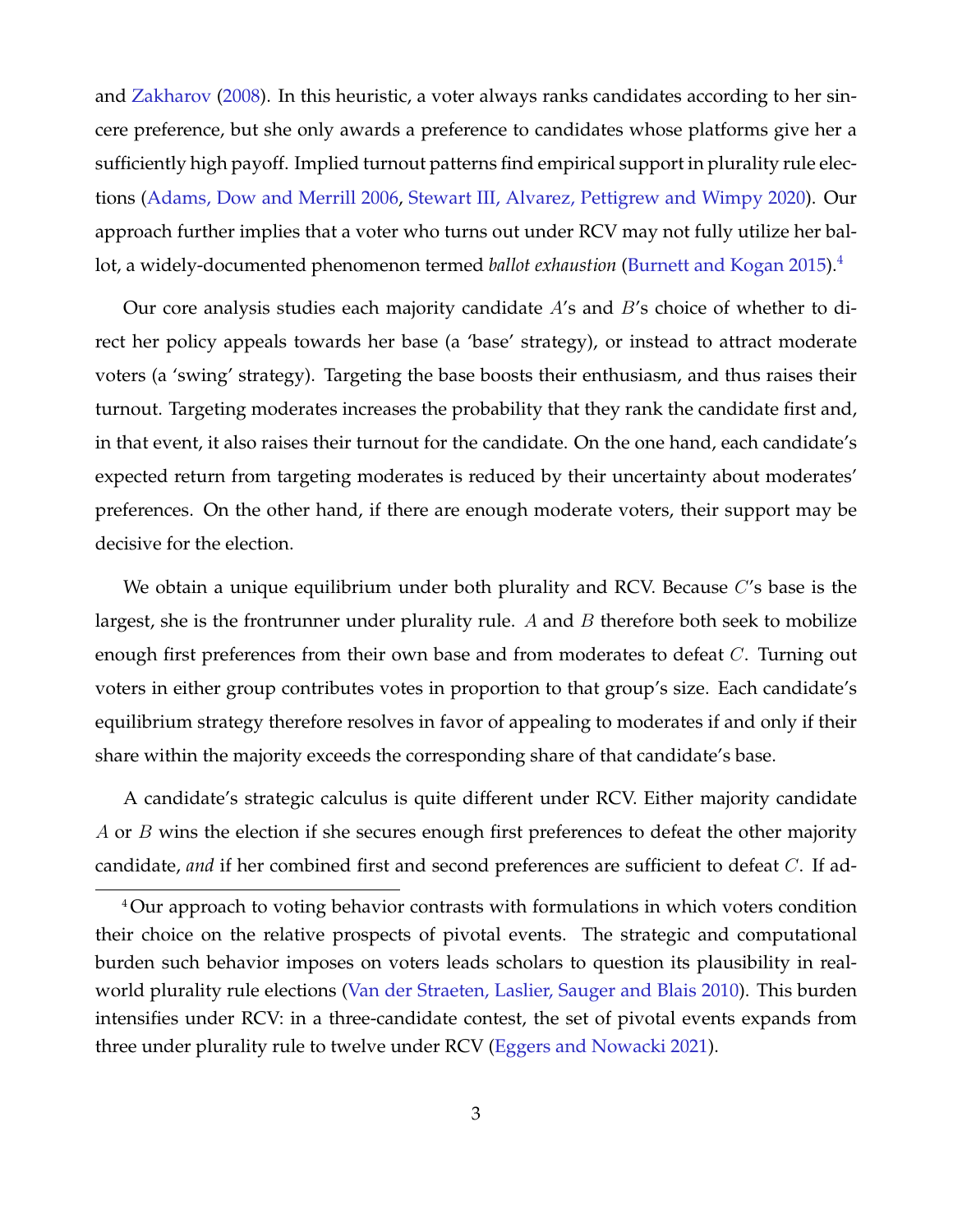vantaged A wins more first preferences than disadvantaged B, she also picks up additional support from moderates and  $B$ 's core supporters that give  $A$  their second preferences. These second preferences may be sufficient for A to defeat the plurality candidate  $C$ . In these contexts A's focus on defeating C under plurality shifts to defeating B under RCV.

Whether a base strategy or a swing strategy best achieves A's goal depends on the relative size of each of each of the groups, the intensity of core supporters' partisan attachments, and voters' overall engagement—i.e., their propensity to abstain due to alienation. We unearth contexts in which advantaged A is *more* inclined to target her base under RCV, versus plurality rule. The contexts arise when the imbalance in each candidate's share of core supporters is relatively large, when core supporters' partisan attachments are strong, and when average voter engagement is low. These factors all tilt the pairwise contest between  $A$  and  $B$  in favor of the candidate whose base turns out the most on election day.

Matters are very different for the disadvantaged majority candidate  $B$ , whose incentives to moderate are *always* stronger under RCV than under plurality rule. In this case, moderation helps the weaker candidate buttress her smaller share of first preference support with additional second preferences from moderate voters, as well as A's core supporters. These second preferences are valuable in her efforts to defeat  $C$ .

So, relative to plurality rule, RCV raises an advantaged candidate's incentives to moderate when her advantage over her opponent isn't too large; otherwise, RCV leads to even less compromise and *more* policy extremism. By contrast, RCV always strengthens the disadvantaged candidate's incentive to moderate.

In addition, we show that RCV may increase or decrease turnout relative to plurality. In particular, when the bases of the majority candidates  $A$  and  $B$  are large enough, turnout under RCV is lower than under plurality. And, strong partisan attachment amongst core voters raises the possibility that the winning candidate under RCV may fail to achieve a majority of the total ballots cast.

**Related Literature.** [Grofman and Feld](#page-21-7) [\(2004\)](#page-21-7) identify contexts in which RCV improves the likelihood of electing a Condorcet winner when one exists, relative to plurality rule. They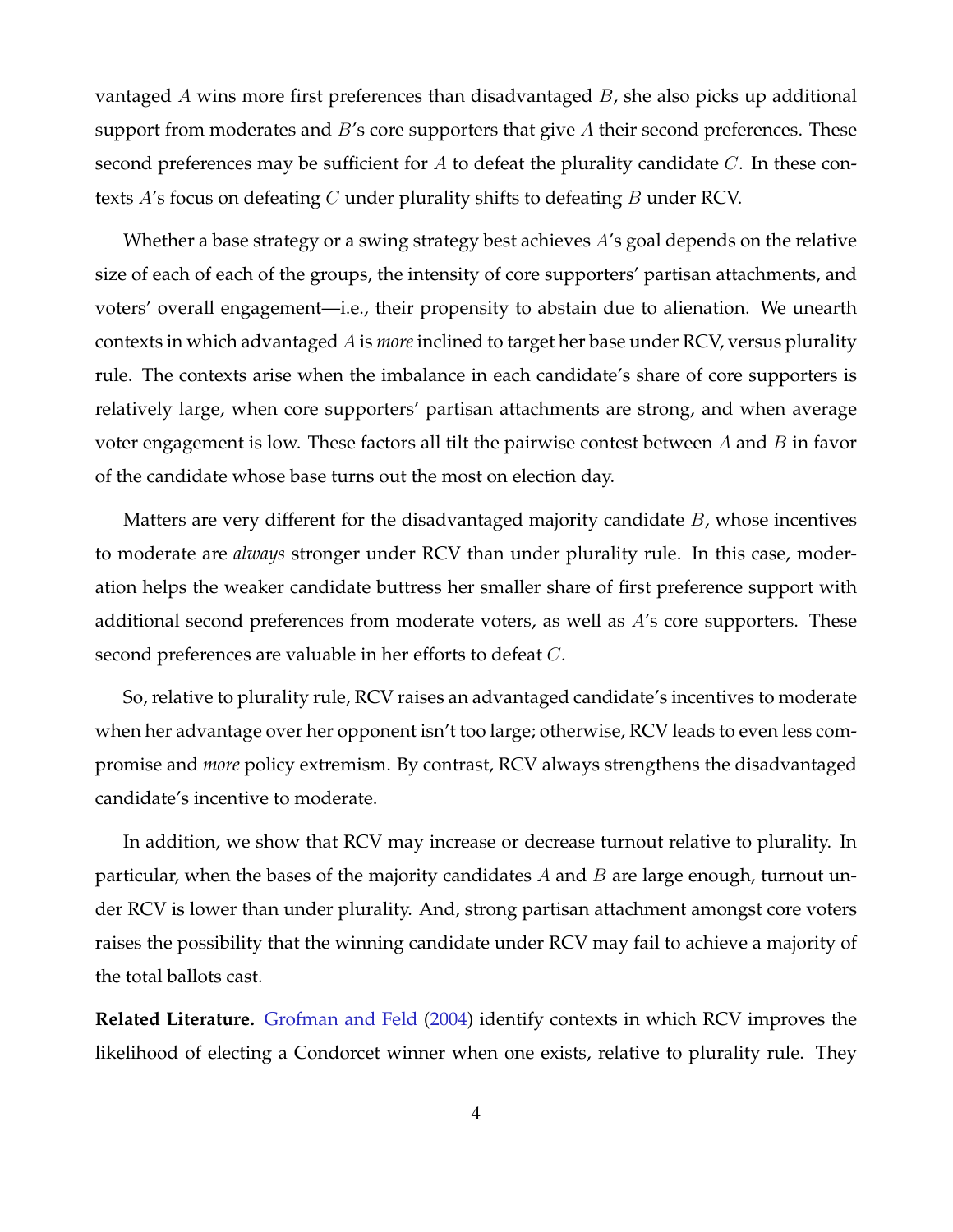posit sincere voting, but restrict their analysis to a fixed set of policies. Two papers study policy outcomes under RCV in a spatial model of elections: [Callander](#page-20-0) [\(2005\)](#page-20-0) and [Dellis,](#page-21-1) [Gauthier-Belzile and Oak](#page-21-1) [\(2017\)](#page-21-1). Both derive equilibria with two candidates who locate at polarized platforms: polarization is bounded by the threat of another candidate contesting the election at a centrist position between the two platforms.

In a citizen-candidate framework, [Dellis, Gauthier-Belzile and Oak](#page-21-1) [\(2017\)](#page-21-1) show that this bound is tightest under RCV. The reason is that a centrist entrant wins so long as she doesn't receive the *least* first preferences, since her centrist platforms wins every voter's second preference. Under plurality, by contrast, a centrist entrant wins only if she receives the *most* first preferences. The authors conclude that RCV sustains less policy polarization than the plurality rule. [Callander](#page-20-0) [\(2005\)](#page-20-0) characterizes a continuum of equilibria in his office-motivated Downsian framework, highlighting the co-existence of equilibria with full median convergence under RCV, alongside equilibria with polarized platforms. Under plurality, by contrast, median convergence with three or more candidates cannot be supported [\(Cox](#page-20-7) [1987\)](#page-20-7).

Because all voters turnout and fully utilize their ballots in both papers, and because candidates are differentiated solely by platforms, these frameworks do not address how candidates use their policy commitments to mobilize core supporters versus moderates. While our threecandidate framework abstracts from the question of how *many* candidates can be supported under RCV, both [Callander](#page-20-0) [\(2005\)](#page-20-0)'s and [Dellis, Gauthier-Belzile and Oak](#page-21-1) [\(2017\)](#page-21-1)'s analysis with endogenous candidacy highlights the stability of three-or-fewer candidate competition under RCV. This is also consistent with evidence from real-world elections, documented in [Jesse](#page-21-8) [\(2000\)](#page-21-8) and [Farrell and McAllister](#page-21-9) [\(2006\)](#page-21-9).

## **2. Model**

**Players.** Three candidates A, B and C compete for the support of a mass of voters whose size we normalize to  $1 + \gamma$ . Only candidates A and B are strategically active, and a minority  $\gamma < 1$ of voters only cast ballots for C. Each individual in the remaining unit mass of voters (i.e., the majority) belongs to a group  $j \in \{-1,0,1\} \equiv X$ . A share  $\alpha$  in the majority belong to group  $-1$ ,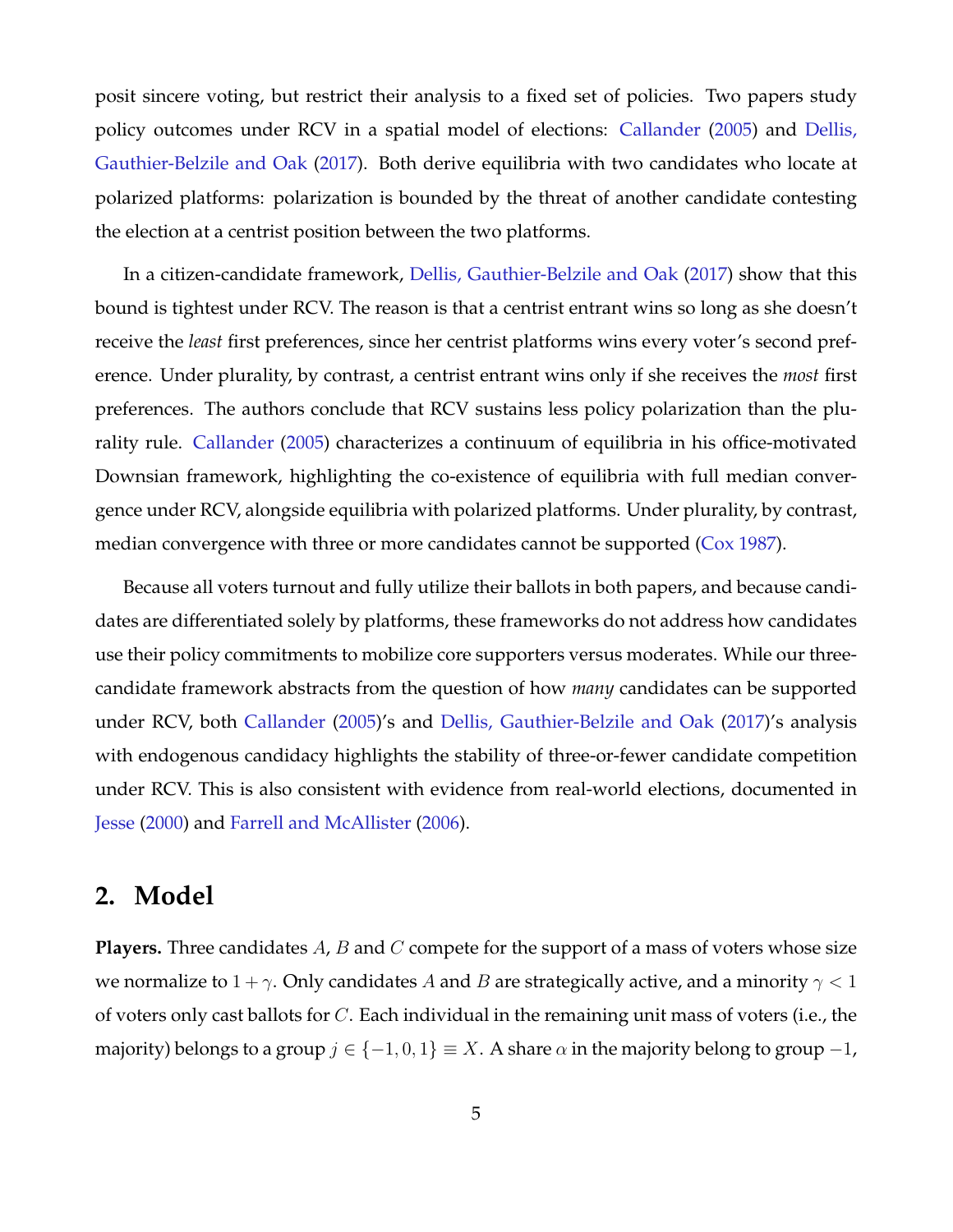a share  $\beta$  belong to group 1, and the remaining  $1 - \alpha - \beta$  majority voters belong to group 0. **Preferences.** Candidates are office-seeking. If candidate  $i \in \{A, B\}$  wins the election and implements policy  $y_i \in X$ , a group-j voter's payoff is

<span id="page-6-1"></span><span id="page-6-0"></span>
$$
u_j^A(y_A; \tau_j) = -|x_j - y_A| + \tau_j \tag{1}
$$

$$
u_j^B(y_B; \tau_j) = -|x_j - y_B| - \tau_j \tag{2}
$$

Voters derive linear losses in the distance between the policy outcome and their preferred policy. We associate each voter's ideal point  $x_j$  with her group identity,  $j \in \{-1, 0, 1\}$ . Voters further derive a benefit  $\tau_j$  from candidate A regardless of her platform  $x_j$ . This benefit could reflect a fixed policy position on another dimension of issue conflict amongst the majority. We assume  $\tau_{-1} = \theta > 0$ , and  $\tau_1 = -\theta < 0$ , so that voters in group  $-1$  are candidate A's *base*, and voters in group 1 are candidate B's base. Higher values of  $\theta$  correspond to stronger partisan attachments: core supporters increasingly favor their own candidate and dislike the other candidate. The preferences of voters in group 0 are uncertain:  $\tau_0$  is drawn from a symmetric cumulative distribution G with support [−θ, θ]. We therefore call group-0 voters *moderates* or *centrists*. We implicitly assume that voters within the majority always prefer either candidate A or  $B$  to candidate  $C$ .

Voters also care about their participation in elections. Every voter has an idiosyncratic *reservation utility* ρ and votes for her most-preferred candidate if and only if this candidate's value—the greatest of [\(1\)](#page-6-0) and [\(2\)](#page-6-1)—exceeds  $\rho$ . Under RCV, she further casts a preference vote for any other candidate(s) whose value exceeds  $\rho$ . We assume that  $\rho$  is uniformly distributed on the interval  $[\bar{\rho} - 1/(2\phi), \bar{\rho} + 1/(2\phi)]$ ;  $F(x)$  denotes its cumulative distribution. Higher values of ρ can be interpreted as lower *voter engagement*—possibly due to limited information or enthusiasm about the candidates.

**Timing.** The interaction proceeds as follows.

- 1. Candidates A and B simultaneously select platforms  $(y_A, y_B) \in \{-1, 0, 1\}^2$ .
- 2. The preference shock  $\tau_0$  is realized, and each voter makes her voting decision.
- 3. The winning candidate implements her promised platform, and payoffs are realized.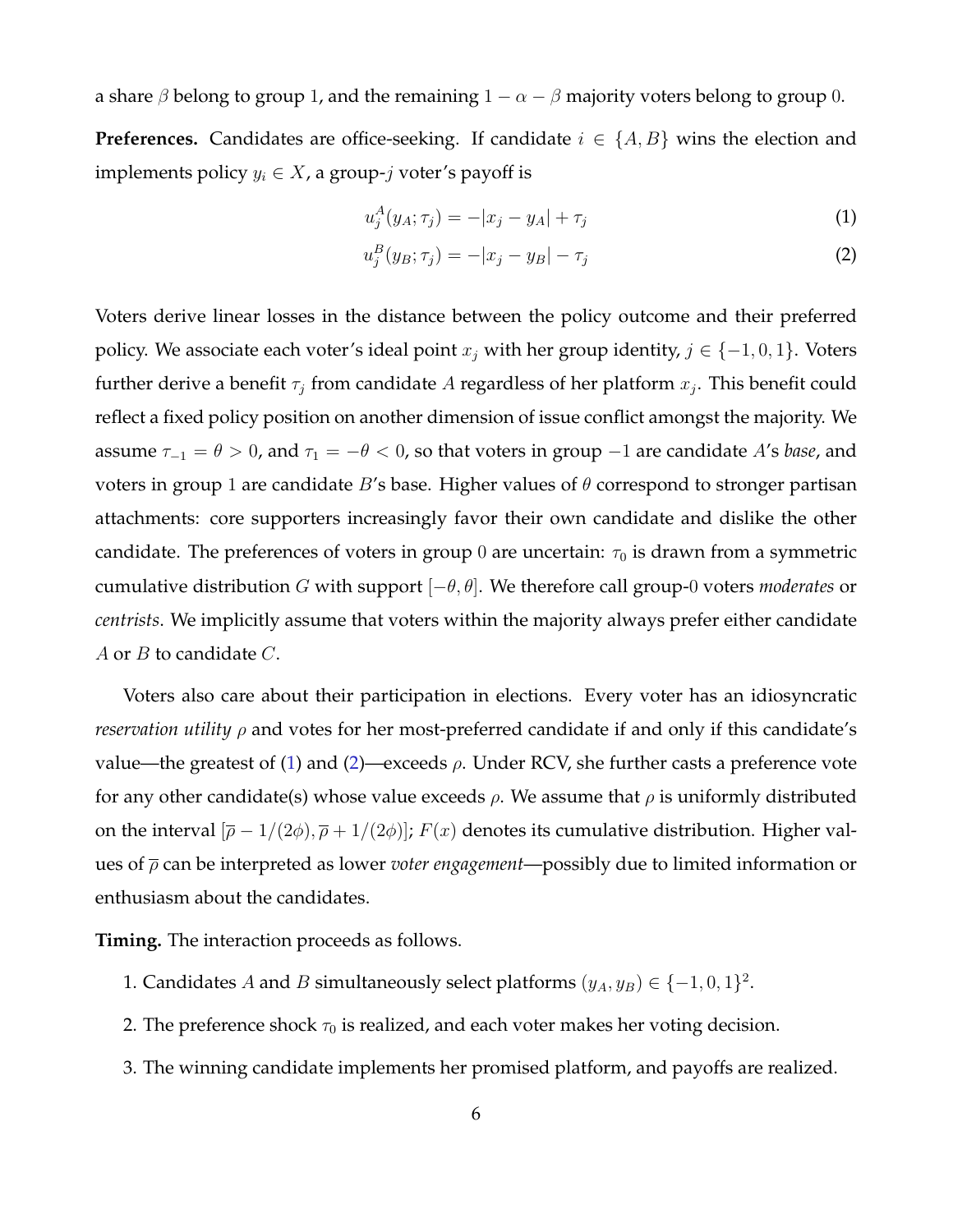Since we interpret the fraction  $\gamma$  voters that only cast ballots for non-strategic C as that candidate's base, we implicitly assume  $C$  locates at that group's preferred policy, and thus C's vote share is always  $\gamma F(\theta)$  under both plurality and RCV.

**Equilibrium.** We study Nash equilibria.

**Assumptions**. Without loss of generality, we assume A's base exceeds B's:  $\alpha \geq \beta$ . For that reason, we call A the *advantaged* majority candidate, and B the *disadvantaged* majority candidate. We also assume  $\theta > 2$ , ensuring that each candidate is always most-preferred by the voters in her base. We assume that  $\rho$ 's support is large enough to ensure (i) non-zero turnout amongst all groups, and (ii) that both candidates have an interior probability of winning. This holds if (i)  $\min\left\{\frac{1}{2\phi}-\overline\rho,\frac{1}{2\phi}+\overline\rho\right\}>\theta+2$  and (ii)  $\phi<\frac{1-\alpha-\gamma}{2}.$  Finally, we assume that the majority is sufficiently divided between its two candidates A and B that group  $C$  is the frontrunner in a plurality context. Formally, we assume

$$
\max\left\{(1-\alpha-\beta)F(0)+\alpha F(\theta-1),\left(1-\alpha-\beta\right)F(-1/2)+\alpha F(\theta)\right\}<\gamma F(\theta),\tag{3}
$$

which amounts to assuming that the mass  $\gamma$  of C's core supporters is large—for example, it implies that they outnumber A's (mass  $\alpha$ ) and B's (mass  $\beta$ ). Our framework does not require this assumption, but it is the most interesting context because it creates the greatest scope for differences in behavior across the systems.

# **3. Equilibrium under Plurality Rule**

Under plurality rule, voters can express a single preference for their most-preferred candidate. A group-j voter turns out if and only if her most-preferred candidate  $i \in \{A, B\}'$ s payoff  $u^i_j(y_i;\tau_j)$  exceeds her idiosyncratic reservation utility,  $\rho$ . In other words, she votes for her most-preferred candidate if

<span id="page-7-0"></span>
$$
\max\{u_j^A(y_A; \tau_j), u_j^B(y_B; \tau_j)\} \ge \rho. \tag{4}
$$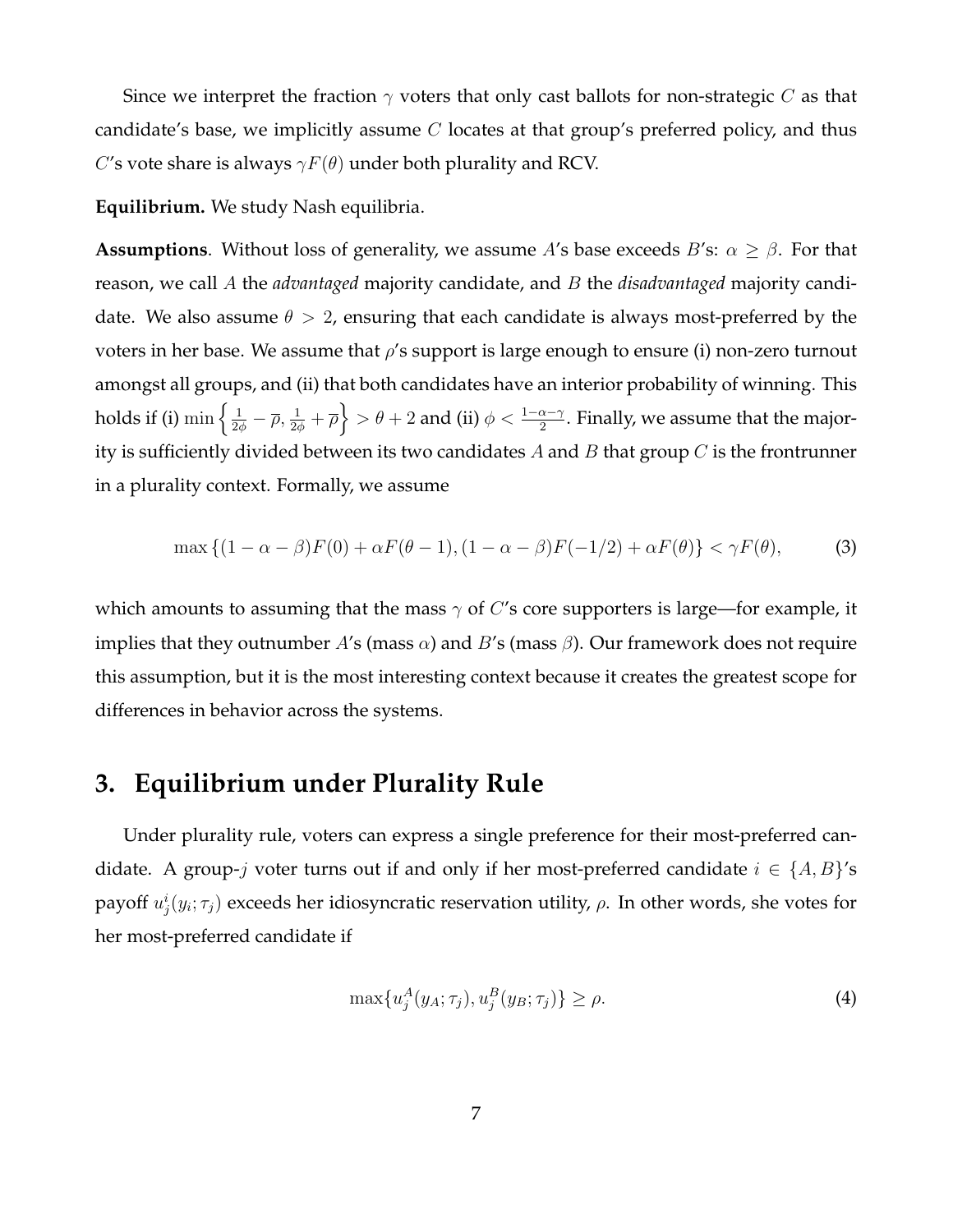If the inequality [\(4\)](#page-7-0) is instead reversed, the voter abstains. Recalling that  $F(\cdot)$  denotes  $\rho'$ s cumulative distribution, the share of voters in group  $j$  that turn out for their preferred candidate  $i$  is therefore  $F(u^i_j(y_i; \tau_j)).$  Letting  $\pi(j)$  denote the share of voters in the majority belonging to each group  $j \in \{-1, 0, 1\}$ , and  $\{\cdot\}$  the indicator function, we obtain candidate A's total first preferences—and thus her total votes under plurality rule.

<span id="page-8-1"></span>
$$
v_A^f(y_A, y_B; \tau_0) \equiv \sum_{j \in \{-1, 0, 1\}} \pi(j) F(u_j^A(y_A; \tau_j)) \mathbf{1} \{u_j^A(y_A; \tau_j) \ge u_j^B(y_B; \tau_j) \}.
$$
 (5)

Likewise, *B*'s total first preferences and thus her total votes under plurality rule is:

<span id="page-8-2"></span>
$$
v_B^f(y_A, y_B; \tau_0) \equiv \sum_{j \in \{-1, 0, 1\}} \pi(j) F(u_j^B(y_A; \tau_j)) \mathbf{1} \{u_j^B(y_A; \tau_j) < u_j^B(y_B; \tau_j) \}.
$$
\n<sup>(6)</sup>

Our assumption  $\theta > 2$  implies that A is always preferred by her core supporters in group −1. By targeting these voters with a policy  $y_A = -1$ , A raises their enthusiasm, and thus their turnout. Similarly, voters  $B$ 's core supporters in group 1 always prefer her. In contrast, the preferences of centrist group−0 voters are uncertain because of the aggregate preference shock,  $\tau_0$ . These voters prefer A if and only if  $u_0^A(y_A;\tau_0)\geq u_0^B(y_B;\tau_0)$ , which is equivalent to:

$$
-|y_A - 0| + \tau_0 \ge -|y_B - 0| - \tau_0 \iff \tau_0 \ge \frac{|y_A| - |y_B|}{2} \equiv \hat{\tau}_0(y_A, y_B).
$$

If A targets her policy appeal to centrists by locating at  $y_A = 0$ , she lowers the threshold  $\hat{\tau}_0$  to be their most-preferred candidate, and further raises their enthusiasm and thus their turnout. But even if A targets these voters, they may nonetheless prefer B, which occurs if  $\tau < \hat{\tau}_0$ .

We conclude that A's total votes are:

<span id="page-8-0"></span>
$$
v_A^f(y_A, y_B; \tau_0) = \alpha F(u_{-1}^A(y_A; \theta)) + (1 - \alpha - \beta) \mathbf{1}\{\tau_0 > \hat{\tau}_0\} F(u_0^A(y_A; \tau_0))
$$
  
=  $\alpha F(\theta - 1 - y_A) + (1 - \alpha - \beta) \mathbf{1}\{\tau_0 > \hat{\tau}_0\} F(\tau_0 - |y_A|).$  (7)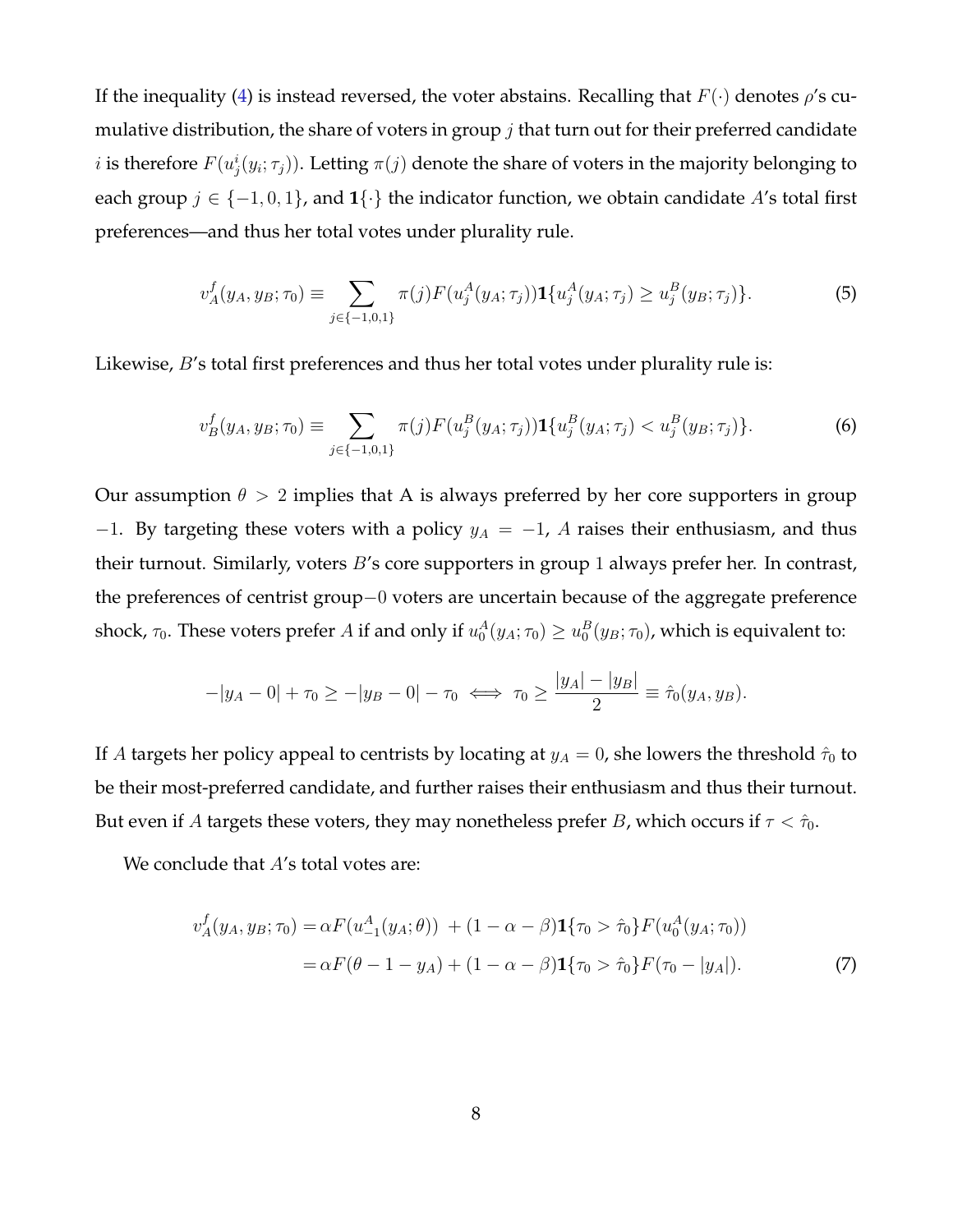Similarly, B wins total votes

<span id="page-9-1"></span>
$$
v_B^f(y_A, y_B; \tau_0) = \beta F(\theta - 1 + y_B) + (1 - \alpha - \beta) \mathbf{1}\{\tau_0 < \hat{\tau}_0\} F(-\tau_0 - |y_B|). \tag{8}
$$

Our benchmark result characterizes the unique equilibrium under plurality rule, which depends on the imbalance in size between the candidates' bases.

<span id="page-9-0"></span>**Proposition 1.** *There exists a (generically) unique equilibrium under plurality:*

(i) if 
$$
\alpha < \alpha^{plu} \equiv \frac{(1-\beta)}{2}
$$
:  $y_A^* = 0$  and  $y_B^* = 0$ ;  
\n(ii) if  $\beta > \beta^{plu} \equiv \frac{(1-\alpha)}{2}$ :  $y_A^* = -1$  and  $y_B^* = 1$ ; and,  
\n(iii) if  $\alpha > \alpha^{plu}$  and  $\beta < \beta^{plu}$ :  $y_A^* = -1$  and  $y_B^* = 0$ .

Proposition [1](#page-9-0) states that each candidate targets her base if and only if her base is sufficiently large relative to the share of centrists in the majority. To understand the result, we initially focus on advantaged candidate A, who wins the election if and only if two conditions hold.

First, A wins more first preferences than  $B$  if and only if [\(7\)](#page-8-0) exceeds [\(8\)](#page-9-1). That comparison yields a threshold  $\tau^{AB}_{\text{plu}}(y_A, y_B)$  such that  $A$  defeats  $B$  if and only if the aggregate shock to moderates' preferences in favor of  $A$  is large enough:  $\tau_0 \geq \tau_{\rm plu}^{AB}$ . Second,  $A$  wins more first preferences than C if and only if [\(7\)](#page-8-0) exceeds C's first preferences of  $\gamma F(\theta)$ . That comparison yields another preference shock threshold  $\tau^{AC}_{\rm plu}(y_A,y_B)$  such that  $A$  defeats  $C$  if and only if the aggregate shock in favor of  $A$  is large enough:  $\tau_0 \geq \tau_{\rm plu}^{AC}.$ 

So, under plurality rule, for any pair of platform  $(y_A, y_B) \in \{-1, 0, 1\}^2$ , A wins if and only if

<span id="page-9-2"></span>
$$
\tau_0 > \max\left\{\tau_{\text{plu}}^{AB}(y_A, y_B), \tau_{\text{plu}}^{AC}(y_A, y_B)\right\} = \tau_{\text{plu}}^{AC}(y_A, y_B). \tag{9}
$$

Equality [\(9\)](#page-9-2) reflects that A defeats B whenever she beats the front-runner candidate  $C$ . Moreover,  $\gamma > \alpha$  implies that A cannot defeat front-runner C solely by turning out her own base: she requires the support of centrist group-zero voters. A maximizes her appeal to centrists by locating at  $y_A = 0$ : she lowers the threshold to win their first preferences, and in that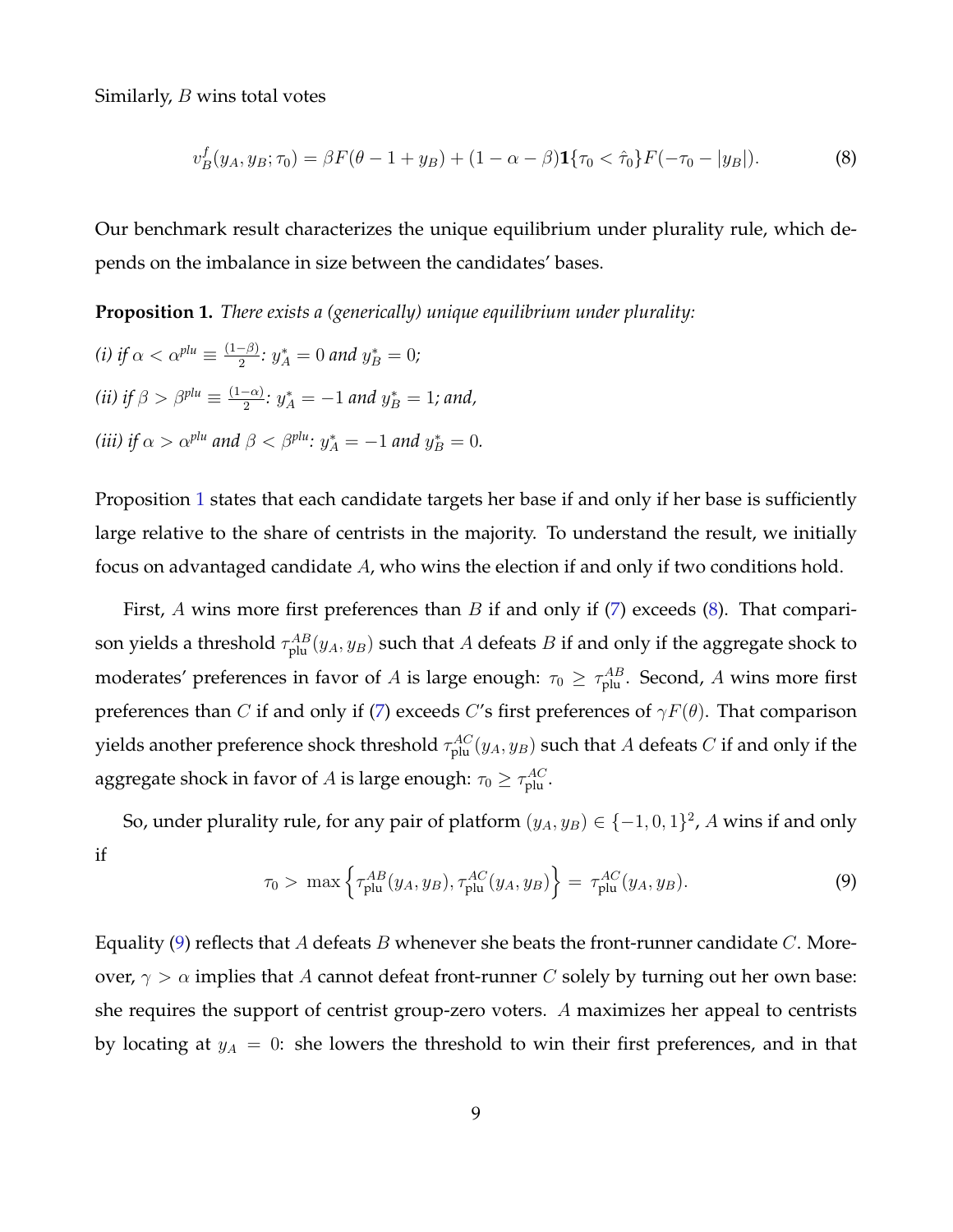event she also raises centrists' enthusiasm and thus their turnout. If A instead targets her core supporters by locating at  $y_A = -1$ , she boosts their enthusiasm and thus their turnout.

Recall that A's base is mass  $\alpha$  and centrists are mass  $1 - \alpha - \beta$ . Under our assumption that  $F(\rho)$  is uniform, A's net gain in turnout from targeting core supporters versus centrists conditional on both groups preferring her to  $B$ —is proportional to the difference in the share of supporters in each group:  $\alpha - (1 - \alpha - \beta)$ . When  $\alpha < \alpha^{\text{plu}}$ , this difference is negative and A focuses on mobilizing centrists at the expense of her core supporters. Otherwise, A targets her policy appeal to her base.

Similar considerations govern *B*'s platform choice: if her base is small relative to centrists, in the sense that  $\beta - (1 - \alpha - \beta) < 0$ , which is equivalent to  $\beta < \beta^{\text{plu}}$ , she focuses on mobilizing centrists. Otherwise, she targets her core supporters.

# **4. Equilibrium Under Ranked-Choice Voting**

Under RCV, voters can express as many preferences as they wish. As under plurality rule, a group-j voter turns out if and only if her most-preferred candidate's payoff exceeds her reservation value. *Contrary to* plurality rule, however, voters may also express a preference for other candidates. A majority voter with reservation value  $\rho$ :

(1) abstains if she insufficiently enthusiastic about either candidate, which occurs if

$$
\rho > \max\{u_j^A(y_A; \tau_j), u_j^B(y_B; \tau_j)\},\
$$

(2) casts a single preference vote only for her most-preferred candidate if she likes this candidate enough, but is insufficiently enthusiastic about the other majority candidate, which occurs if

$$
\max\{u_j^A(y_A; \tau_j), u_j^B(y_B; \tau_j)\} > \rho > \min\{u_j^A(y_A; \tau_j), u_j^B(y_B; \tau_j)\},
$$

(3) casts two preference votes (ranking the candidates in order of preference) if she is suf-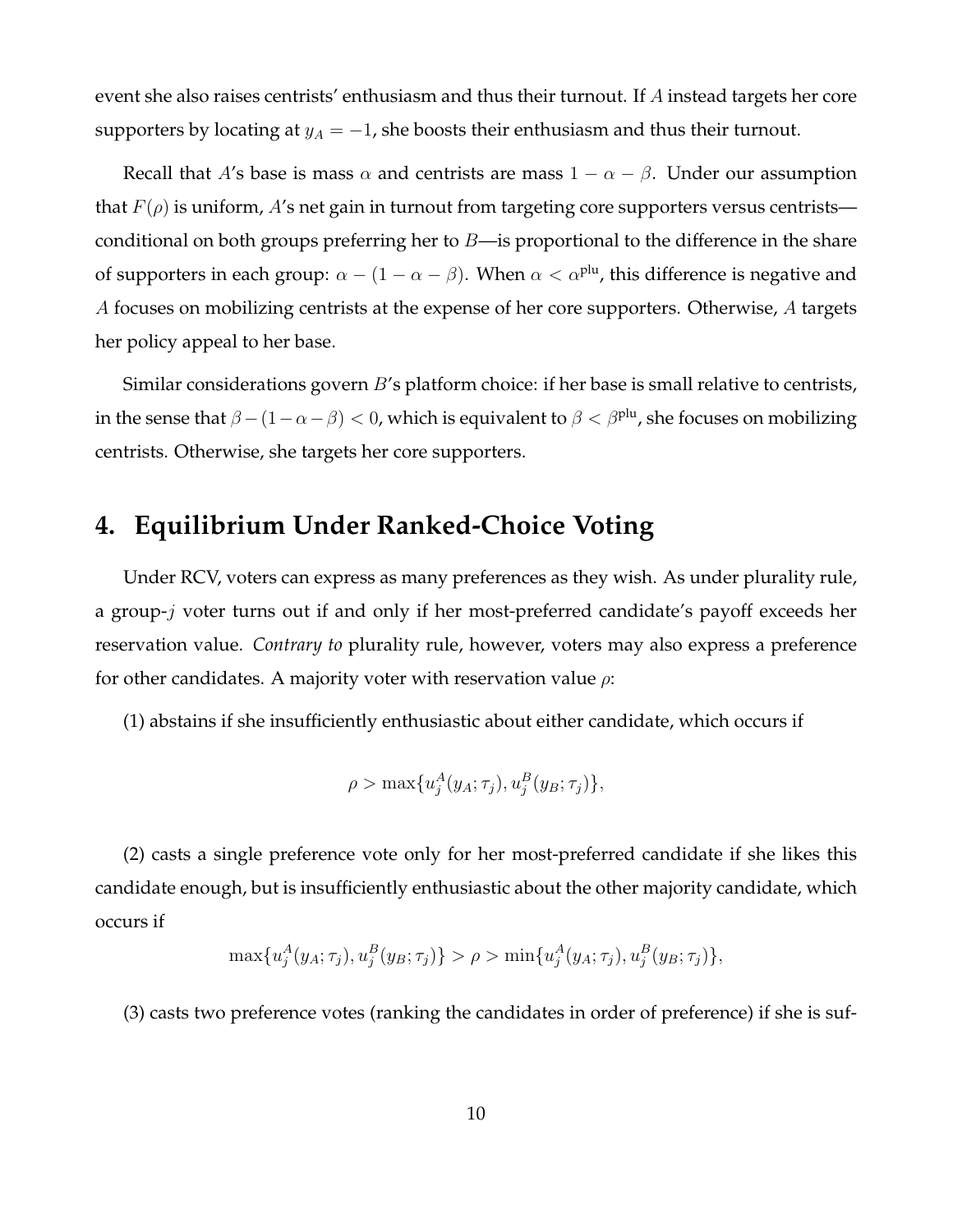ficiently enthusiastic about both candidates, which occurs if

<span id="page-11-0"></span>
$$
\rho < \min \{ u_j^A(y_A; \tau_j), u_j^B(y_B; \tau_j) \}.
$$

Notice that whether majority voters rank  $C$  third or simply do not rank her is immaterial in our setting.

A's and B's total first preferences under RCV are the same as under plurality, given by expressions [\(5\)](#page-8-1) and [\(6\)](#page-8-2). However, these candidates' total first *and* second preferences are:

$$
v_A^s(y_A; \tau_0) \equiv \sum_{j \in \{-1, 0, 1\}} \pi(j) F(u_j^A(y_A; \tau_j))
$$
  
=  $\alpha F(\theta - 1 - y_A) + (1 - \alpha - \beta) F(\tau_0 - |y_A|) + \beta F(-\theta - 1 + y_A)$  (10)  
>  $v_A^f(y_A, y_B; \tau_0)$ .

The key comparison with A's first preferences given in expression [\(5\)](#page-8-1) is that A wins second preferences even from voters that prefer B. Similarly, B's total first and second preferences are

$$
v_B^s(y_B; \tau_0) = \sum_{j \in \{-1, 0, 1\}} \pi(j) F(u_j^B(y_B; \tau_j))
$$
  
=  $\beta F(\theta - 1 + y_B) + (1 - \alpha - \beta) F(-\tau_0 - |y_B|) + \alpha F(-\theta - 1 - y_B).$  (11)

Recall that A's base is size  $\alpha$ , and B's is size  $\beta \leq \alpha$ . A defeats B if and only if her first preferences exceed  $B$ 's, i.e., if and only if  $(7)$  exceeds  $(8)$ . Further, A defeats C if and only if her total first and second preferences reflected in expression  $(10)$  exceed  $C$ 's: this implies that there exists a preference shock threshold  $\tau_{\rm rev}^{AC}(y_A,y_B)$  such that  $A'$ s first and second preferences [\(10\)](#page-11-0) exceed *C*'s if and only if  $\tau_0 \geq \tau_{\text{rev}}^{AC}$ .

We conclude that A wins the election when the platforms are  $(y_A, y_B) \in \{-1, 0, 1\}$  if and only if

<span id="page-11-1"></span>
$$
\tau_0 > \max\{\tau_{\text{plu}}^{AB}(y_A, y_B), \tau_{\text{rcv}}^{AC}(y_A, y_B)\}.
$$
 (12)

Comparing [\(12\)](#page-11-1) with the corresponding requirement under plurality rule in expression [\(9\)](#page-9-2),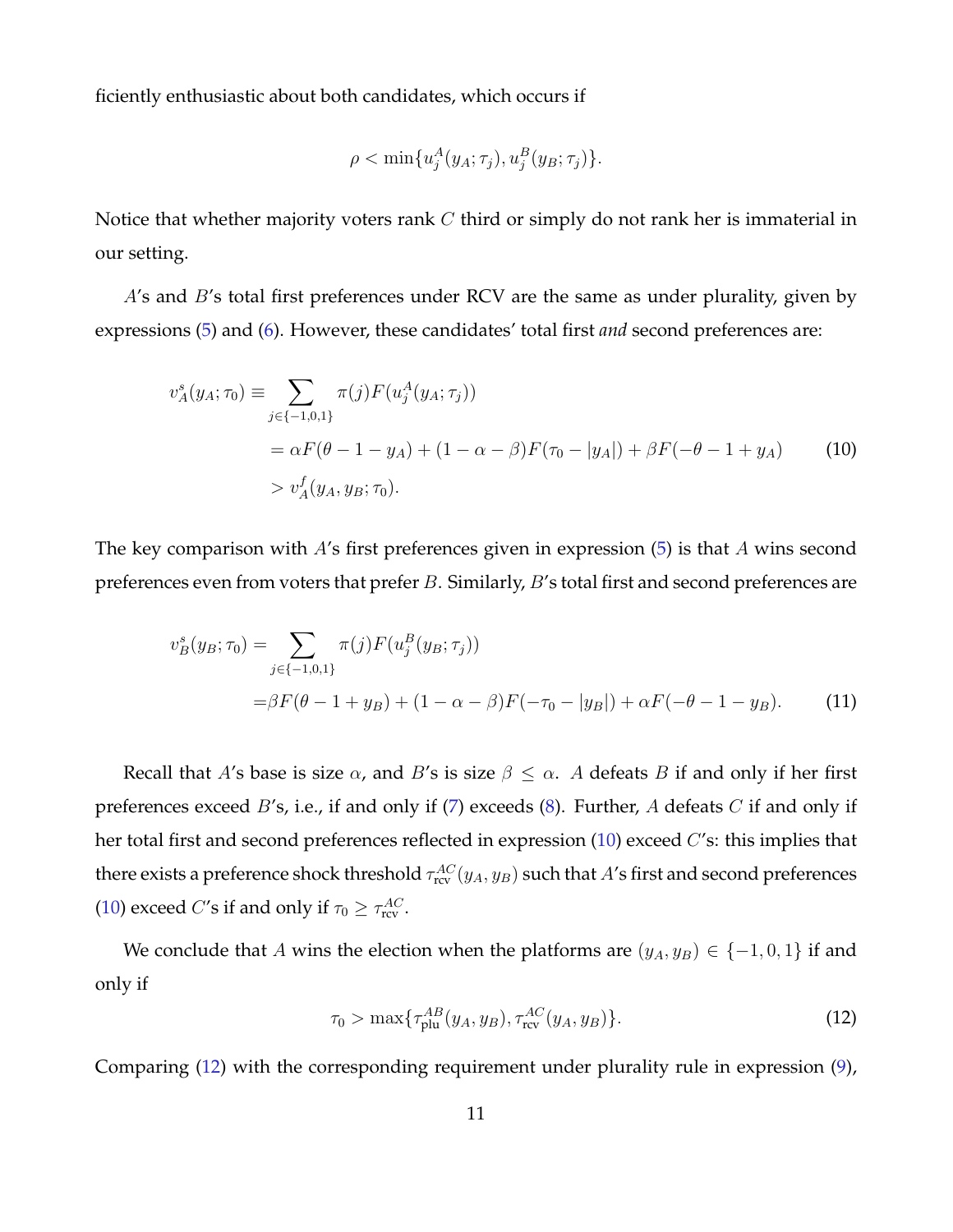the crucial innovation under RCV is that if A defeats  $B$ , she wins the second preferences of any voter that preferred  $B$  to  $A$ , but liked  $A$  enough to cast a second preference. These second preferences are valuable in the contest against C.

By analogous reasoning, there exists a threshold  $\tau_{\rm rcv}^{\mathit{BC}}(y_A, y_B)$  such that  $B$  wins the election if and only if

$$
\tau_0 < \min\{\tau_{\text{plu}}^{AB}(y_A, y_B), \tau_{\text{rcv}}^{BC}(y_A, y_B)\}.\tag{13}
$$

An important preliminary observation is that a centrist electoral strategy always maximizes a candidate's first and second preferences—and thus her prospects of defeating C.

<span id="page-12-0"></span>**Observation 1.** *Under RCV, a centrist policy*  $y_J = 0$  *maximizes*  $J \in \{A, B\}'$ *s total first and second preference votes, regardless of her opponent's strategy.*

To understand why, recall that a voter awards a preference to a candidate if and only if that candidate's payoff exceeds the voter's reservation utility. Since reservation utilities are uniformly distributed, maximizing the sum of first and second preferences is equivalent to maximizing the sum of majority voters' payoffs. A centrist platform maximizes the sum of payoffs by minimizing the average distance between voters' preferred policies and the candidate's platform. This observation captures the intuition that RCV incentivizes moderation in the search for second preferences.

Nonetheless, this intuition is incomplete, because  $A$  only wins  $B$ 's second preferences if her *first* preferences exceed B's. On the one hand, a centrist platform maximizes A's chances of swaying centrists in the contest against  $B$ . On the other hand, failing to win over centrists in the contest against candidate  $B$  does not put centrists' support beyond  $A$ 's reach:  $A$  may secure enough of their second preferences—and even those of some of B's core supporters to defeat C. This lowers A's electoral penalty from focusing on her core supporters in order to mobilize their turnout in the pairwise contest against B. So, Observation [1](#page-12-0) does *not* imply that centrism maximizes A's winning prospects.

Does the improved prospect of winning second preference votes encourage candidates A or  $B$  to moderate in pursuit of these second preferences? If weaker candidate  $B$  locates at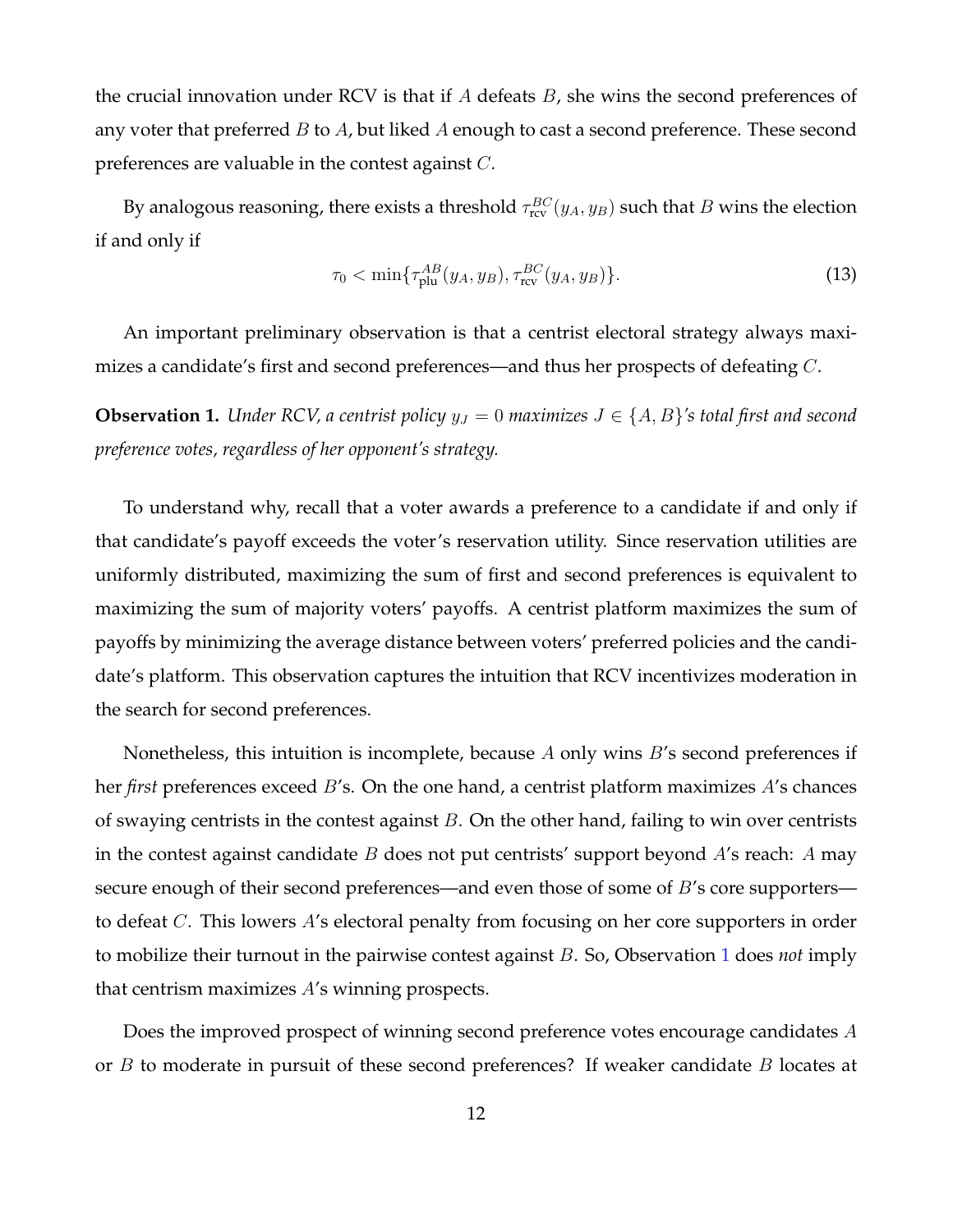centrist platform  $y_B = 0$ , stronger A also prefers to adopt centrist platform  $y_A = 0$  rather than focus on her base if and only if

$$
\max\left\{\tau_{\text{plu}}^{AB}(0,0),\tau_{\text{rcv}}^{AC}(0,0)\right\} \leq \max\left\{\tau_{\text{plu}}^{AB}(-1,0),\tau_{\text{rcv}}^{AC}(-1,0)\right\}.
$$
 (14)

The LHS is A's binding constraint to win with a centrist platform  $y_A = 0$ —defeating centrist B with first preferences ( $\tau_0 \geq \tau_{\rm plu}^{AB}$ ) and defeating  $C$  with combined first and second preferences  $(\tau_0 \geq \tau_\text{rev}^{AC})$ . The RHS denotes the corresponding constraint when A responds to B's choice of  $y_B = 0$  with a polarized platform  $y_A = -1$ .

Our next proposition establishes that this condition holds if and only if  $A$ 's base—and thus her advantage over  $B$ —is not too large.

<span id="page-13-0"></span>**Proposition 2.** *If and only if candidate* A*'s base is small, in the sense that*

$$
\alpha < \alpha^{rcv} \equiv \frac{(1-\beta)F(0) + \beta F(\theta - 1)}{F(0) + F(\theta)},
$$

*then in the unique equilibrium under RCV both candidates target their policy appeal to centrists:*  $y_A^* = y_B^* = 0.$ 

When  $\alpha > \alpha^{\text{rev}}$ , A's prospects of winning her pairwise contest against centrist B are greatest when  $A$  pursues a polarized platform. When  $A$  defeats  $B$  by way of a base strategy, she wins second preferences from both centrist voters and even some of  $B$ 's core supporters. In fact, the proposition's proof verifies that at the threshold shock realization  $\tau_{\rm plu}^{AB}(-1,0)$  where A wins more first preferences than B, A's total first and second preferences under RCV are also sufficient to defeat C.

Even though a base strategy sacrifices first preferences *and* some second preferences, the strategy can be electorally valuable in  $A$ 's effort to defeat  $B$ . Only if the imbalance favoring  $A$ 's base is small enough,  $A$ 's best path to defeat  $B$  is to compete with her directly for centrists' first preferences. This reflects that when imbalances in the size of each majority candidate's base are not too large, the resolution of moderate voters' first preference is decisive for their pairwise contest.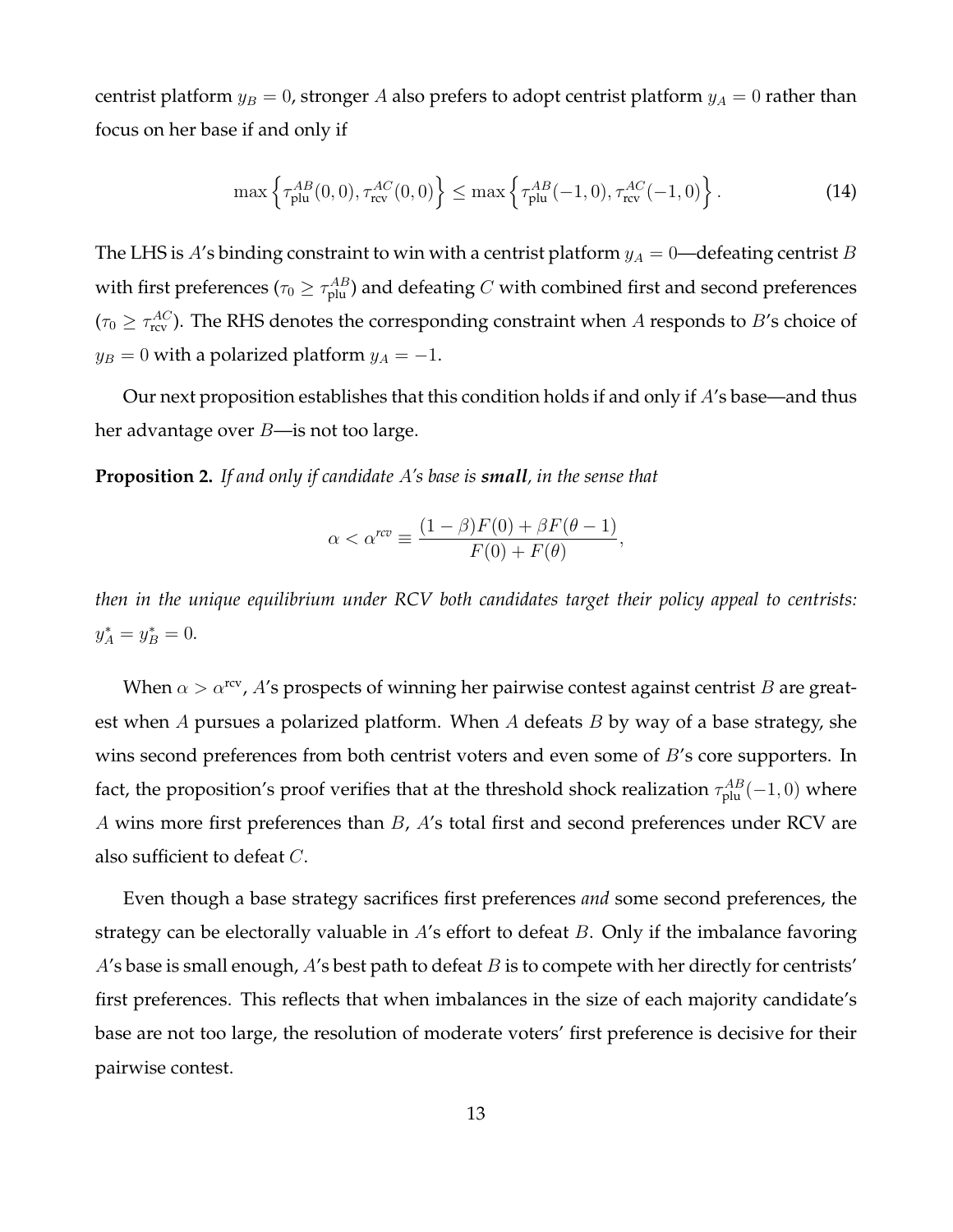Changes in political primitives that reduce centrists' propensity to turn out in elections strengthen A's advantage, and also her incentive to focus on her base.

**Corollary 1.** *Threshold* α *rcv* decreases *whenever:*

*1. partisan attachments strengthen (*θ increases*), or*

*2. voter participation costs* ρ increase*.*

When centrists' relative propensity to turn out diminishes, the pairwise contest between  $A$ and  $B$  is increasingly decided by turnout from each candidate's core supporters. Stronger attachment  $(\theta)$  amongst core supporters raises their relative turnout. Lower average voter participation or engagement reflected in higher  $\bar{\rho}$  also lowers moderate voters' relative participation. Both changes intensify A's advantage from a relatively larger base, and therefore allow A to defeat B with a base strategy even when the imbalance in her share of core supporters decreases.

In fact, if the imbalance between the majority candidates' core supporters is too large, advantaged  $A$  no longer prefers to compete directly with her weaker opponent  $B$  for centrists' preferences; instead, she abandons moderation and focuses exclusively on mobilizing her base.

<span id="page-14-0"></span>**Proposition 3.** *There exists a threshold* β *rcv such that if* A*'s base is large but* B*'s base is small, in the sense that*

$$
\alpha > \alpha^{rcv} \text{ and } \beta < \beta^{rcv},
$$

in the unique equilibrium under RCV,  $A$  targets her core supporters, while  $B$  targets centrists:  $y^*_A = \frac{1}{2}$  $-1$  *and*  $y_B^* = 0$ .

When  $A$ 's base is large enough, her strategy for defeating  $B$  reverts to mobilizing core supporters. Depending on the size of  $B$ 's base, weaker  $B$  may not face any trade-offs. Maintaining the uncontested centre-ground maximizes B's total first and second preference votes, and thus her prospects of defeating C. And, when B's base of size  $\beta$  is small enough, turning out centrists is also her best strategy for defeating A.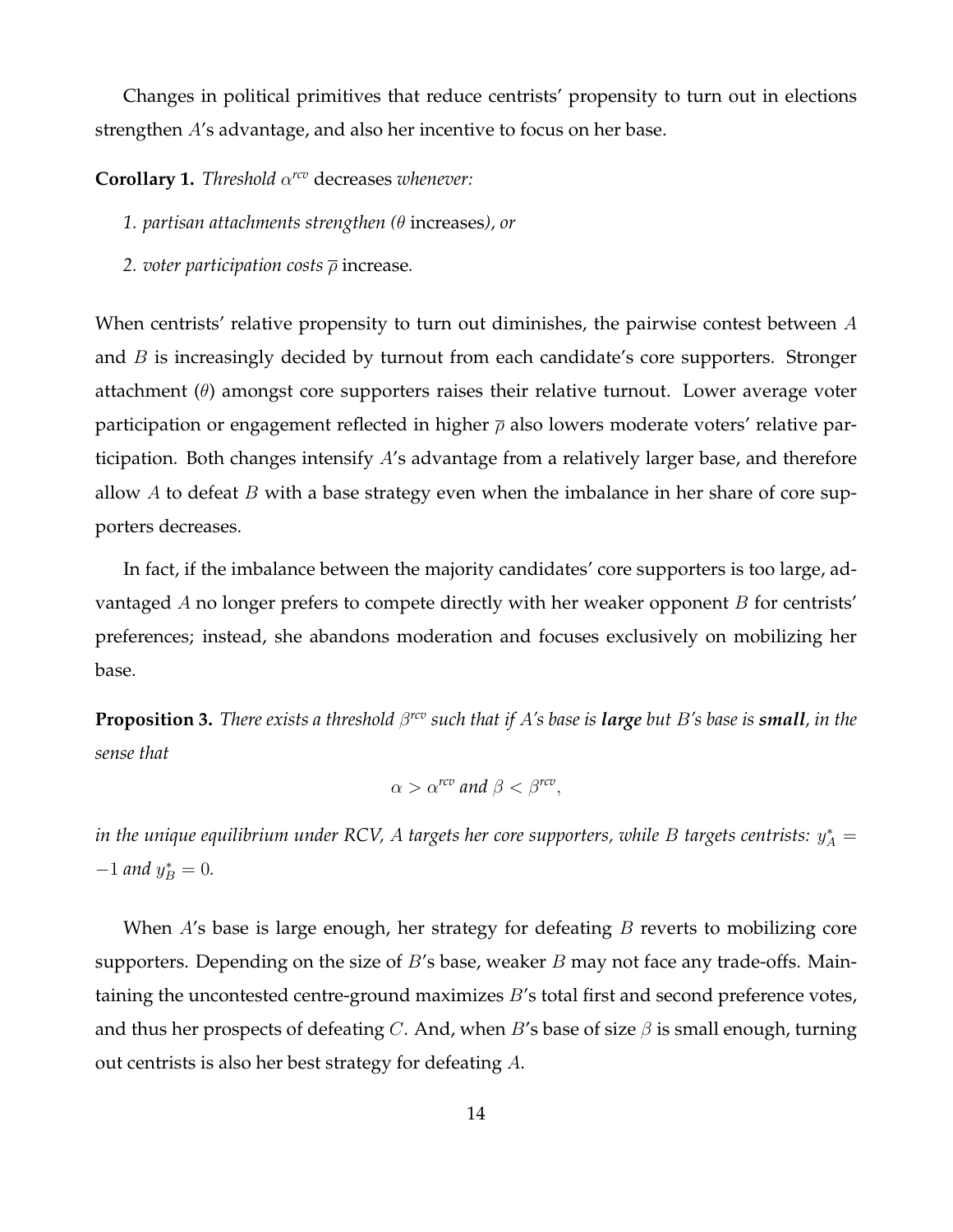When B's base is large, however, she faces a trade-off between a centrist strategy that maximizes her first and second preferences to defeat  $C$ , versus a base strategy that maximizes her prospects of defeating A with first preferences.

<span id="page-15-0"></span>**Proposition 4.** If both A's and B's bases are **large**:  $\alpha \geq \alpha^{rcv}$  and  $\beta \geq \beta^{rcv}$ , the generically unique *equilibrium under RCV is in mixed strategies:* A *randomizes over policies* −1 *and* 0*, and* B *randomizes over policies* 0 *and* 1*.*

To understand the necessity of randomization when the candidates' bases are large, recall that when  $\alpha \geq \alpha^{\text{rcv}}$ , the profile  $(0,0)$  is not an equilibrium because of A's incentive to revert to her base, and when  $\beta \geq \beta^\text{rev}$ , the profile  $(-1,0)$  is not an equilibrium because of  $B'$ s incentive to revert to her base. Why is a profile  $(-1, 1)$  in which each candidate mobilizes her base not an equilibrium?[5](#page-0-0)

If A and B both pursue a base strategy, A wins moderates' first preferences if and only if  $\tau_0 \geq \hat{\tau}(0,0) = 0$ . If A instead reverts to moderates' preferred policy of zero, she alone appeals to moderates, and wins their first preferences whenever  $\tau_0 \geq \hat{\tau}_0(-1,0) = -1/2$ . When  $\tau_0$ surpasses this threshold, A receives a discontinuous jump in her total first preferences—and since her base is larger than  $B$ 's, winning moderates' first preferences is sufficient for  $A$  to defeat  $B$ . This encourages  $A$  to revert to a centrist strategy. For the same reason, however, if  $B$  expects  $A$  to target moderates,  $B$  also prefers to target moderates. Thus, there cannot be a pure strategy equilibrium.

# **5. Policy Moderation Under Plurality versus RCV**

We turn to the comparison of candidates' strategies under plurality and RCV. We first ask: does RCV better-incentivize candidates to jointly pursue moderate strategies instead of targeting their core supporters?

Proposition [1](#page-9-0) highlights that centrist convergence is the unique equilibrium under plurality rule if and only if  $\alpha < \alpha^{plu}$ . Proposition [2](#page-13-0) shows that centrist convergence is the unique

<sup>&</sup>lt;sup>5</sup> The Appendix also rules out the remaining possibility for a pure strategy equilibrium in which  $y_A = 0$  and  $y_B = 1$ .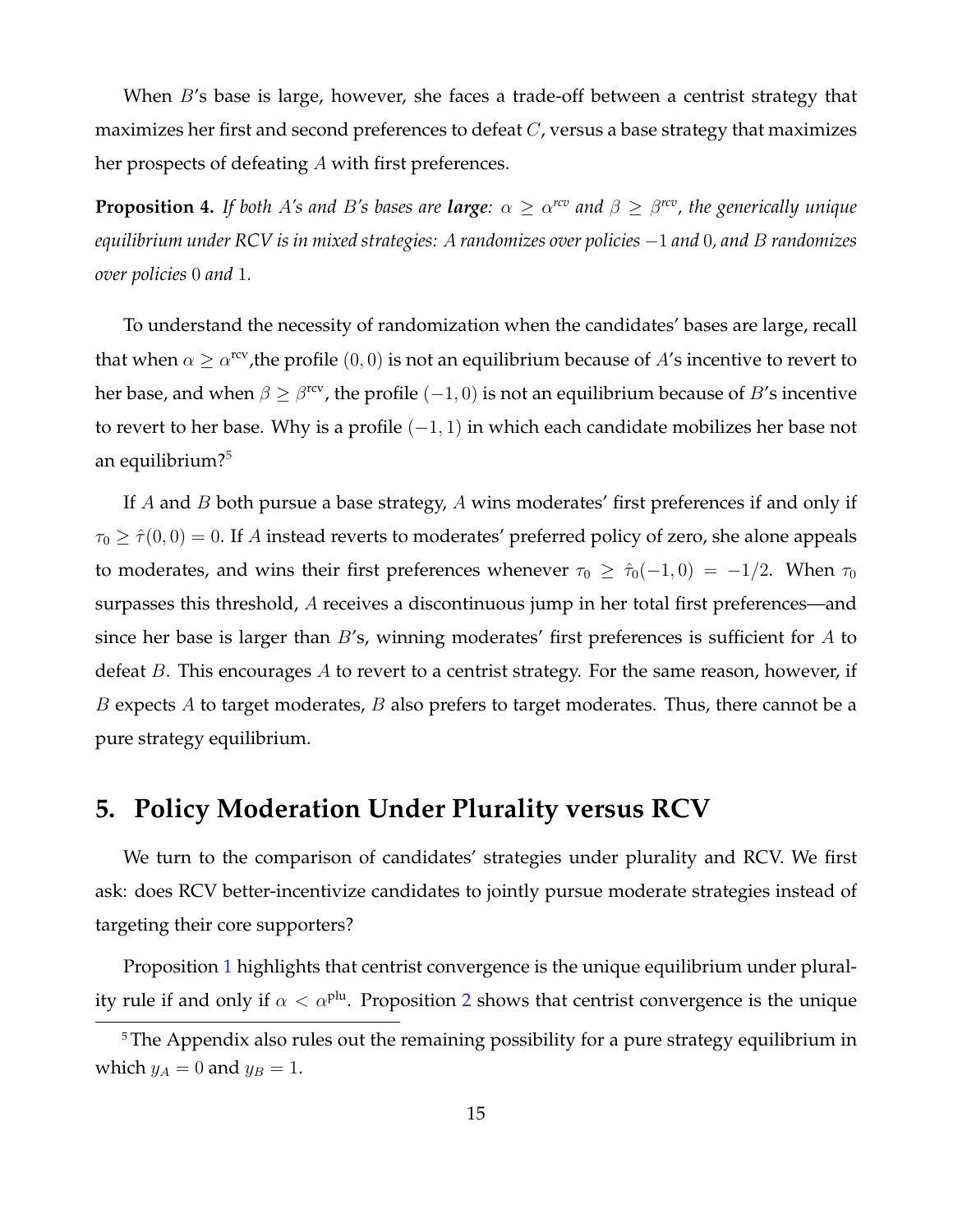equilibrium under RCV if and only if  $\alpha < \alpha^{\text{rev}}$ . In both contexts, the binding constraint is A's incentive to shift towards targeting her base instead of centrists. So, if threshold  $\alpha^{\rm rev}$  exceeds  $\alpha^{\rm plu}$ , RCV provides the advantaged candidate  $A$  with stronger incentives than plurality to focus on moderates versus core supporters when she expects  $B$  to do the same.

<span id="page-16-0"></span>**Proposition 5.** RCV threshold  $\alpha^{rcv}$  exceeds the corresponding plurality threshold  $\alpha^{plu}$  if and only if B*'s base is sufficiently large:*

$$
\beta \ge \frac{F(\theta) - F(0)}{2F(\theta - 1) + F(\theta) - F(0)} \equiv \hat{\beta}(\theta, \overline{\rho}).
$$

*Threshold* βˆ decreases *in voter engagement (lower* ρ*) and* increases *in the strength of partisan attachments (*θ*).*

Under plurality, A focuses on securing enough first preferences to defeat C. In that context, A defeats C *only if* she wins the support of moderate voters. She chooses policy to maximize overall turnout in the event that she wins first preferences from *both* her core supporters and moderate voters. The size of B's base  $\beta$  plays no direct role in that calculation: only the allocation of the majority between A's base  $\alpha$  and centrists  $1 - \alpha - \beta$  matters.

Under RCV, A focuses on securing enough first preferences to defeat B. When B's base of size  $\beta$  is small, or when moderates are less prone to turn out, A's ability to defeat B solely with the support of her own base increases, and so does her incentive to target her base. Thus, Proposition [5](#page-16-0) highlights that A's incentive to pursue a polarized platform is greater under RCV when  $\beta$  is low, in contexts where voter engagement is low ( $\bar{\rho}$  large), and when the majority is segmented into partisan enclaves in which enthusiasm for one candidate over another is overwhelming (large  $\theta$ ).

We next turn to disadvantaged candidate B. Proposition [1](#page-9-0) showed that when  $\beta < \beta^{\text{plu}}$ , under plurality rule B prefers to target moderates when A targets her core supporters. Otherwise, *B* prefers to target her own core supporters. Proposition [3](#page-14-0) shows that under RCV, *B* prefers to target moderates when  $\beta < \beta^{\text{rev}}$ . So, RCV disciplines disadvantaged candidate B to a greater extent than plurality rule if  $\beta^{\rm rev} \ge \beta^{\rm plu}.$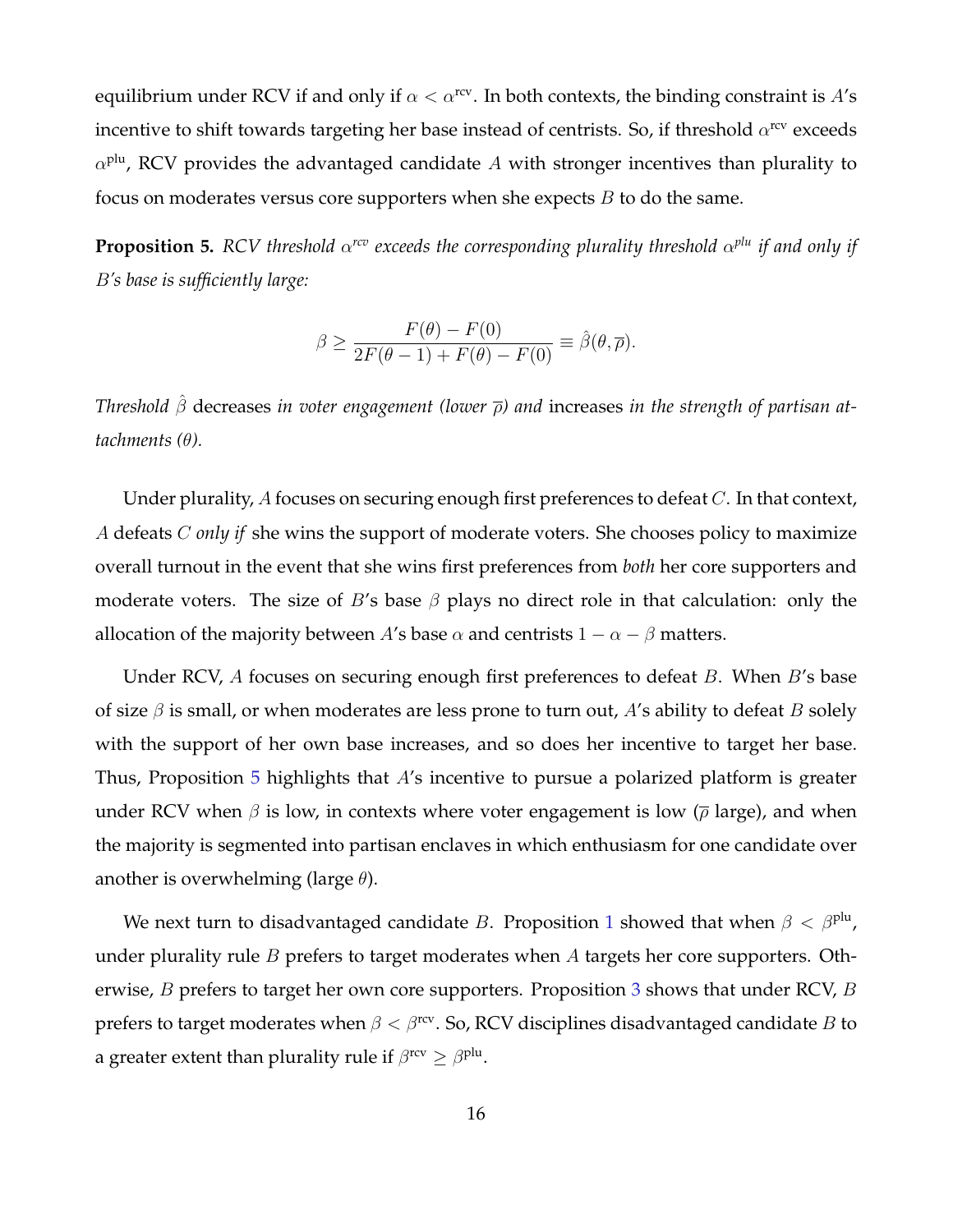<span id="page-17-0"></span>**Proposition 6.** RCV threshold  $\beta^{rev}$  is always weakly larger than the corresponding plurality thresh*old* β *plu .*

To see why, recognize that  $B$  needs centrist voters' first preferences in order to defeat  $A$ . Platform  $y_B = 1$  maximizes B's core supporters turnout, while a platform  $y_B = 0$  maximizes centrists' turnout. With uniform participation costs, the net turnout gain from a centrist strategy is positive if and only if their mass  $1 - \alpha - \beta$  exceeds B's core supporters,  $\beta$ . This is precisely the same condition required under plurality rule ( $\beta^{\rm plu}=(1-\alpha)/2$ ). So, RCV cannot weaken *B*'s incentive to target moderates.

In fact, RCV may *strengthen* B's incentive to target moderates. This is true whenever B's binding constraint is not to defeat A with first preferences, but instead to defeat  $C$  with first and second preferences. Because the sum of B's first and second preferences is always maximized with a centrist platform, weaker  $B$  may prefer to target centrists even when  $\beta>\beta^{\mathrm{plu}}.$ 

*To summarize*: RCV disciplines advantaged A to pursue moderation to a greater extent than plurality rule only when its majority opponent B's base is not too small. Otherwise, RCV *intensifies* A's incentive to target its core supporters. However, RCV *always* disciplines disadvantaged  $B$  to a greater extent than plurality rule. In fact, for any primitives,  $B$ 's strategy under plurality rule first-order stochastically dominates her strategy under RCV, but the same is not true for A.

### **6. Further Results**

[Cormack](#page-20-1) [\(2021\)](#page-20-1) documents a raft of other important arguments proposed by RCV advocates. We use our results to assess two of these arguments.

*Does RCV Increase Turnout?* A prominent argument is that RCV increases voter participation. Yet existing studies report mixed findings—either no effect or even negative effects from the adoption of RCV [\(McGinn](#page-21-10) [2020\)](#page-21-10). These equivocal findings can be rationalized in our framework.

<span id="page-17-1"></span>**Proposition 7.** When  $\beta > \beta^{plu}$ , turnout is higher under plurality. When  $\beta < \beta^{plu}$  and  $\alpha^{rcv} < \alpha^{plu}$ , there exists an open interval  $[\alpha^\dagger,\alpha^{plu}]$  for  $\alpha$  in which expected turnout is higher under RCV.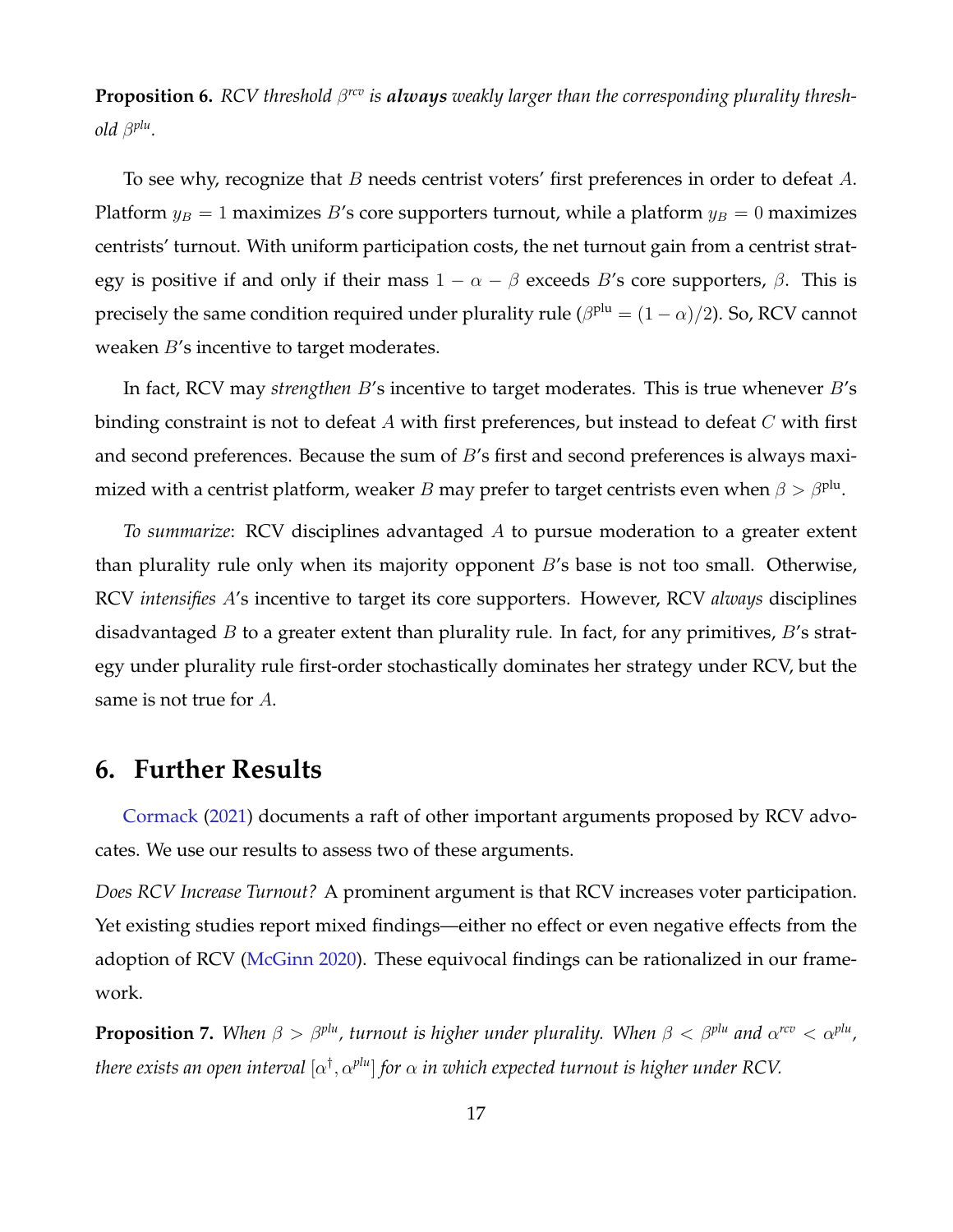When both candidates' bases are large (i.e., if  $\beta > \beta^{plu}$ ), turnout is maximized when each of  $A$  and  $B$  mobilizes core supporters. This is the equilibrium under plurality rule, in which the candidates maximize their first preference votes to defeat C.

Under RCV, there is never an equilibrium in which both candidates exclusively mobilize core supporters. When  $\beta^{\rm plu} < \beta < \beta^{\rm rcv}$ ,  $B$  targets centrists in order to bolster her *second* preferences in the event she defeats A. She wins these second preferences only from voters that *already* turn out, and therefore wins them at the expense of increasing first preferences—and therefore turnout—from her base. Finally, when  $\beta > \beta^{rev}$  the candidates randomize between mobilization strategies. Each candidate does so to ensure that her opponent doesn't win moderates' first preferences: even when moderates are the smallest majority group, they play an outsized role in the pairwise contest between  $A$  and  $B$ .

Nonetheless, the proposition unearths circumstances in which RCV raises expected turnout. This arises for some  $\alpha \in [\alpha^{\rm rev}, \alpha^{\rm plu}]$ —i.e., it arises for primitives in which both plurality induces both candidates to choose moderate platforms, but RCV leads A to focus on her base.

To understand why, recognize that the plurality threshold  $\alpha^{\text{plu}}$  is determined by the condition that A defeats C when she mobilizes her core supporters *and* receives some support from moderates. By contrast, the RCV threshold  $\alpha^{\rm rev}$  is determined by the condition that A can defeat  $B$  when she mobilizes her core supporters, without any support from moder-ates. Proposition [5](#page-16-0) shows  $\alpha^{\text{rev}} < \alpha^{\text{plu}}$  in contexts with strong partisan attachments or low average voter engagement. In these contexts, core supporters are easier to mobilize. So, the marginal increase in turnout from a base strategy overwhelms the corresponding increase from moderation—even if the candidates' core supporters are a minority.

*When Does RCV Fail to Produce a Majority Winner?* With three or more candidates, the winner under plurality may fail to win a majority—the so-called "spoiler effect." In making its case for RCV, the New York Times Editorial Board asserted that "Ranked-choice voting solves this problem" [\(New York Times](#page-21-0) [2019\)](#page-21-0). We show it may not, and especially in contexts with strong partisan attachments.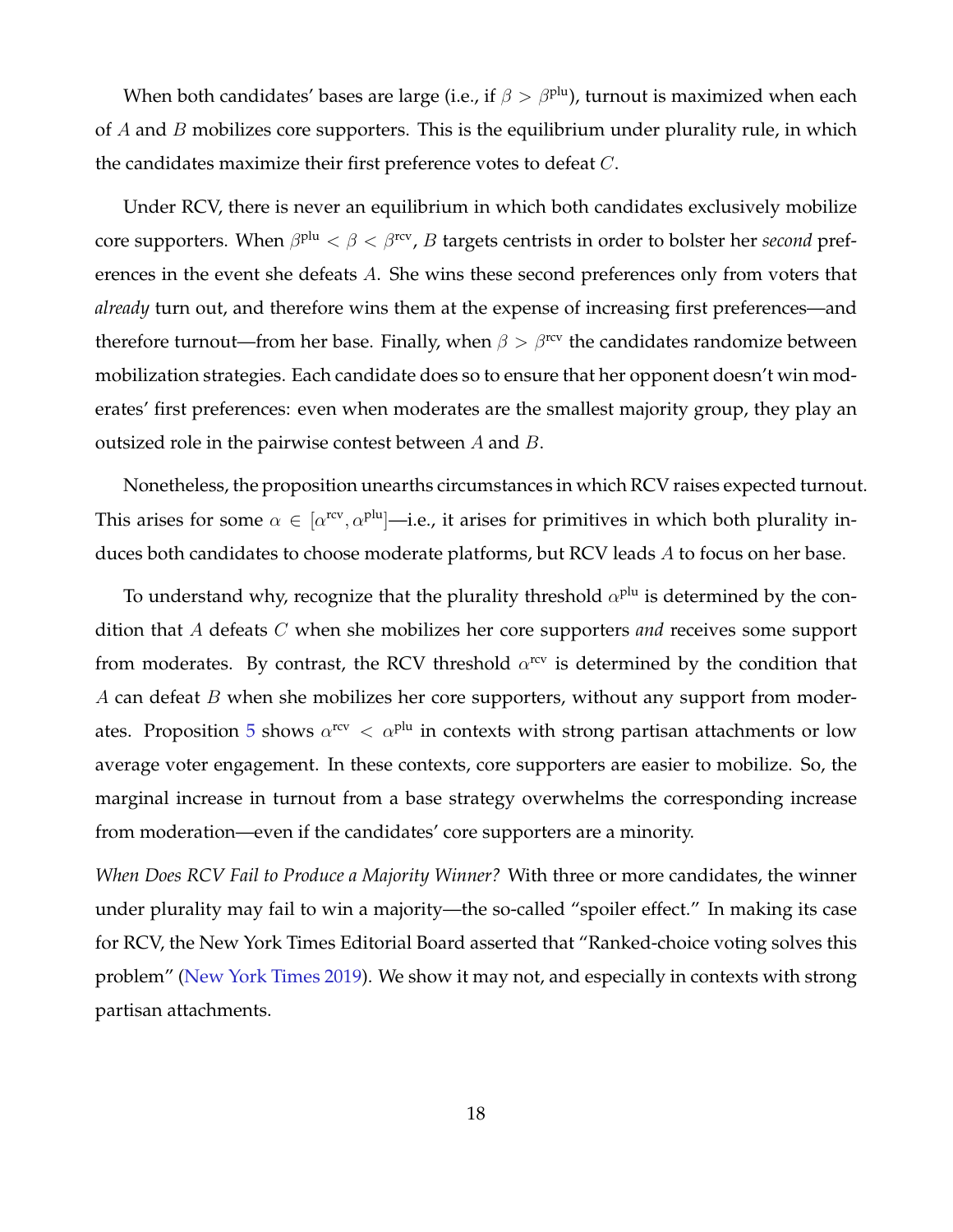<span id="page-19-0"></span>**Proposition 8.** *There exists*  $\gamma^*$ , decreasing in polarization  $\theta$ , such that if and only if  $\gamma > \gamma^*$ , under *RCV there is a positive probability that fewer than a majority of voters that turn out cast a vote for the winning candidate.*

When the majority is segmented into enclaves of candidates' core supporters, voters that show up to vote for their most-preferred candidate are increasingly hostile to other candidates. This increases the prospect that they do not fully utilize the ballot, and thus that their votes are "wasted" after their first-ranked candidate is eliminated.

## **7. Conclusion**

Our paper studies electoral competition under Ranked Choice Voting (RCV). We ask: When does RCV provide greater incentives for candidates to moderate their policy platforms than plurality rule? Does RCV necessarily increase voter participation? And, under what conditions does RCV lead to the election of a candidate with the support of a majority of voters?

RCV provides greater incentives to candidates to moderate their platforms when the imbalances in the shares of core supporters are not too large. Indeed, candidates with a relatively small core vote are more inclined to moderate their platforms. But, if this imbalance is large enough, the candidate with a larger share of core supporters has a greater incentive to pursue extreme policies in order to mobilize that base. This tendency increases when the candidates' core supporters display stronger partisan attachments, or in contexts of low voter engagement —for example, because of low information or limited interest in the contest. Stronger partisan attachments also increase the prospect that the winning candidate fails to command a majority of support amongst all votes cast. Notably, these are precisely the contexts in which RCV proponents argue that the reform is most urgently needed. Finally, RCV may increase *or* decrease voter turnout relative to plurality rule.

We close with a broader interpretation of our results, and how they relate to existing arguments that favor RCV's adoption. By allowing voters to express a preference for multiple candidates, RCV implicitly helps voters to solve a coordination problem they would otherwise face in multi-candidate elections under plurality rule. For a fixed set of alternatives, this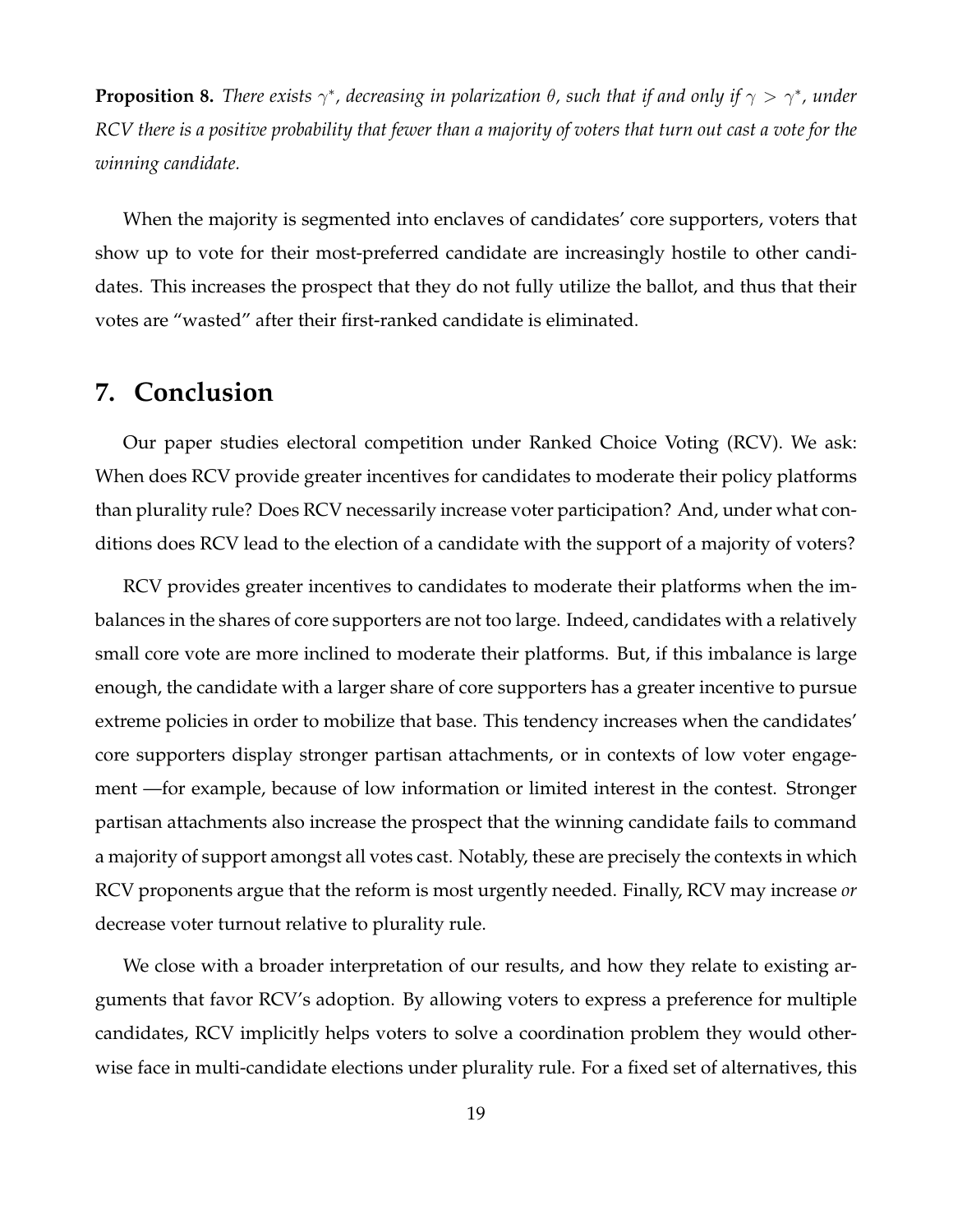improved implicit coordination facilitates the election of moderate policies, and in particular majority-preferred policies when they exist. However, this improved implicit coordination also changes the candidates' strategies, by opening up new pathways to electoral victory that may be absent under plurality. Changes in electoral rules therefore have the potential to create new conflicts between candidates whose consequences can be difficult to predict. Indeed, those consequences may be opposite to the aspirations of both scholars and reformers of electoral systems.

# **References**

- <span id="page-20-5"></span>Adams, James, Jay Dow and Samuel Merrill. 2006. "The political consequences of alienationbased and indifference-based voter abstention: Applications to presidential elections." *Political Behavior* 28(1):65–86.
- <span id="page-20-2"></span>Bouton, Laurent and Micael Castanheira. 2012. "One person, many votes: Divided majority and information aggregation." *Econometrica* 80(1):43–87.
- <span id="page-20-3"></span>Bouton, Laurent, Micael Castanheira and Aniol Llorente-Saguer. 2016. "Divided majority and information aggregation: Theory and experiment." *Journal of Public Economics* 134:114–128.
- <span id="page-20-6"></span>Burnett, Craig M and Vladimir Kogan. 2015. "Ballot (and voter)"exhaustion" under Instant Runoff Voting: An examination of four ranked-choice elections." *Electoral Studies* 37:41–49.
- <span id="page-20-0"></span>Callander, Steven. 2005. "Duverger's hypothesis, the run-off rule, and electoral competition." *Political Analysis* 13(3):209–232.
- <span id="page-20-4"></span>Callander, Steven and Catherine H Wilson. 2007. "Turnout, polarization, and Duverger's law." *The Journal of Politics* 69(4):1047–1056.
- <span id="page-20-1"></span>Cormack. 2021. "Cataloguing the Promises of Ranked Choice Voting in New York City." Medium.com.
- <span id="page-20-7"></span>Cox, Gary W. 1987. "Electoral equilibrium under alternative voting institutions." *American Journal of Political Science* pp. 82–108.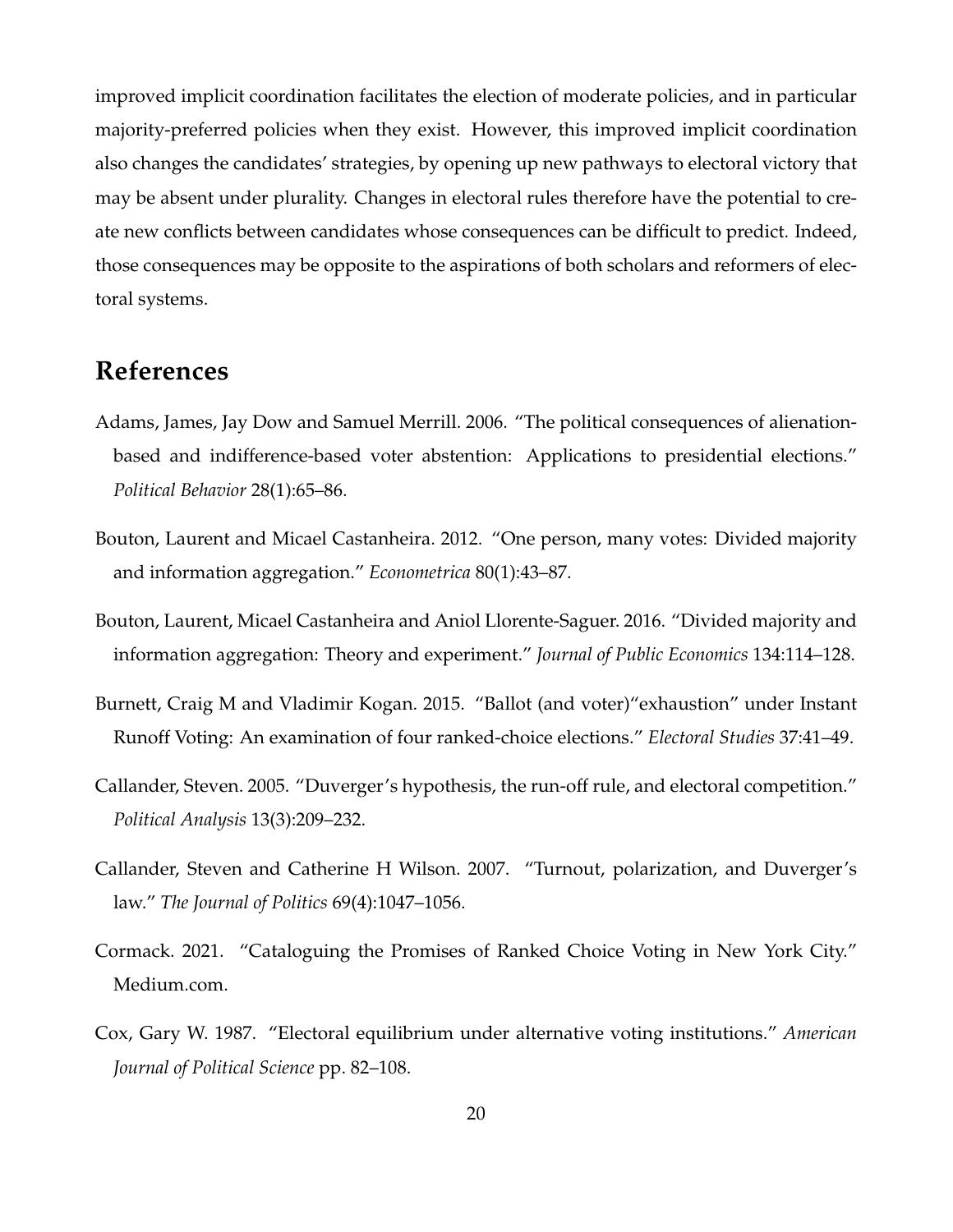- <span id="page-21-1"></span>Dellis, Arnaud, Alexandre Gauthier-Belzile and Mandar Oak. 2017. "Policy Polarization and Strategic Candidacy in Elections under the Alternative-Vote Rule." *Journal of Institutional and Theoretical Economics* 173(4):565–590.
- <span id="page-21-4"></span>Drutman, Lee. 2020. *Breaking the two-party doom loop: The case for multiparty democracy in America*. Oxford University Press, USA.
- <span id="page-21-2"></span>Eggers, Andrew and Tobias Nowacki. 2021. "Susceptibility to strategic voting: a comparison of plurality and instant-runoff procedures." *working paper*.
- <span id="page-21-9"></span>Farrell, David M and Ian McAllister. 2006. *The Australian electoral system: origins, variations, and consequences*. UNSW Press.
- <span id="page-21-7"></span>Grofman, Bernard and Scott L Feld. 2004. "If you like the alternative vote (aka the instant runoff), then you ought to know about the Coombs rule." *Electoral studies* 23(4):641–659.
- <span id="page-21-6"></span>Hinich, Melvin J, John O Ledyard and Peter C Ordeshook. 1972. "Nonvoting and the existence of equilibrium under majority rule." *Journal of economic theory* 4(2):144–153.
- <span id="page-21-3"></span>Horowitz, Donald L. 2004. "The alternative vote and interethnic moderation: A reply to Fraenkel and Grofman." *Public choice* 121(3):507–517.
- <span id="page-21-8"></span>Jesse, NJ. 2000. "A Sophisticated Voter Model of Preferential Electoral Systems." *Elections in Australia, Ireland and Malta under the Single Transferable Vote: Reflections on an Embedded Institution* .
- <span id="page-21-10"></span>McGinn, Eamon. 2020. "Rating rankings: Effect of instant run-off voting on participation and civility." *Unpublished manuscript. Retrieved from http://eamonmcginn. com/papers/IRV in Minneapolis. pdf* .
- <span id="page-21-5"></span>Myatt, David P. 2007. "On the theory of strategic voting." *The Review of Economic Studies* 74(1):255–281.
- <span id="page-21-0"></span>New York Times, The. 2019. "New Yorkers Have a Chance to Remake How They Vote.".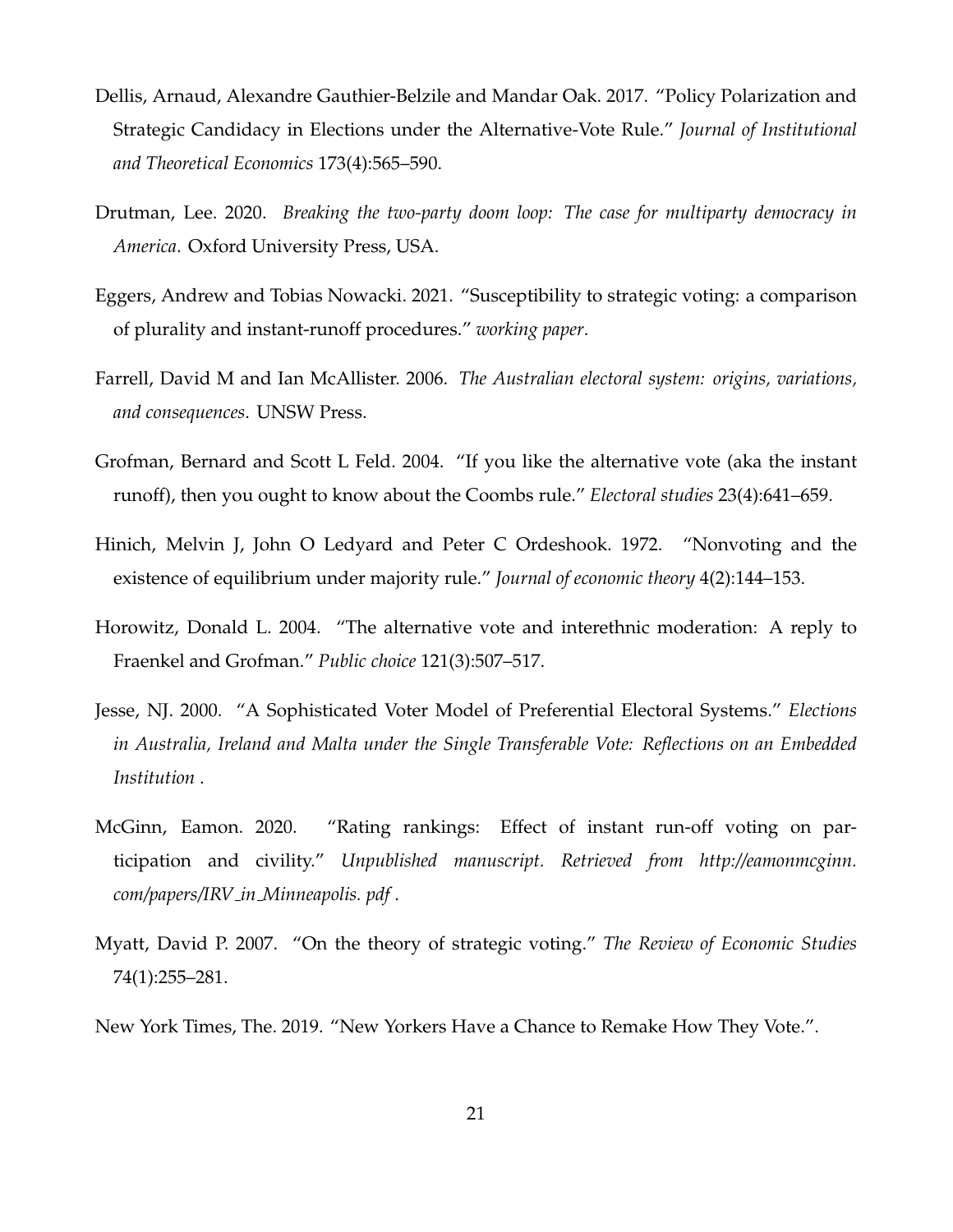- <span id="page-22-0"></span>Santucci, Jack. 2021. "Variants of ranked-choice voting from a strategic perspective." *Politics and Governance* 9(2):344–353.
- <span id="page-22-2"></span>Stewart III, Charles, R Michael Alvarez, Stephen S Pettigrew and Cameron Wimpy. 2020. "Abstention, protest, and residual votes in the 2016 election." *Social Science Quarterly* 101(2):925–939.
- <span id="page-22-3"></span>Van der Straeten, Karine, Jean-François Laslier, Nicolas Sauger and André Blais. 2010. "Strategic, sincere, and heuristic voting under four election rules: an experimental study." *Social Choice and Welfare* 35(3):435–472.
- <span id="page-22-1"></span>Zakharov, Alexei V. 2008. "A model of electoral competition with abstaining voters." *Mathematical and computer modelling* 48(9-10):1527–1553.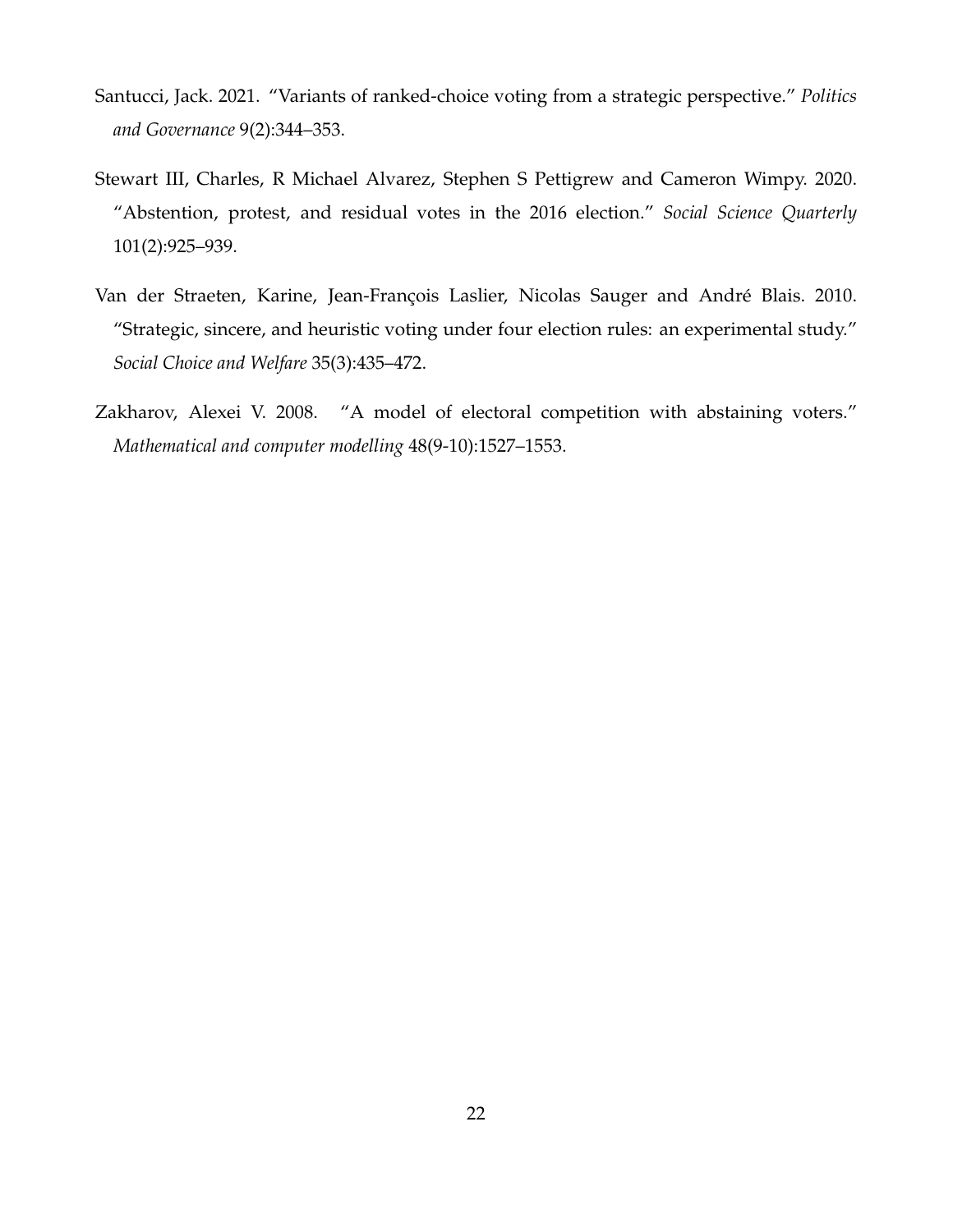# **Appendix: Proofs of Propositions**

**Parameter Restrictions**. We remind the reader of the following assumptions:

- A1. *A's base exceeds B's*: without loss of generality,  $\alpha \geq \beta$
- A2. *Bases are loyal*:  $\theta > 2$ , ensures that A and B's bases are loyal;
- A3. *Interior turnout*:  $\min \left\{ \frac{1}{2\phi} \overline{\rho}, \overline{\rho} + \frac{1}{2\phi} \right\}$  $\frac{1}{2\phi}\Big\} > \theta + 2;$
- A4. *Interior winning probabilities*:  $(1 \alpha \gamma)F(0) > \phi$ .
- A5. *Divided majority*:  $(1 \alpha \gamma)F(0) < \phi \left[ \theta(\gamma \alpha) + \min \left\{ \alpha, \frac{1 \alpha \beta}{2} \right\} \right] (\alpha \beta)F(0)$ .

Note that A5 further implies that C's base is largest:  $\gamma > \alpha$ . We assume without loss of generality that ties between  $A$  and  $B$  are resolved in favor of  $A$  and ties between  $C$  and either A and B are resolved against  $C$ .

We interpret the mass  $\gamma$  of C-voters as her base and implicitly assume C always locates at their bliss point. A2 implies that  $y_A = 1$  and  $y_B = -1$  are strictly dominated. As a result,  $y_A \in$  ${-1, 0}$ ,  $y_B \in {0, 1}$  and the share of first-preference votes of each candidate can be written as:

$$
v_A^f = \alpha F(\theta - 1 - y_A) + \mathbb{I}\left\{\tau \ge \frac{-y_A - y_B}{2}\right\} (1 - \alpha - \beta) F(\tau + y_A)
$$
  

$$
v_B^f = \beta F(\theta - 1 + y_B) + \mathbb{I}\left\{\tau < \frac{-y_A - y_B}{2}\right\} (1 - \alpha - \beta) F(-\tau - y_B)
$$
  

$$
v_C^f = \gamma F(\theta).
$$

Similarly, the share of second-preference votes of each candidate can be written as:

$$
v_A^s = \alpha F(\theta - 1 - y_A) + (1 - \alpha - \beta) F(\tau + y_A) + \beta F(-\theta - 1 + y_A)
$$
  
\n
$$
v_B^s = \beta F(\theta - 1 + y_B) + (1 - \alpha - \beta) F(-\tau - y_B) + \alpha F(-\theta - 1 - y_B)
$$
  
\n
$$
v_C^s = v_C^f = \gamma F(\theta).
$$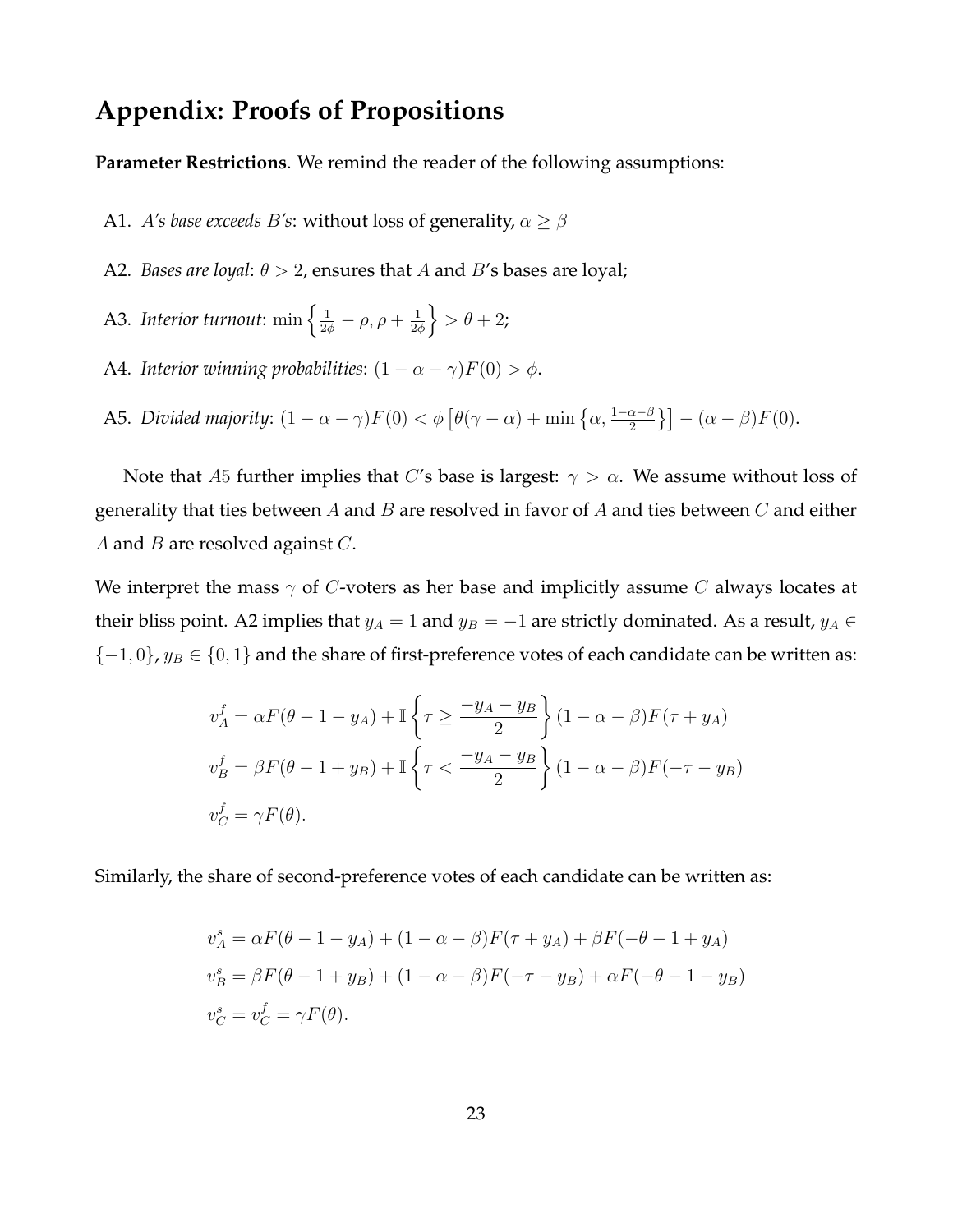**Proof of Proposition [1.](#page-9-0)** We first show that, under our assumptions, each candidate A or B wins under plurality if and only if she wins more votes than C.

<span id="page-24-0"></span>**Lemma 1.** For any  $(y_A, y_B) \in \{-1, 0\} \times \{0, 1\}$  and  $J \in \{A, B\}$ ,  $v_J^f$  $J(y_A, y_B) \geq v_C^f$  $_{C}^{f}$  only if  $v_{J}^{f}$  $J(y_A, y_B) \geq$  $v_-^f$  $_{-J}^{J}(y_A, y_B)$ , where  $-J = \{A, B\} \setminus \{J\}.$ 

**Proof.** A5 implies  $\gamma > \alpha$ , so  $v_A^f \geq v_C^f$  $\frac{1-y_B}{2}$ , which implies that  $v_B^f = \beta F(\theta \frac{f}{C}$  requires  $\tau \geq \frac{-y_A-y_B}{2}$  $(1 + y_B) < v_C^f$ , the last inequality following from combining A1 and  $\alpha < \gamma$ . Using the same argument,  $v_B^f \geq v_C^f$  $\frac{f}{C}$  requires  $\tau < \frac{-y_A - y_B}{2}$ , which implies  $v_A^f = \alpha F(\theta - 1 - y_A) < v_C^f$ .  $\Box$ 

Lemma [1](#page-24-0) implies that we can write  $\pi^{plu}_{A} = \Pr(v^f_A \geq v^f_C)$  $\hat{\sigma}_C^f$ ) = Pr $(\tau \geq \hat{\tau}_{y_A}^A)$  and  $\pi_B^{plu}$  = Pr $(v_B^f \geq$  $v^f_{\epsilon}$  $C^f_{C}) = \Pr(\tau < \hat{\tau}^B_{y_B})$ , where the thresholds solve

$$
(1 - \alpha - \beta)F(\hat{\tau}_{-1}^A) \equiv Z(\hat{\tau}_{-1}^A) = \gamma F(\theta) - \alpha F(\theta) + \phi(1 - \alpha - \beta)
$$

$$
Z(\hat{\tau}_0^A) = \gamma F(\theta) - \alpha F(\theta) + \phi \alpha
$$

$$
Z(-\hat{\tau}_1^B) = \gamma F(\theta) - \beta F(\theta) + \phi(1 - \alpha - \beta)
$$

$$
Z(-\hat{\tau}_0^B) = \gamma F(\theta) - \beta F(\theta) + \phi \beta
$$

By inspection, it's easy to see that  $-\hat{\tau}_1^B > \hat{\tau}_{-1}^A$  and  $-\hat{\tau}_0^B > \hat{\tau}_0^A$ . Moreover, A4 implies that  $\min\{\hat{\tau}^B_0,\hat{\tau}^B_1\} > -\theta$ , since

$$
\max\{Z(-\hat{\tau}_0^B), Z(-\hat{\tau}_1^B)\} = (\gamma - \beta)F(\theta) + \phi \max\{\beta, 1 - \alpha - \beta\}
$$
  

$$
< (\gamma - \beta)F(\theta) + \phi < (\gamma - \beta)F(\theta) + (1 - \alpha - \gamma)F(0) < (1 - \alpha - \beta)F(\theta) = Z(\theta)
$$

Finally, A5 implies that  $\hat{\tau}_0^A > 0$  (which implies  $\hat{\tau}_0^B < 0$ ) and  $\hat{\tau}_{-1}^A > \frac{1}{2}$  $\frac{1}{2}$  (which implies  $\hat{\tau}^B_1 < -\frac{1}{2}$  $\frac{1}{2}$ ). To see this, notice that A5 can be rewritten as follows:

$$
(1 - \alpha - \gamma)F(0) < \phi \left[ \theta(\gamma - \alpha) + \min \left\{ \alpha, \frac{1 - \alpha - \beta}{2} \right\} \right] - (\alpha - \beta)F(0)
$$
\n
$$
\Leftrightarrow (1 - \alpha)F(0) + \phi \theta \alpha - \phi \min \left\{ \alpha, \frac{1 - \alpha - \beta}{2} \right\} + (\alpha - \beta)F(0) < \gamma F(\theta)
$$
\n
$$
\Leftrightarrow (1 - \alpha - \beta)F(0) + \alpha F(\theta) - \phi \min \left\{ \alpha, \frac{1 - \alpha - \beta}{2} \right\} < \gamma F(\theta)
$$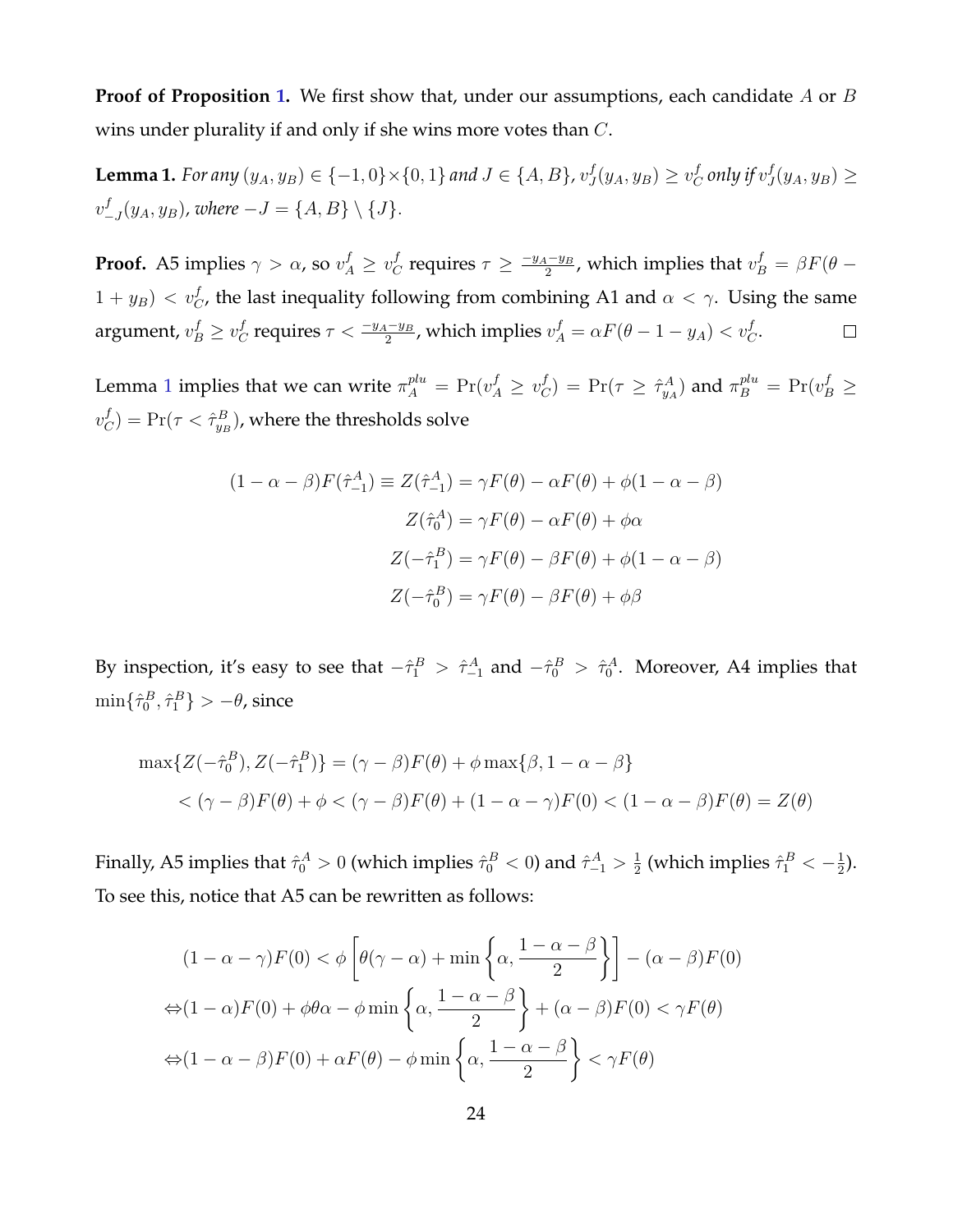$$
\Leftrightarrow \max\left\{(1-\alpha-\beta)F(0) + \alpha F(\theta-1), (1-\alpha-\beta)F(-1/2) + \alpha F(\theta)\right\} < \gamma F(\theta)
$$

which implies that  $Z(0) < \gamma F(\theta) - \alpha F(\theta - 1)$  and  $Z(\frac{1}{2})$  $(\frac{1}{2}) < \gamma F(\theta) - \alpha F(\theta).$ 

As a result,  $y_A = 0$  is individually rational if and only if  $\hat{\tau}_{-1}^A \geq \hat{\tau}_0^A$  and  $y_B = 0$  is individually rational if and only if  $\hat{\tau}_1^B \leq \hat{\tau}_0^B$ . This observation directly implies the proposition.  $\Box$ 

#### **Proof of Propositions [2,](#page-13-0) [3](#page-14-0) and [4.](#page-15-0)**

**Pivotal events**. We begin by studying each candidate's electoral chances under each of the four possible pairs  $(y_A, y_B)$ .

Centrist profile. If  $y_A = y_B = 0$ , A defeats B if and only if  $\tau \ge \min\{0, \tau_{0,0}^{AB}\}$ , where  $\tau_{0,0}^{AB}$  solves  $v^f_{\scriptscriptstyle\mathcal{A}}$  $L_A^f(0,0) = v_E^f$  $_{B}^{f}(0,0)|_{\tau<0}$ , i.e.,

$$
Z(-\tau_{0,0}^{AB}) = \alpha F(\theta - 1) - \beta F(\theta - 1).
$$

Further,  $A$  defeats  $C$  if and only if  $\tau\geq\tau_0^A$ , where  $\tau_0^A$  solves  $v_A^s(0,0)=v_C^f$  $_{C}^{J}$ , i.e.,

$$
Z(\tau_0^A) = \gamma F(\theta) - \alpha F(\theta - 1) - \beta F(-\theta - 1).
$$

Finally,  $B$  defeats  $A$  if and only if  $\tau<\min\{0,\tau_{0,0}^{AB}\}$  and defeats  $C$  if and only if  $\tau\le\tau_0^B$ , where  $\tau_0^B$  solves  $v_B^s(0,0) = v_C^f$  $_{C}^{J}$ , i.e.,

$$
Z(-\tau_0^B) = \gamma F(\theta) - \alpha F(-\theta - 1) - \beta F(\theta - 1).
$$

So, when  $y_A = y_B = 0$ , A wins the election if and only if  $\tau \ge \max\{\min\{0, \tau_{0,0}^{AB}\}, \tau_0^A\}$ , and B wins the election if and only if  $\tau \leq \min\{0, \tau_{0,0}^{AB}, \tau_0^B\}.$ 

*Asymmetric profile, A base.* If  $y_A = -1$  and  $y_B = 0$ , A defeats B if and only if  $\tau \ge \min\{\frac{1}{2},\frac{1}{2},\frac{1}{2},\frac{1}{2}\}$  $\frac{1}{2}, \tau_{-1,0}^{AB}\},$ where  $\tau_{-1,0}^{AB}$  solves  $v_A^f$  $A<sup>f</sup>(-1,0) = v<sup>f</sup><sub>E</sub>$  $\left. \frac{dJ}{dS}(-1,0)\right|_{\tau<\frac{1}{2}}$ , i.e.,

$$
Z(-\tau_{-1,0}^{AB}) = \alpha F(\theta) - \beta F(\theta - 1).
$$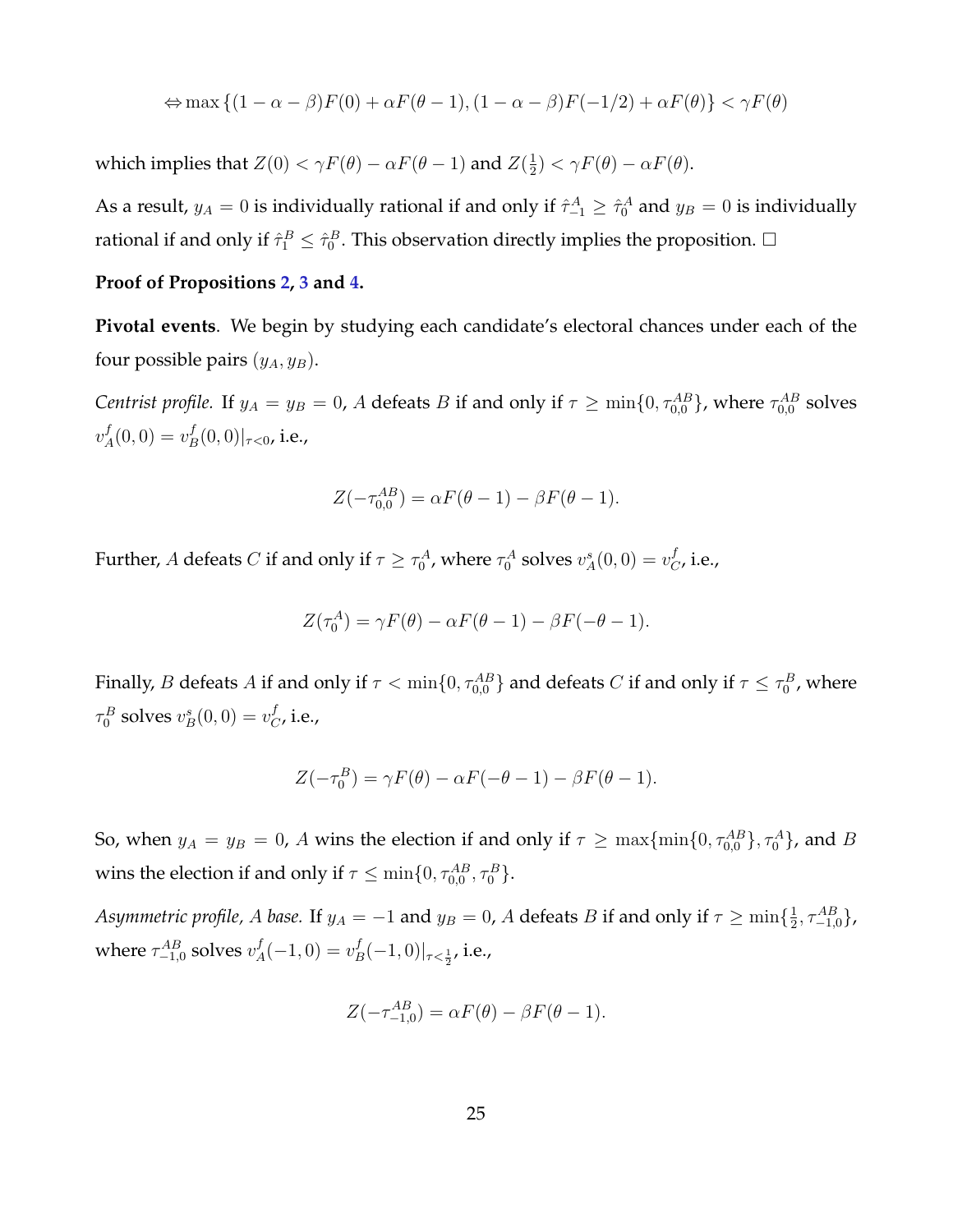Further, A defeats  $C$  if and only if  $\tau\geq\tau_{-1}^{A}$ , where  $\tau_{-1}^{A}$  solves  $v_{A}^{s}(-1,0)=v_{C}^{f}$  $_{C}^{J}$ , i.e.,

$$
Z(\tau_{-1}^A) = \gamma F(\theta) - \alpha F(\theta) - \beta F(-\theta - 2) + \phi(1 - \alpha - \beta).
$$

Finally, *B* defeats *A* if and only if  $\tau < \min\{\frac{1}{2}\}$  $\frac{1}{2}$ ,  $\tau_{-1,0}^{AB}$  and defeats C if and only if  $\tau \leq \tau_0^B$ . So, when  $y_A = -1$  and  $=y_B = 0$ , A wins the election if and only if  $\tau \ge \max\{\min\{\frac{1}{2},\}$  $\frac{1}{2}, \tau_{-1,0}^{AB}\}, \tau_{-1}^{A}\},$ and *B* wins the election if and only if  $\tau \leq \min\{\frac{1}{2}\}$  $\frac{1}{2}, \tau_{-1,0}^{AB}, \tau_{0}^{B}$ .

*Base profile.* If  $y_A = -1$  and  $y_B = 1$ , A defeats B if and only if  $\tau \ge \min\{0, \tau_{-1,1}^{AB}\}$ , where  $\tau_{-1,0}^{AB}$ solves  $v^f_{A}$  $A<sup>f</sup>(-1, 1) = v<sup>f</sup><sub>E</sub>$  $_{B}^{J}(-1,1)|_{\tau<0}$ , i.e.,

$$
Z(-\tau_{-1,1}^{AB}) = \alpha F(\theta) - \beta F(\theta - 1) + \phi(1 - \alpha - \beta).
$$

Further, A defeats  $C$  if and only if  $\tau\geq\tau_{-1}^A$ . Finally,  $B$  defeats  $A$  if and only if  $\tau<\min\{0,\tau_{-1,1}^{AB}\}$ and defeats  $C$  if and only if  $\tau\leq\tau^B_1$ , where  $\tau^B_1$  solves  $v^s_B(-1,1)=v^f_C$  $_{C}^{J}$ , i.e.,

$$
Z(-\tau_1^B) = \gamma F(\theta) - \alpha F(-\theta - 2) - \beta F(\theta) + \phi(1 - \alpha - \beta).
$$

So, when  $y_A = -1$  and  $=y_B = 1$ , A wins the election if and only if  $\tau \ge \max\{\min\{0, \tau_{-1,1}^{AB}\}, \tau_{-1}^A\}$ , and *B* wins the election if and only if  $\tau \leq \min\{0, \tau_{-1,1}^{AB}, \tau_1^B\}.$ 

*Asymmetric profile, B base.* If  $y_A = 0$  and  $y_B = 1$ ,  $A$  defeats  $B$  if and only if  $\tau > \tau_{0,1}^{AB}$ , where

$$
\tau_{0,1}^{AB} \equiv \begin{cases}\n\hat{\tau}_{0,1}^{AB} & \text{if } \beta F(\theta) > \alpha F(\theta - 1) + (1 - \alpha - \beta)F(-\frac{1}{2}) \\
-\frac{1}{2} & \text{if } \beta F(\theta) - (1 - \alpha - \beta)F(-\frac{1}{2}) < \alpha F(\theta - 1) < \beta F(\theta) + (1 - \alpha - \beta)F(-\frac{1}{2}) \\
\check{\tau}_{0,1}^{AB} & \text{if } \beta F(\theta) + (1 - \alpha - \beta)F(-\frac{1}{2}) < \alpha F(\theta - 1),\n\end{cases}
$$

where  $\hat{\tau}_{0,1}^{BA} > -\frac{1}{2}$  $\frac{1}{2}$  solves

$$
Z(\hat{\tau}_{0,1}^{BA}) = \beta F(\theta) - \alpha F(\theta - 1)
$$

and  $\check{\tau}^{BA}_{0,1} < -\frac{1}{2}$  $\frac{1}{2}$  solves

$$
Z(-\check{\tau}_{0,1}^{BA}) = \alpha F(\theta - 1) - \beta F(\theta) + \phi(1 - \alpha - \beta)
$$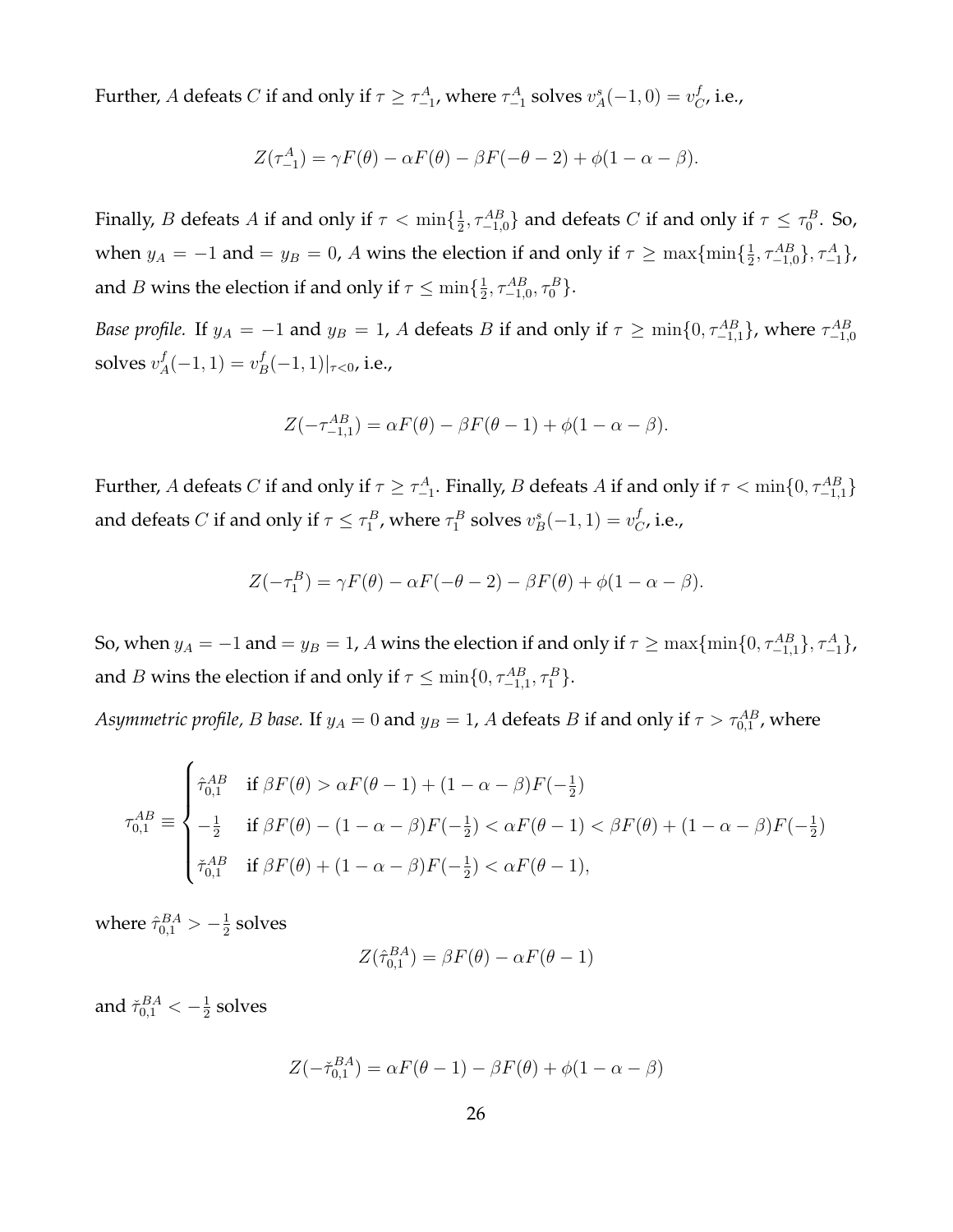$\beta F(\theta) + (1 - \alpha - \beta)F(-\tau - 1) - \alpha F(\theta - 1) = 0$ . Thus, A wins the election if and only if  $\tau > \max\{\tau^{AB}_{0,1},\tau^{A}_{0}\}$ , and  $B$  wins the election if and only if  $\tau < \min\{\tau^{AB}_{0,1},\tau^{B}_{1}\}.$ 

**Observations**. Before proceeding, we list a series of observations on how the thresholds derived above compare. First, notice that for any  $x \in [-\theta - 2, \theta + 2]$ ,

$$
F(-x) = \frac{1}{2} + \phi(-x - \overline{\rho}) = 1 - \left[\frac{1}{2} + \phi(x - \overline{\rho})\right] - 2\phi\overline{\rho} = 2F(0) - F(x).
$$

As a consequence, we have

$$
Z(-x) = (1 - \alpha - \beta)2F(0) - Z(x).
$$

**Observation 2.**  $-\tau_0^B > \tau_0^A$ Follows from  $Z(-\tau_0^B) - Z(\tau_0^A) = (\alpha - \beta)(F(\theta - 1) - F(-\theta - 1)) = \phi(\alpha - \beta)2\theta > 0.$ 

**Observation 3.**  $\tau^{AB}_{0,0} > \tau^{AB}_{-1,0}$ Follows from  $Z(-\tau_{-1,0}^{AB}) - Z(-\tau_{0,0}^{AB}) = \alpha (F(\theta) - F(\theta - 1)) = \phi \alpha > 0.$ 

<span id="page-27-1"></span>**Observation 4.**  $\tau^A_{-1} > \tau^A_0$ Follows from  $Z(\tau^A_{-1}) - Z(\tau^A_0) = -\phi\alpha - \phi\beta + \phi(1-\alpha-\beta) = \phi(1-2\alpha) > 0,$  where the last inequality follows from the fact that A4 and A5's implication that  $\gamma > \alpha$  imply  $1 - 2\alpha > 1 - \alpha - \gamma > 0$ .

<span id="page-27-0"></span>**Observation 5.**  $\tau_{0,0}^{AB} > \tau_{-1,1}^{AB}$ Follows from  $Z(-\tau_{-1,1}^{AB})-Z(-\tau_{0,0}^{AB})=\phi(1-\alpha-\beta)+\phi\alpha-\phi\beta=\phi(1-2\beta)>0$ , which follows from A1 and the fact that  $\frac{1}{2} > \alpha$ , established in the proof of Observation [5.](#page-27-0)

<span id="page-27-2"></span>**Observation 6.**  $\tau_0^B > \tau_1^B$ Follows from  $Z(-\tau_1^B) - Z(-\tau_0^B) = \phi(1 - \alpha - \beta) + \phi\alpha + \phi\beta = \phi(1 - 2\beta) > 0$ .

<span id="page-27-3"></span>**Observation 7.**  $\min\{0, \tau_{-1,1}^{AB}\} > \tau_{0,1}^{AB}$ Follows from the fact that we have  $Z(\tau_{0,1}^{AB})\leq\beta F(\theta)-\alpha F(\theta)+\phi\alpha$  and we can write  $Z(\tau_{0,0}^{AB})=$  $(1 - \alpha - \beta)2F(0) - \alpha F(\theta - 1) + \beta F(\theta - 1)$ . Hence:

$$
Z(\tau_{-1,1}^{AB}) - Z(\tau_{0,1}^{AB}) \ge (1 - \alpha - \beta)(2F(0) - \phi) - \phi\alpha = (1 - \alpha - \beta)2F(0) - (1 - \beta)\phi > \phi > 0
$$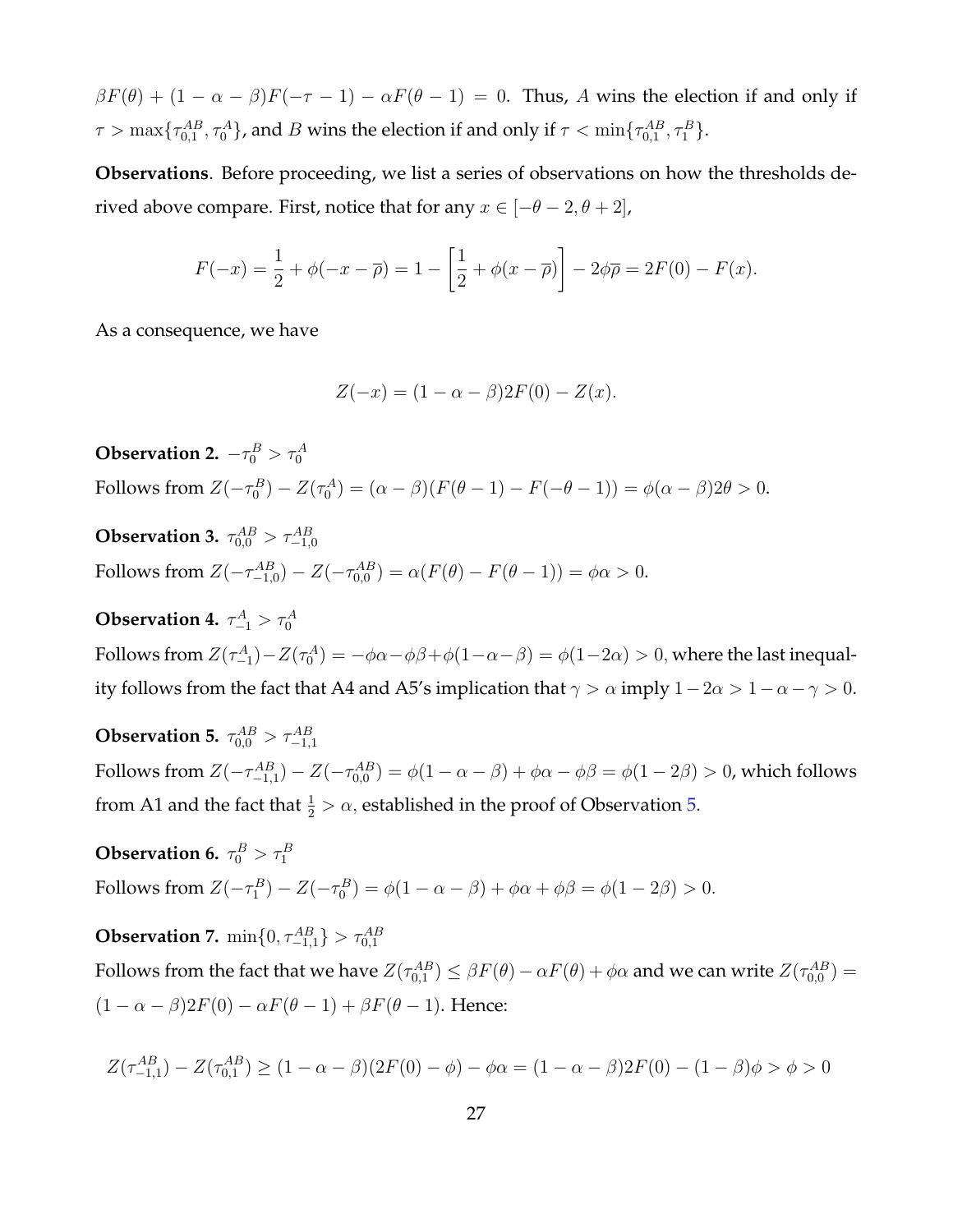$$
Z(0) - Z(\tau_{0,1}^{AB}) \ge (1 - \alpha - \beta)F(0) - \beta F(\theta) + \alpha F(\theta) - \phi \alpha > (\alpha - \beta)F(\theta) + \phi(1 - \alpha) > 0,
$$

where both inequalities follow from the fact that by A1, A4 and A5:  $(1 - \alpha - \beta)F(0)$  >  $(1 - \alpha - \gamma)F(0) > \phi.$ 

<span id="page-28-1"></span>**Observation 8.**  $\tau_{-1,0}^{AB} > \tau_{-1}^{A}$ . Follows from

$$
Z(\tau_{-1,0}^{AB}) - Z(\tau_{-1}^{A}) = (2F(0) - \phi)(1 - \alpha - \beta) + \beta [F(\theta - 1) + F(-\theta - 2)] - \gamma F(\theta)
$$
  
=  $(1 - \alpha - \beta)2F(0) - (1 - \alpha)\phi + \beta [F(\theta) + F(-\theta - 2)] - \gamma F(\theta)$   
=  $(1 - \alpha - \beta)2F(0) - (1 - \alpha)\phi + \beta [2F(0) - 2\phi] - \gamma F(\theta)$   
=  $((1 - \alpha) + 1 - \alpha - \gamma)F(0) - (1 - \alpha)\phi - \beta 2\phi - \gamma \phi \theta$   
 $\Rightarrow \phi + (1 - \alpha)[F(0) - \phi] - \beta 2\phi - \gamma \phi \theta$   
=  $\phi + (1 - \alpha)[F(-\theta - 2) + \phi(\theta + 1)] - \beta 2\phi - \gamma \phi \theta$   
 $\Rightarrow \phi \left(1 + (1 - \alpha)(\theta + 1) - 2\beta - \gamma \theta\right) = \phi \left((1 - \alpha - \gamma)\theta + 2 - \alpha - 2\beta\right) > 0$ 

where the first inequality follows from A4, the second from A3, and the last from A4 and  $\frac{1}{2} > \alpha \geq \beta.$ 

**Observation 9.**  $-\tau_1^B > \tau_{-1}^A$ Follows from  $Z(-\tau_1^B) - Z(\tau_{-1}^A) = \alpha F(\theta) + \beta F(-\theta - 2) - \alpha F(-\theta - 2) - \beta F(\theta) = 2\phi(\alpha - \beta).$ 

**Centrist Equilibrium**. By the previous steps, this equilibrium exists if and only if

$$
\max\{\min\{0, \tau_{0,0}^{AB}\}, \tau_0^A\} \le \max\{\min\{\tau_{-1,0}^{AB}, \frac{1}{2}\}, \tau_{-1}^A\},\tag{15}
$$

<span id="page-28-2"></span><span id="page-28-0"></span>
$$
\min\{0, \tau_{0,0}^{AB}, \tau_0^B\} \ge \min\{\tau_{0,1}^{AB}, \tau_1^B\},\tag{16}
$$

where the first condition necessary and sufficient for  $y_A = 0$  to be a best response to  $y_B = 0$ , and the second condition is necessary and sufficient for  $y_B = 0$  to be a best response to  $y_A = 0$ . **Lemma 2.** *Inequality [\(15\)](#page-28-0) holds if and only if*

$$
\max\{\tau_{-1,0}^{AB}, \tau_{-1}^{A}\} \ge \min\{0, \tau_{0,0}^{AB}\}.
$$
\n(17)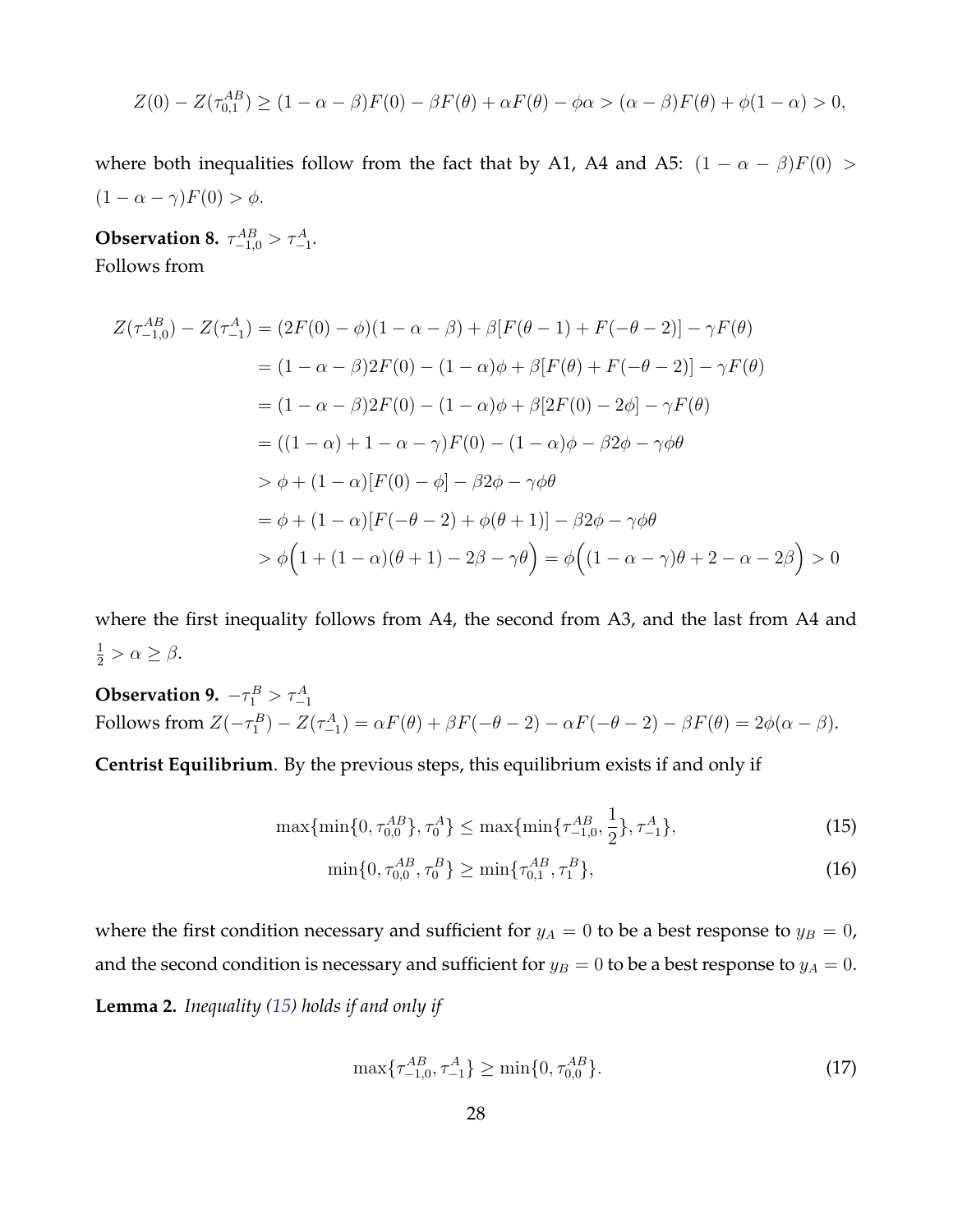**Proof.** Sufficiency. By Observation  $4 \tau_{-1}^A > \tau_0^A$  $4 \tau_{-1}^A > \tau_0^A$ , so if  $\tau_{-1}^A \ge \min\{0, \tau_{0,0}^{AB}\}$ , then [\(15\)](#page-28-0) holds. If instead  $\tau^A_{-1}<\min\{0,\tau^{AB}_{0,0}\},$  then using Observation [4,](#page-27-1) the fact that  $\min\{0,\tau^{AB}_{0,0}\}<\frac{1}{2}$  $\frac{1}{2}$  and the fact that for any triplet  $\{x, y, x\}$  we have  $\max\{x, \min\{y, z\}\}$  =  $\min\{\max\{x, y\}, \min\{x, z\}\}$  ≥  $\min\{y, \min\{x, z\}\}\,$ , we have

$$
LHS(15) \ge \min\left\{\frac{1}{2}, \max\{\tau_{-1}^A, \tau_{-1,0}^{AB}\}\right\} \ge \min\{0, \tau_{0,0}^{AB}\} = RHS(15)
$$

*Necessity.* Suppose that  $\max\{\tau_{-1}^A, \tau_{-1,0}^{AB}\} < \min\{0, \tau_{0,0}^{AB}\}$  then  $\tau_{-1,0}^{AB} < \frac{1}{2}$  $\frac{1}{2}$  and thus

$$
LHS(15) = \max\{\tau_{-1}^A, \tau_{-1,0}^{AB}\} < \min\{0, \tau_{0,0}^{AB}\} \le RHS(15)
$$

which implies that ([15](#page-28-0)) does not hold.

**Lemma 3.**  $\max\{\tau_{-1,0}^{AB}, \tau_{-1}^{A}\} = \tau_{-1,0}^{AB}$ .

**Proof.** Follows directly from Observation [8.](#page-28-1)

**Lemma 4.** *Inequality [\(16\)](#page-28-2) holds if and only if*

<span id="page-29-0"></span>
$$
\min\{\tau_{0,1}^{AB}, \tau_1^B\} \le \min\{0, \tau_{0,0}^{AB}\}\tag{18}
$$

**Proof.** Sufficiency. By Observation [6](#page-27-2)  $\tau_0^B > \tau_1^B \ge \min\{\tau_{0,1}^{AB},\tau_1^B\}$ . If in addition [\(18\)](#page-29-0) holds, then we obtain [\(16\)](#page-28-2).

*Necessity.* Suppose that  $\min\{\tau_{0,1}^{AB},\tau_1^B\}>\min\{0,\tau_{0,0}^{AB}\}.$  Then  $\tau_0^B>\tau_1^B\geq\min\{\tau_{0,1}^{AB},\tau_1^B\}$  implies

$$
LHS(16) = \min\{0, \tau_{0,0}^{AB}\} < \min\{\tau_{0,1}^{AB}, \tau_1^B\} = RHS(16)
$$

which implies that ([16](#page-28-2)) does not hold.

**Lemma 5.**  $\tau_{-1,0}^{AB} \ge \min\{0, \tau_{0,0}^{AB}\}\$ implies  $\min\{\tau_{0,1}^{AB}, \tau_1^B\} \le \min\{0, \tau_{0,0}^{AB}\}.$ 

**Proof.** By Observation 2,  $\tau^{AB}_{-1,0} < \tau^{AB}_{0,0}$  , and thus we must have  $\min\{0,\tau^{AB}_{0,0}\}=0.$  Then  $\tau^{AB}_{-1,0}\geq 0$ 

 $\Box$ 

 $\Box$ 

 $\Box$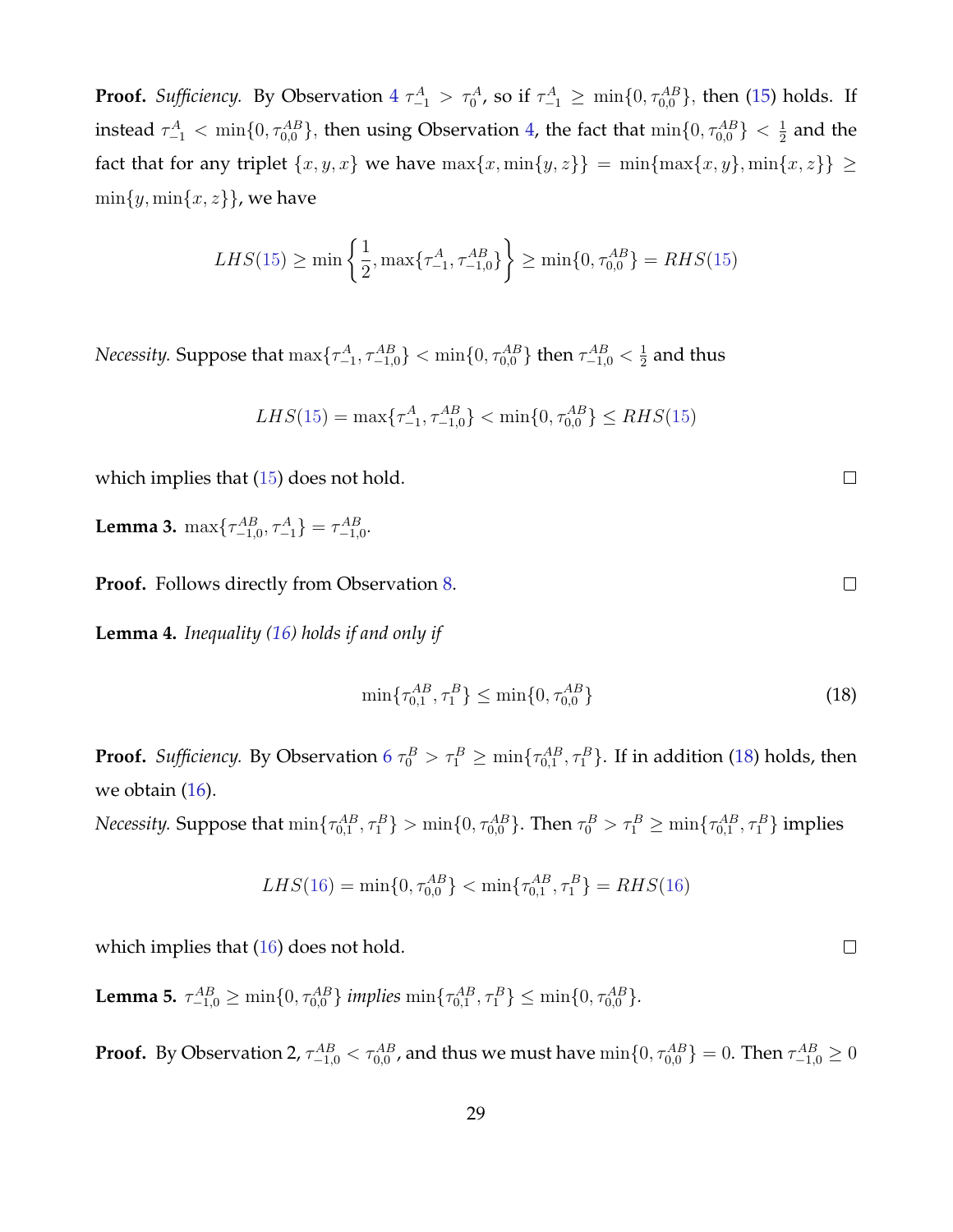implies  $\tau^{AB}_{0,1} \leq 0.$  To see that, notice that, after rearranging

$$
Z(-\tau_{-1,0}^{AB}) = \alpha F(\theta) - \beta F(\theta - 1) \ge \beta F(\theta) - \alpha F(\theta - 1) \le Z(\tau_{0,1}^{AB})
$$

Hence,  $Z(-\tau_{-1,0}^{AB}) \leq Z(0) \Leftarrow Z(\tau_{0,1}^{AB}) \leq Z(0)$ , which implies  $\tau_{0,1}^{AB} \leq 0$ .  $\Box$ 

**Corollary 2.** *There exists*  $\alpha^{rcv} \in (0\frac{1}{2})$  such that a centrist equilibrium exists if and only if  $\alpha \leq \alpha^{rcv}$ .

**Proof.** Using the previous Lemmas, a centrist equilibrium exists if and only if  $\tau^{AB}_{-1,0}\geq\min\{0,\tau^{AB}_{0,0}\}$ , which can hold if and only if  $\tau^{AB}_{-1,0} \geq 0$ . Rearranging the corresponding indifference condition  $Z(-\tau_{-1,0}^{AB})=Z(0)$ , we obtain:

$$
\alpha F(\theta) - \beta F(\theta - 1) = (1 - \alpha - \beta) F(0)
$$
  
\n
$$
\Leftrightarrow \alpha^{\text{rev}} = \frac{(1 - \beta) F(0) + \beta F(\theta - 1)}{F(\theta) + F(0)} = \frac{F(0) + \beta \phi(\theta - 1)}{2F(0) + \phi\theta} < \frac{F(0) + \beta \phi(\theta - 1)}{2F(0) + 2\beta\phi\theta} < \frac{1}{2}
$$

**Asymmetric Equilibria**. We now show that  $(y_A, y_B) = (0, 1)$  cannot be an equilibrium and provide necessary and sufficient conditions for the existence of an equilibrium with  $(y_A, y_B)$  =  $(-1, 0).$ 

<span id="page-30-1"></span>**Lemma 6.** *A strategy profile*  $y_A = 0$  *and*  $y_B = 1$  *is not an equilibrium.* 

**Proof.** By the previous steps, this equilibrium requires the weak inequality [\(18\(](#page-29-0)which holds if and only if [16](#page-28-2) holds) to be reversed, that is

$$
\min\{\tau_{0,1}^{AB}, \tau_1^B\} \ge \min\{0, \tau_{0,0}^{AB}\}.
$$

This, however, contradicts Observation [8,](#page-28-1) which shows that  $\tau^{AB}_{0,1} < \min\{0, \tau^{AB}_{0,0}\}.$  $\Box$ 

We then consider an asymmetric equilibrium with  $y_A = -1$  and  $y_B = 0$ . By the previous steps, this equilibrium exists if and only if

<span id="page-30-0"></span>
$$
\tau_{-1,0}^{AB} \le 0,\tag{19}
$$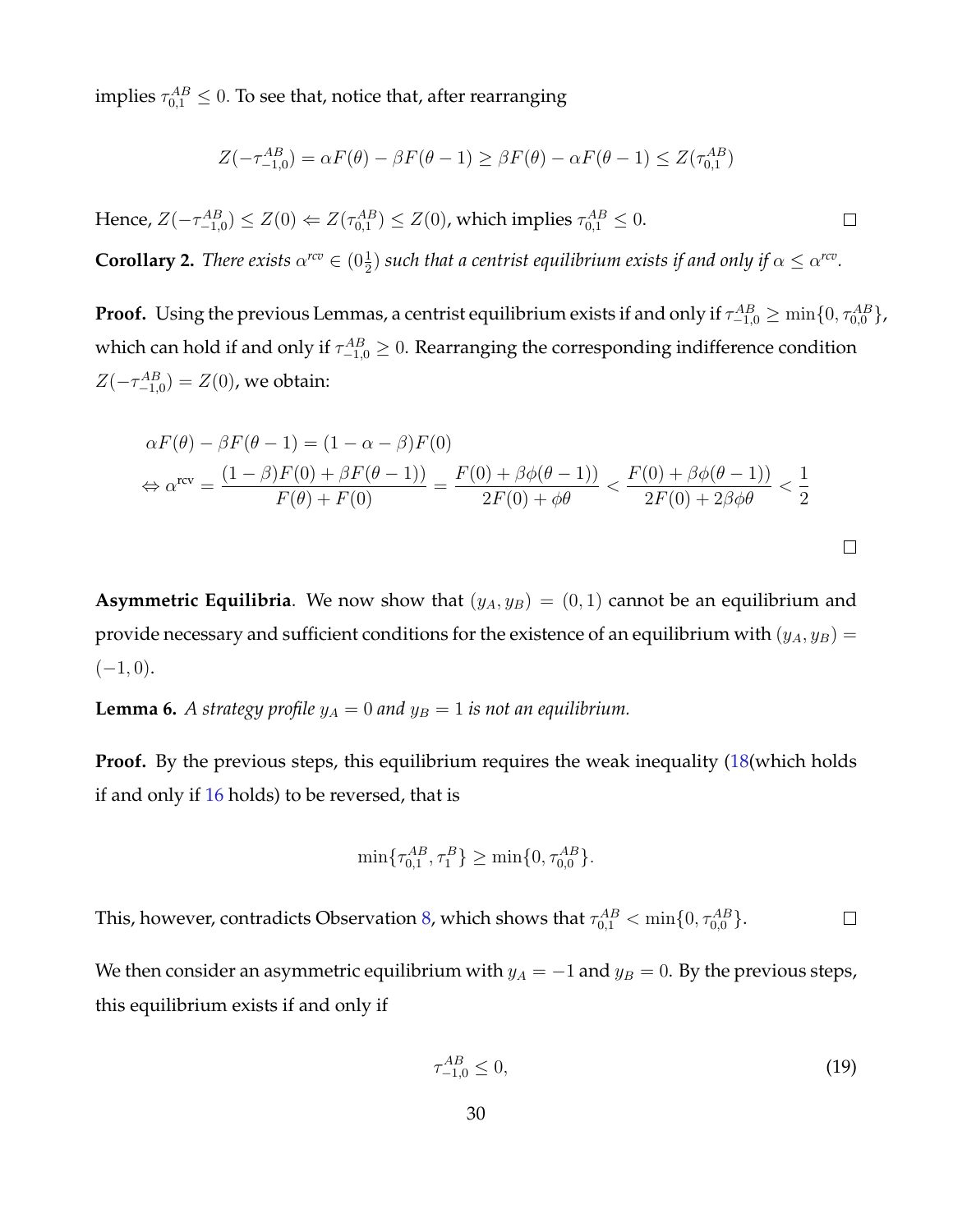<span id="page-31-0"></span>
$$
\min\left\{\frac{1}{2},\tau_{-1,0}^{AB},\tau_0^B\right\} \ge \min\{0,\tau_{-1,1}^{AB},\tau_1^B\},\tag{20}
$$

where the first condition necessary and sufficient for  $y_A = -1$  to be a best response to  $y_B = 0$ , and the second condition is necessary and sufficient for  $y_B = 0$  to be a best response to  $y_A = -1.$ 

**Lemma 7.** If Inequality [\(19\)](#page-30-0) holds, Inequality [\(20\)](#page-31-0) holds if and only if  $\tau_{-1,0}^{AB} \ge \min\{0,\tau_{-1,1}^{AB},\tau_1^B\}$ .

**Proof.** By Inequality [\(19\)](#page-30-0),  $\tau_{-1,0}^{AB} \leq 0 < \frac{1}{2}$  $\frac{1}{2}$  and thus Inequality [\(20\)](#page-31-0) holds if and only if

<span id="page-31-1"></span>
$$
\min\{\tau_{-1,0}^{AB},\tau_0^B\} \ge \min\{0,\tau_{-1,1}^{AB},\tau_1^B\} \tag{21}
$$

 $\Box$ 

*Sufficiency.* By Observation [6,](#page-27-2)  $\tau_0^B > \tau_1^B$ , which implies that  $\tau_0^B \ge \min\{0, \tau_1^B\}$ . If, in addition,  $\tau^{AB}_{-1,0} \geq \min\{0,\tau^{AB}_{-1,1},\tau^{B}_{1}\}$ , then we obtain Inequality [\(21\)](#page-31-1). *Necessity.* Suppose that  $\tau^{AB}_{-1,0} < \min\{0,\tau^{AB}_{-1,1},\tau^{B}_{1}\}.$  Then we have

$$
LHS(21) \le \tau_{-1,0}^{AB} < RHS(21).
$$

Notice that we also need  $\tau^{AB}_{-1,0}\leq0.$  So unless  $\tau^{AB}_{-1,0}=0\leq\min\{\tau^{AB}_{-1,1},\tau^{B}_1\}$  (a zero-measure set of the parameter space),<sup>[6](#page-0-0)</sup> Inequality [\(20\)](#page-31-0) fails whenever  $\tau^{AB}_{-1,0} < \min\{0, \tau^{AB}_{-1,1}, \tau^{B}_1\}$ .  $\Box$ 

**Corollary 3.** *There exists*  $\beta^{rev} \in \left[\frac{(1-\alpha)}{2}\right]$  $\left[ \frac{-\alpha}{2}, \alpha \right]$  such that an asymmetric equilibrium with  $y_A = -1$  and  $y_B=0$  exists if and only if  $\alpha\geq \alpha^{rcv}$  and  $\beta\leq \beta^{rcv}.$ 

**Proof.** Using the previous Lemmas, we know that the asymmetric equilibrium exists if and only if  $\min\{\tau_{-1,1}^{AB},\tau_1^B,0\}\leq\tau_{-1,0}^{AB}\leq0.$  The second inequality is guaranteed by  $\alpha\geq\alpha^{\rm rev}.$  The first inequality is equivalent to  $\max\{Z(0),Z(-\tau_{-1,1}^{AB}),Z(-\tau_1^B)\}\geq Z(\tau_{-1,0}^{AB})$ , that is:

$$
\beta\leq \max\left\{\frac{(1-2\alpha)F(0)}{\phi}-\phi(\alpha-\beta)\theta,1-\alpha-\beta,\frac{(\gamma-2\alpha)F(0)}{\phi}+1+\alpha-\beta+\gamma\theta\right\}\Leftrightarrow \beta\leq \beta^{\text{rev}}
$$

Notice that, by inspection,  $\beta^{\text{rcv}} \geq \frac{(1-\alpha)}{2}$  $\frac{(\alpha)}{2}$ .

<sup>6</sup> Notice that  $0 \le \min\{\tau_{-1,1}^{AB}, \tau_1^B\}$  also implies  $\tau_0^B > 0$  since  $\tau_0^B > \tau_1^B$ .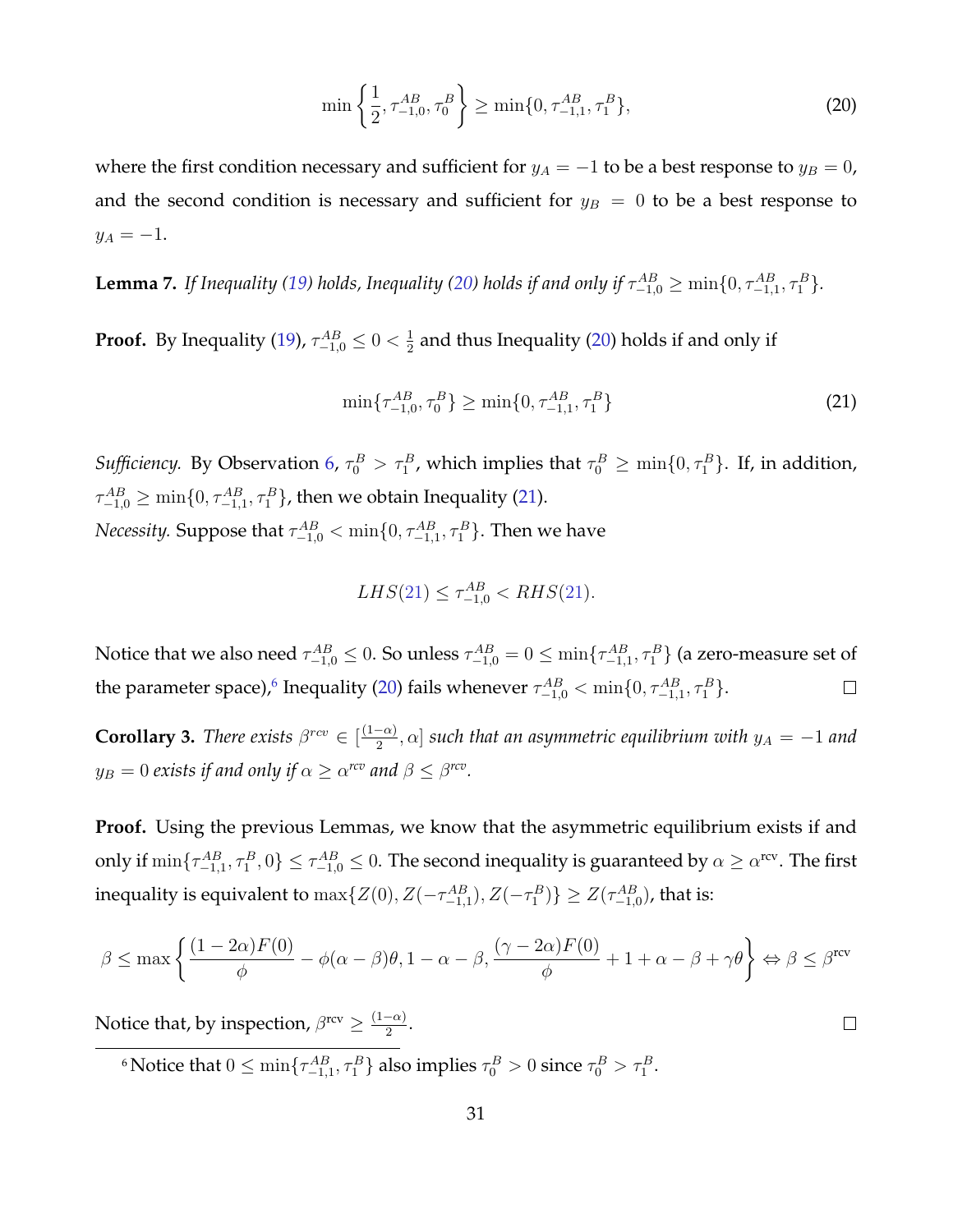**Other Equilibria**. We now complete the equilibrium characterization by showing that there is no base equilibrium.

<span id="page-32-1"></span>**Lemma 8.** *A strategy profile*  $y_A = -1$  *and*  $y_B = 1$  *is not an equilibrium.* 

**Proof.**  $y_A = -1$  is a best response to  $y_B = +1$  if and only if

<span id="page-32-0"></span>
$$
\max\{\min\{\tau_{-1,1}^{AB}, 0\}, \tau_{-1}^{A}\} \le \max\{\tau_{0,1}^{AB}, \tau_{0}^{A}\}.
$$
\n(22)

By Observation  $4\tau_0^A < \tau_{-1}^A$  $4\tau_0^A < \tau_{-1}^A$  and by Observation  $7\tau_{0,1}^{AB} < \min\{\tau_{-1,1}^{AB},0\}$  $7\tau_{0,1}^{AB} < \min\{\tau_{-1,1}^{AB},0\}$ . Hence, Inequality [\(22\)](#page-32-0) fails.  $\Box$ 

**Lemma 9.** *When*  $\alpha > \alpha^{rcv}$  *and*  $\beta > \beta^{rcv}$ *, there is a unique mixed strategy equilibrium in which* A *randomizes over*  $\{-1, 0\}$  *and B randomizes over*  $\{0, 1\}$ *.* 

**Proof.** Recall that  $\pi_J(y_A, y_B)$  denote  $J \in \{A, B\}'$ s probability of winning when the platforms are  $(y_A, y_B)$ . Notice that:

$$
\alpha > \alpha^{\text{rcv}} \iff \pi_A(-1, 0) > \pi_A(0, 0)
$$
  
Lemma 8  $\iff \pi_A(-1, 1) < \pi_A(0, 1)$   

$$
\beta > \beta^{\text{rcv}} \iff \pi_B(-1, 1) > \pi_B(-1, 0)
$$
  
Lemma 6  $\iff \pi_B(0, 1) < \pi_B(0, 0)$ 

Hence, there is no pure strategy equilibrium. Observe that  $A$  is indifferent between platforms in  $\{-1,0\}$  if and only if there exists  $\sigma_B \in [0,1]$  such that

$$
\sigma_B \pi_A(-1,0) + (1 - \sigma_B)\pi_A(-1,1) = \sigma_B \pi_A(0,0) + (1 - \sigma_B)\pi_A(0,1)
$$
  

$$
\iff \sigma_B = \frac{\pi_A(0,1) - \pi_A(-1,1)}{\pi_A(0,1) - \pi_A(-1,1) + \pi_A(-1,0) - \pi_A(0,0)}.
$$

B is indifferent between platforms in  $\{0, 1\}$  if and only if there exists  $\sigma_A \in [0, 1]$  such that

$$
\sigma_A \pi_B(0,1) + (1 - \sigma_A) \pi_B(-1,1) = \sigma_A \pi_B(0,0) + (1 - \sigma_A) \pi_B(-1,0)
$$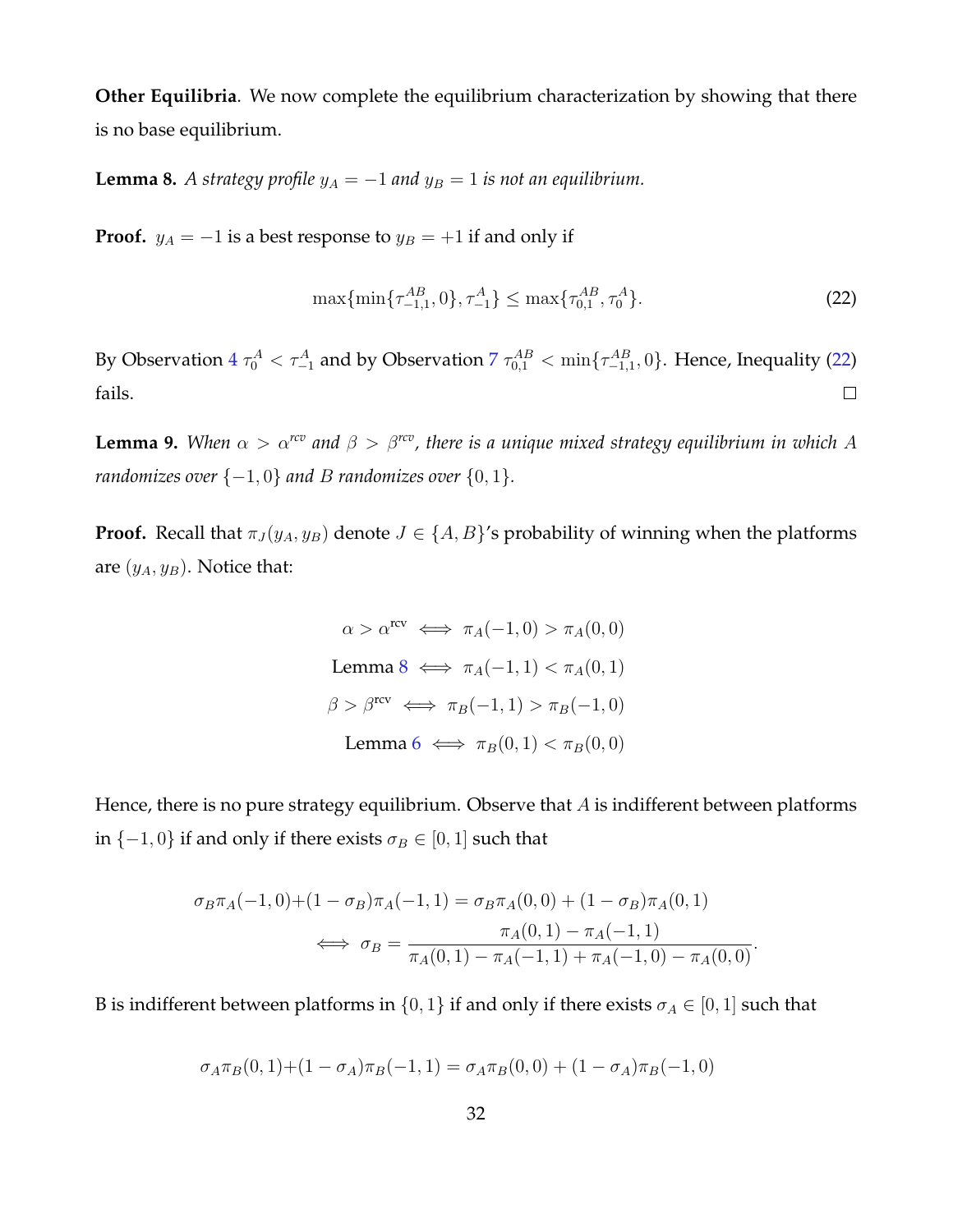$$
\iff \sigma_A = \frac{\pi_B(-1,1) - \pi_B(-1,0)}{\pi_B(-1,1) - \pi_B(-1,0) + \pi_B(0,0) - \pi_B(0,1)}.
$$

Under the assumptions, there exists a unique pair of  $(\sigma_A \sigma_B) \in [0,1]^2$  that induces the abovedescribed indifference.  $\Box$ 

**Lemma 10.** *When either (i)*  $\alpha < \alpha^{rcv}$  *or (ii)*  $\alpha > \alpha^{rcv}$  *and*  $\beta < \beta^{rcv}$ *, there is no equilibrium in which either candidate randomizes.*

**Proof.** Notice that when  $\alpha < \alpha^{rev}$ , Lemma [8](#page-32-1) implies that  $y_A = -1$  is a strictly dominant strat-egy for A. Moreover, Lemma [6](#page-30-1) implies that  $y_B = 1$  is the unique best response to  $y_A = 0$ . When  $\beta < \beta$ <sup>rcv</sup>, Lemma [6](#page-30-1) implies that  $y_B = 0$  is a strictly dominant strategy for B. Moreover,  $\alpha > \alpha^{\text{rev}}$  implies that  $y_A = -1$  is the unique best response to  $y_B = 0$ .  $\Box$ 

Together, these lemmas yield the Proposition.  $\Box$ 

#### **Proof of Proposition [5](#page-16-0)**. Notice that

$$
\alpha^{\text{rev}} - \alpha^{\text{plu}} = \frac{(1 - \beta)F(0) + \beta F(\theta - 1)}{F(\theta) + F(0)} - \frac{1 - \beta}{2}
$$
  
 
$$
\propto 2(1 - \beta)F(0) + 2\beta F(\theta - 1) - (1 - \beta)(F(\theta) + F(0))
$$
  
=  $(1 - \beta)F(0) + 2\beta F(\theta - 1) - (1 - \beta)F(\theta)$   
=  $\beta[F(\theta) - F(0) + 2F(\theta - 1)] - F(\theta) + F(0)$ 

which yields

$$
\hat{\beta} = \frac{F(\theta) - F(0)}{F(\theta) - F(0) + 2F(\theta - 1)} = \frac{\phi\theta}{\phi(3\theta - 2) + 2F(0)}
$$

By inspection,  $\hat{\beta}$  decreases in  $2F(0) = 1 - 2\phi\bar{\rho}$ , and thus it increases in  $\bar{\rho}$ . Differentiating with respect to  $\theta$  yields

$$
\frac{\partial \hat{\beta}}{\partial \theta} = \frac{2F(0) - 2\phi}{(\phi(3\theta - 2) + 2F(0))^2} = \frac{2F(-1)}{(\phi(3\theta - 2) + 2F(0))^2} > 0.
$$

This completes the proof.  $\square$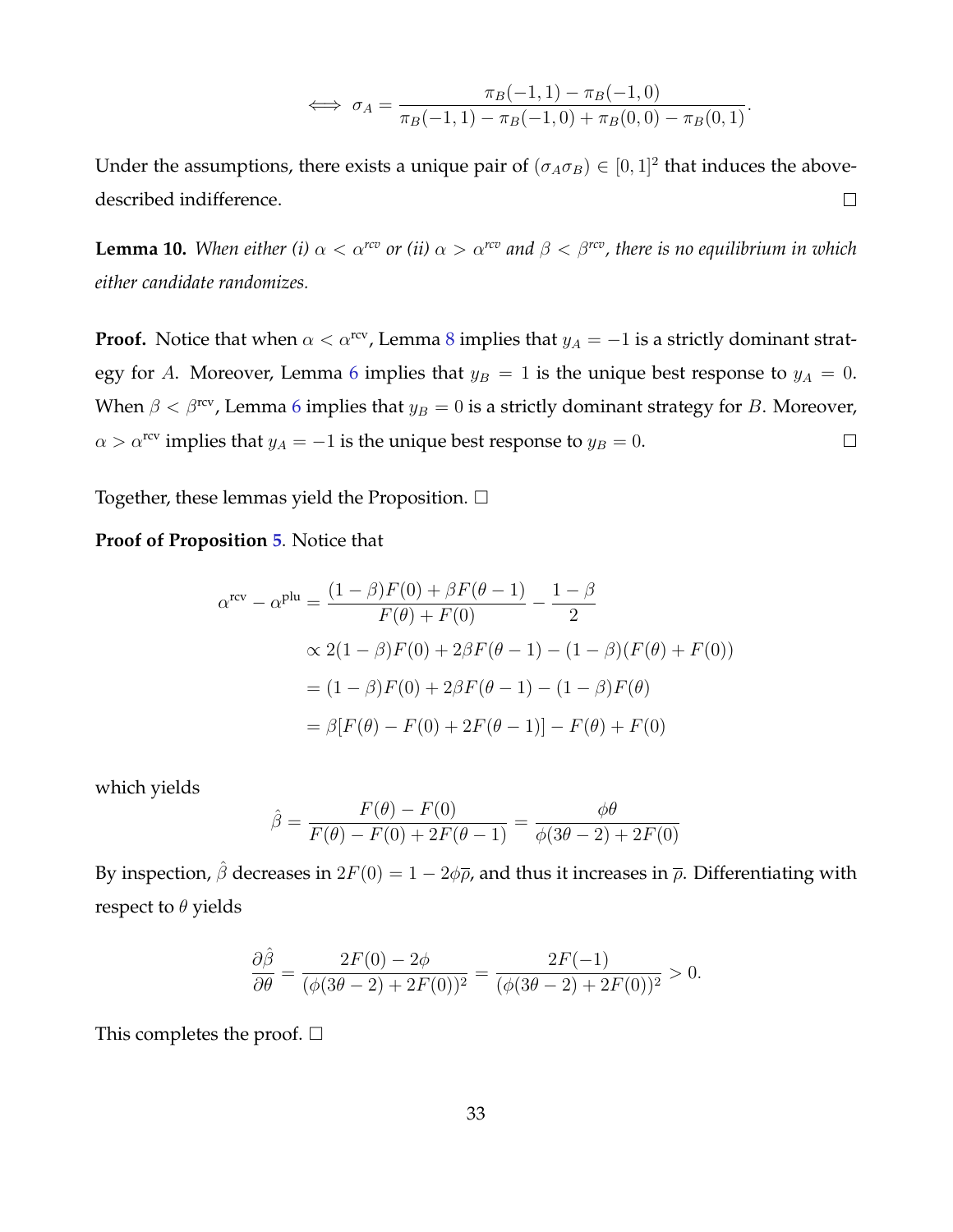**Proof of Proposition [6](#page-17-0).** Follows from the fact that  $\beta^{\text{rcv}}$  can be rewritten as

$$
\max\left\{\frac{(1-2\alpha)F(0)}{\phi(1-\phi\theta)}-\alpha\frac{\phi\theta}{1-\phi\theta},\beta^{\text{plu}},\frac{(\gamma-2\alpha)F(0)}{2\phi}+\frac{1+\alpha+\gamma\theta}{2}\right\}\geq\beta^{\text{plu}}.
$$

This completes the proof.  $\Box$ 

**Proof of Proposition [7](#page-17-1)**. Realized turnout equals

$$
T(y_A, y_B, \tau) = \alpha F(\theta - 1 - y_A) + \beta F(\theta - 1 + y_B) + \gamma F(\theta)
$$
  
+ 
$$
(1 - \alpha - \beta) \Big\{ F(y_A + \tau) \mathbb{I}\{\tau \ge -(y_A + y_B)/2\} + F(-y_B - \tau) \mathbb{I}\{\tau < -(y_A + y_B)/2\} \Big\}
$$

#### Expected turnout then equals

$$
T^{e}(y_{A}, y_{B}) = \alpha F(\theta - 1 - y_{A}) + \beta F(\theta - 1 + y_{B}) + \gamma F(\theta) + (1 - \alpha - \beta)F(0)
$$
  
+  $\phi(1 - \alpha - \beta) \Big\{ \int_{-(y_{A}+y_{B})/2}^{0} (y_{A} + z) dG(z) - \int_{-\theta}^{-(y_{A}+y_{B})/2} (y_{B} + z) dG(z) \Big\}$   
=  $(\alpha + \beta)\phi(\theta - 1) + \gamma\phi\theta + (1 + \gamma)F(0) - \phi\alpha y_{A} + \phi\beta y_{B}$   
+  $\phi(1 - \alpha - \beta) \Big\{ \begin{array}{l} (1 - G(-(y_{A} + y_{B})/2))y_{A} - G(-(y_{A} + y_{B})/2)y_{B} \\ + \int_{-(y_{A}+y_{B})/2}^{0} z dG(z) - \int_{-\theta}^{-(y_{A}+y_{B})/2} z dG(z) \end{array} \Big\}$   
=  $T_{0} - \phi\alpha y_{A} + \phi\beta y_{B} + \phi(1 - \alpha - \beta) \Big\{ \begin{array}{l} G((y_{A} + y_{B})/2)y_{A} - G(-(y_{A} + y_{B})/2)y_{B} \\ + \int_{-(y_{A}+y_{B})/2}^{0} z dG(z) + \int_{(y_{A}+y_{B})/2}^{0} z dG(z) \end{array} \Big\}$   
=  $T_{0} - \phi\alpha y_{A} + \phi\beta y_{B} + \phi(1 - \alpha - \beta) \Big\{ \begin{array}{l} G((y_{A} + y_{B})/2)y_{A} - G(-(y_{A} + y_{B})/2)y_{B} \\ + \mathbb{E}\{\tau|\tau \geq 0\} - 2 \int_{0}^{[y_{A}+y_{B}]/2} z dG(z) \end{array} \Big\}$ 

where  $T_0 = (\alpha + \beta)\phi(\theta - 1) + \gamma\phi\theta + (1 + \gamma)F(0)$  and the last two lines follow from symmetry of  $G(\cdot)$  around zero. Hence, we have

$$
T^{e}(0,0) = T_0 + \phi(1 - \alpha - \beta) \mathbb{E}\{\tau | \tau \ge 0\}
$$

$$
T^{e}(-1,0) - T^{e}(0,0) = \phi\alpha + \phi(1 - \alpha - \beta) \left\{-G\left(-\frac{1}{2}\right) - 2\int_0^{1/2} z dG(z)\right\}
$$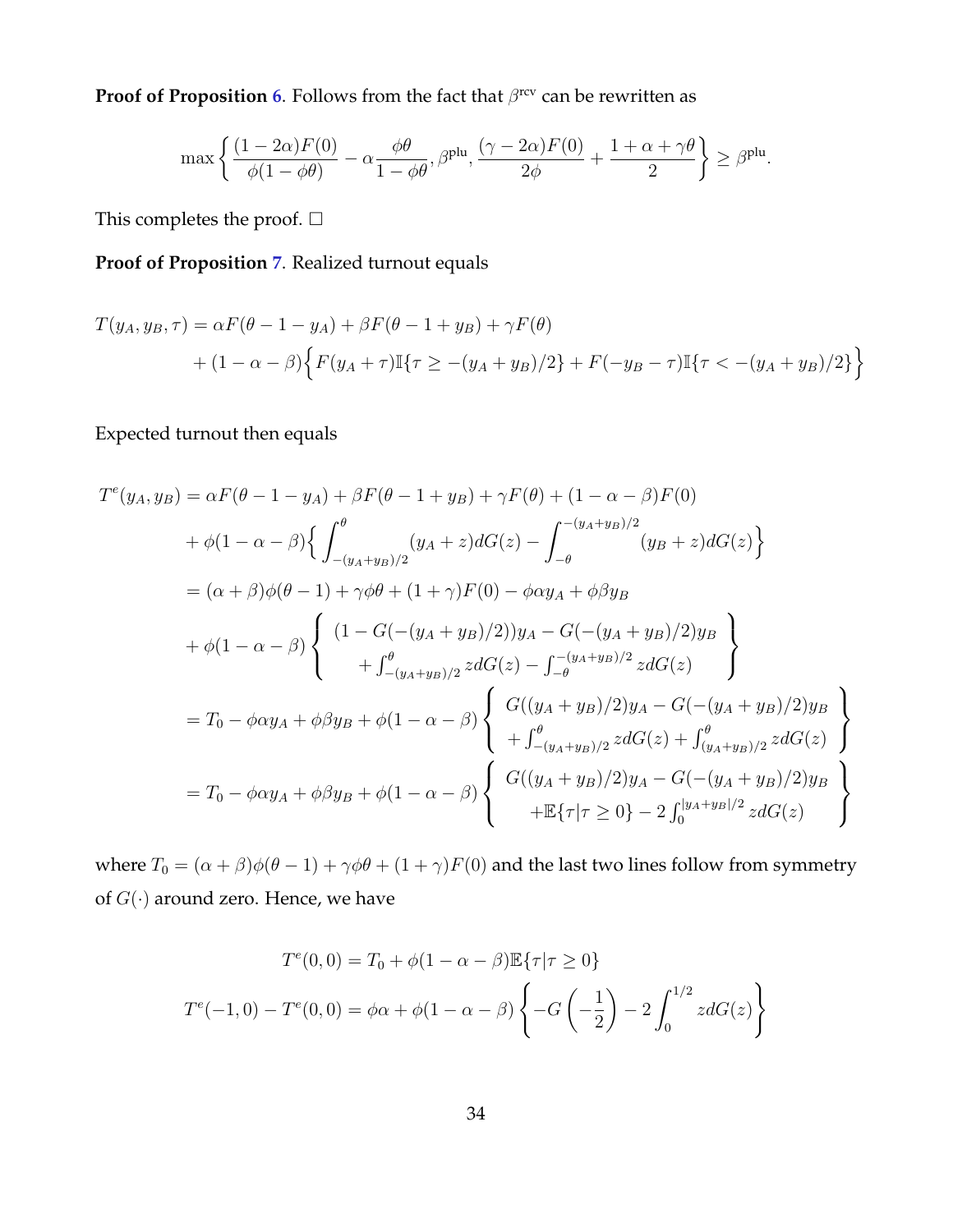$$
= \phi\alpha - \phi(1 - \alpha - \beta)G\left(\frac{1}{2}\right)
$$

$$
T^{e}(0,1) - T^{e}(0,0) = \phi\alpha + \phi(1 - \alpha - \beta)\left\{-G\left(-\frac{1}{2}\right) - 2\int_{0}^{1/2} zdG(z)\right\}
$$

$$
= \phi\beta - \phi(1 - \alpha - \beta)G\left(\frac{1}{2}\right)
$$

$$
T^{e}(-1,1) - T^{e}(0,0) = \phi\left\{\alpha + \beta - (1 - \alpha - \beta)\right\}
$$

First, notice that whenever  $\alpha + \beta > 1 - \alpha - \beta$ ,  $T^e(-1, 1) > T^e(0, 0)$ .

Second, notice that  $T^{e}(-1, 1) - T^{e}(-1, 0) = \phi\alpha - \phi(1 - \alpha - \beta)(1 - G(1/2)).$ 

Hence, whenever  $\beta > \beta^{plu}$ , (i) (-1, 1) is the turnout-maximizing profile, (ii) (-1, 1) is the equilibrium under plurality but not under RCV. Hence, plurality dominates RCV in terms of turnout.

Conversely, when  $\beta < \beta^{plu}$  (which implies  $\beta < \beta^{rcv}$ ) and  $\alpha \in [\max\{\alpha^{rcv},(1-\alpha-\beta)G(\frac{1}{2}$  $\frac{1}{2})\}, \alpha^{plu}\},$ then RCV (asymmetric equilibrium) dominates plurality (centrist equilibrium).  $\Box$ 

**Proof of Proposition [8](#page-19-0).** Suppose  $\tau_{-1,0}^{AB} \ge \max\{\tau_{0,0}^{AB},0\}$ , which implies that the unique equilibrium under RCV is  $y_A = y_B = 0$ . Since  $\tau_{-1,0}^{AB} < \tau_{0,0}^{AB}$ , we conclude that A wins more first preferences than  $B$  if and only if  $\tau_0 \geq 0.$  We have  $\tau_0^A > 0$  if and only if

$$
\gamma > \frac{\alpha F(\theta - 1) + \beta F(-\theta - 1) + (1 - \alpha - \beta) F(0)}{F(\theta)} \equiv \gamma_{0,0}^I(\theta),
$$

in which case  $A'$ s total first and second preferences when  $\tau=\tau_0^A$  are, by construction, equal to C's total first and second preferences  $\gamma F(\theta)$ , and so A receives first and second preferences from fewer than a majority of all ballots cast when  $\tau=\tau_0^A$  if and only if

$$
\frac{\gamma F(\theta)}{2\gamma F(\theta) + \beta(F(\theta - 1) - F(-\theta - 1))} < \frac{1}{2},
$$

which is true. The reason is that a positive measure of  $B$ 's core supporters with reservation utilities  $-\theta-1<\rho<\theta-1$  rank  $B$  first, but do not express a preference for  $A.$  Thus, if  $\gamma_{0,0}^I(\theta)$ , the claim holds, and it is immediate that  $\gamma_{0,0}^I(\theta)$  decreases in  $\theta$ , since  $\gamma>\alpha.$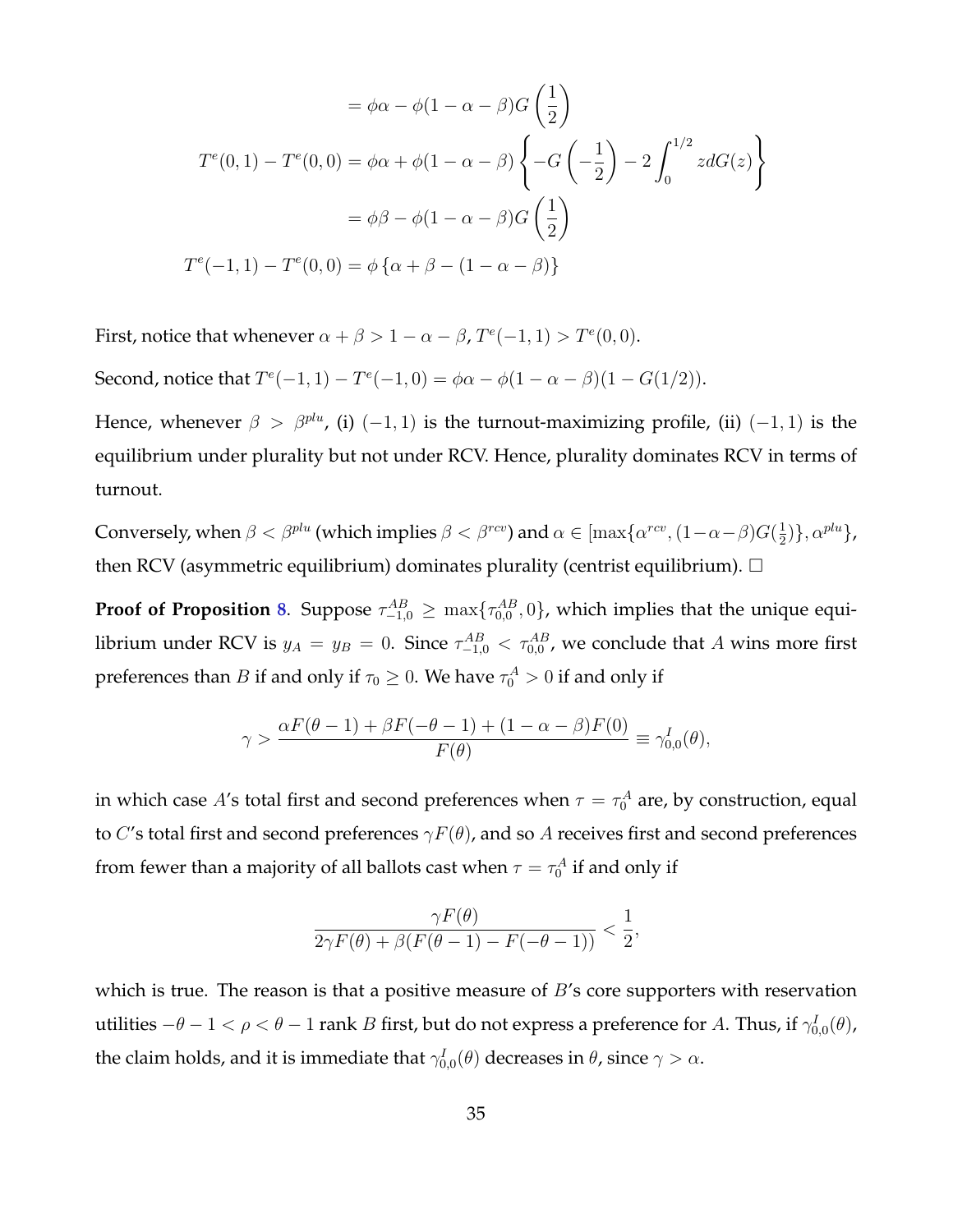Suppose, however,  $\gamma<\gamma_{0,0}^I(\theta).$  Then, whenever  $A$  defeats  $B$ , she also defeats  $C.$  At threshold  $\tau_0 = 0$ , A receives first and second preferences from fewer than a majority of all ballots cast if and only if

$$
\frac{\alpha F(\theta-1) + (1-\alpha-\beta)F(0) + \beta F(-\theta-1)}{\alpha F(\theta-1) + (1-\alpha-\beta)F(0) + \beta F(\theta-1) + \gamma F(\theta)} < \frac{1}{2},
$$

which is equivalent to

$$
\gamma > \frac{\alpha F(\theta - 1) + (1 - \alpha - \beta)F(0) + \beta(2F(-\theta - 1) - F(\theta - 1)}{F(\theta)} \equiv \gamma_{0,0}^{II}(\theta).
$$

It is immediate that  $\gamma_{0,0}^{II}(\theta)$  decreases in  $\theta.$  We conclude that if and only if  $\gamma>\min\{\gamma_{0,0}^I(\theta),\gamma_{0,0}^{II}(\theta)\}$ , A wins the election and receives first and second preferences from fewer than a majority of all ballots cast with positive probability.

By similar reasoning, if  $\tau_0^B < 0$ , which is equivalent to

$$
\gamma > \frac{\alpha F(-\theta - 1) + \beta F(\theta - 1) + (1 - \alpha - \beta) F(0)}{F(\theta)} \equiv \gamma_{0,0}^{III}(\theta),
$$

then  $B$  receives first and second preferences from fewer than a majority of all ballots cast when  $\tau = \tau_0^B$  if and only if

$$
\frac{\gamma F(\theta)}{2\gamma F(\theta) + \alpha(F(\theta - 1) - F(-\theta - 1))} < \frac{1}{2},
$$

which is true. If, instead,  $\tau_0^B>0$ , then  $B$  wins the election if and only if  $\tau_0 < 0$ ; at that threshold (and so, for  $\tau_0 < 0$  sufficiently close to zero), her first and second preferences are fewer than a majority of all ballots cast if

$$
\frac{\beta F(\theta-1) + (1-\alpha-\beta)F(0) + \alpha F(-\theta-1)}{\beta F(\theta-1) + (1-\alpha-\beta)F(0) + \alpha F(\theta-1) + \gamma F(\theta)} < \frac{1}{2},
$$

which is equivalent to

$$
\gamma > \frac{\beta F(\theta-1) + (1-\alpha-\beta)F(0) + \alpha(2F(-\theta-1) - F(\theta-1)}{F(\theta)} \equiv \gamma_{0,0}^{IV}(\theta).
$$